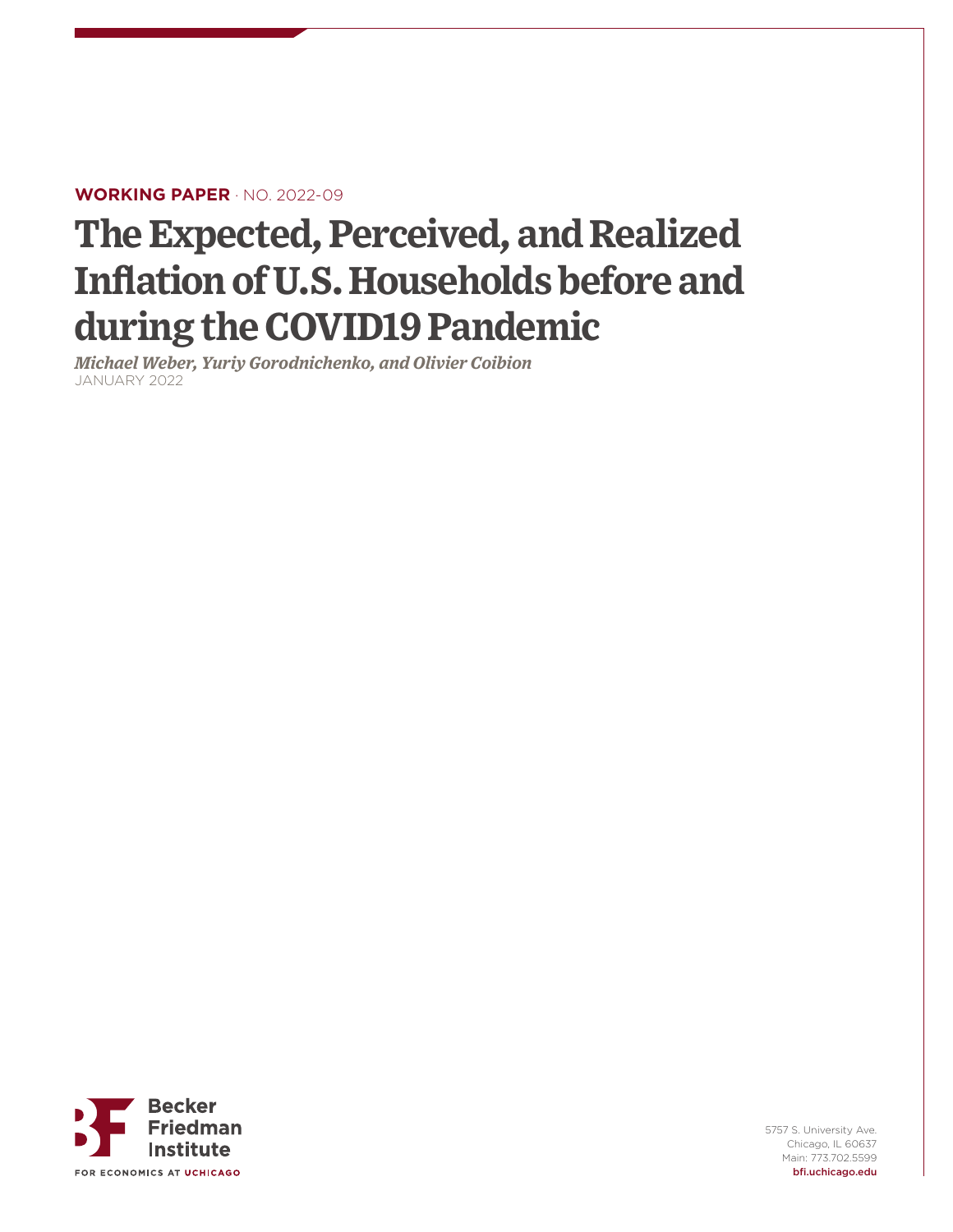#### THE EXPECTED, PERCEIVED, AND REALIZED INFLATION OF U.S. HOUSEHOLDS BEFORE AND DURING THE COVID19 PANDEMIC

Michael Weber Yuriy Gorodnichenko Olivier Coibion

January 2022

We thank Tobias Hülden and Vitalia Yaremko for excellent research assistance. We thank Fernanda Nechio and conference participants at the 22nd IMF Jacques Polak Annual Research Conference for comments. Researcher(s)' own analyses calculated (or derived) based in part on data from Nielsen Consumer LLC and marketing databases provided through the NielsenIQ Datasets at the Kilts Center for Marketing Data Center at The University of Chicago Booth School of Business. The conclusions drawn from the NielsenIQ data are those of the researcher(s) and do not reflect the views of NielsenIQ. NielsenIQ is not responsible for, had no role in, and was not involved in analyzing and preparing the results reported herein. Ordering of author names is random.

© 2022 by Michael Weber, Yuriy Gorodnichenko, and Olivier Coibion. All rights reserved. Short sections of text, not to exceed two paragraphs, may be quoted without explicit permission provided that full credit, including © notice, is given to the source.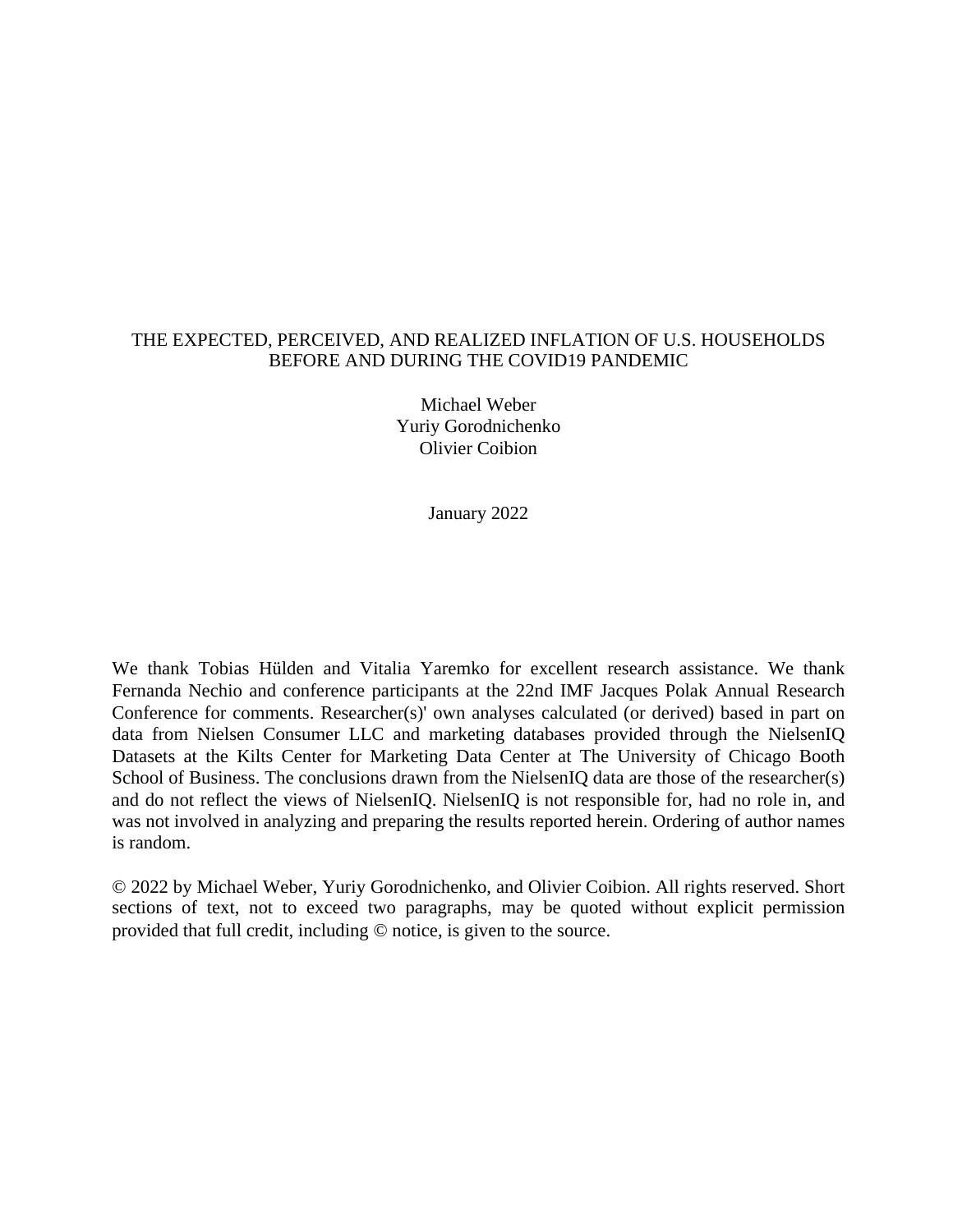The Expected, Perceived, and Realized Inflation of U.S. Households before and during the COVID19 Pandemic Michael Weber, Yuriy Gorodnichenko, and Olivier Coibion January 2022 JEL No. E2,E3

#### **ABSTRACT**

As the pandemic spread across the U.S., disagreement among U.S. households about inflation expectations surged along with the mean perceived and expected level of inflation. Simultaneously, the inflation experienced by households became more dispersed. Using matched micro data on spending of households and their macroeconomic expectations, we study the link between the inflation experienced by households in their daily shopping and their perceived and expected levels of inflation both before and during the pandemic. In normal times, realized inflation barely differs across observable dimensions but low income, low education, and Black households experienced a larger increase in realized inflation than other households did. Dispersion in realized and perceived inflation explains a large share of the rise in dispersion in inflation expectations.

Michael Weber Booth School of Business University of Chicago 5807 South Woodlawn Avenue Chicago, IL 60637 and NBER michael.weber@chicagobooth.edu

Yuriy Gorodnichenko Department of Economics 530 Evans Hall #3880 University of California, Berkeley Berkeley, CA 94720-3880 and IZA and also NBER ygorodni@econ.berkeley.edu

Olivier Coibion Department of Economics University of Texas at Austin 2225 Speedway Austin, TX 78712 and NBER ocoibion@gmail.com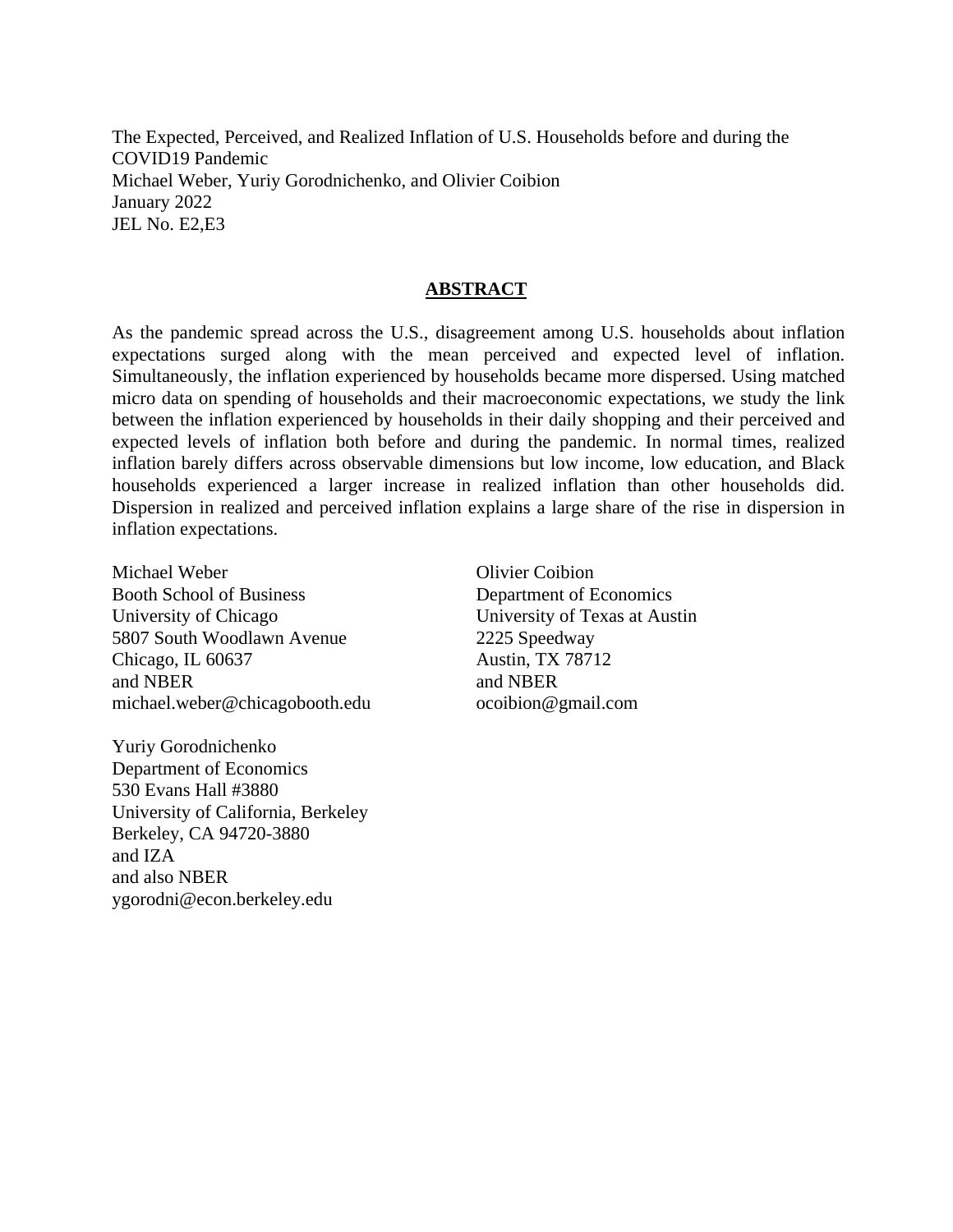#### **1. Introduction**

When the COVID19 pandemic spread across the U.S. and economic activity ground to a halt in many sectors, a basic question that policymakers faced was whether to think of this shock as supplydriven or as demand-driven. Many other economic players faced the question as well. As products like toilet paper disappeared from retailers' shelves and re-appeared online at hefty premiums, households had to ask themselves whether the shortage was coming from the panicked buying of other consumers, in which case they could wait for an increase in supply to quickly materialize, or from reduced production by manufacturers due to lockdowns or workers staying at home, in which case the shortage could be long-lived. Strikingly, the average inflation expectations of households rose, consistent with a supply-side interpretation, but *disagreement* among households about the inflation outlook also increased sharply. What was behind this pervasive disagreement? Was it that, like economists, households disagreed about whether the shock was a supply or a demand one? Or was it that they received different signals about the severity of the shock, due for example to the specific prices they faced in their regular shopping and heterogeneity in their shopping bundles? Understanding the answers to these questions can shed light not just on the pandemic period but more generally on the nature of household expectations, the degree of anchoring in inflation expectations, and the current inflation outlook as post-pandemic inflation rates spike.

In this paper, we study the sources of the rise in disagreement about the macroeconomic outlook, and inflation in particular, among U.S. households during the pandemic. To do so, we combine large-scale surveys of U.S. households with detailed information on their spending patterns. Spending data allow us to observe in detail the price patterns faced by individual consumers and thereby characterize what inflation rate households experienced in their regular shopping. The surveys allow us to measure households' perceptions about broader price movements and economic activity as well as their expectations for the future. Jointly, these data permit us to characterize the extent to which the specific price changes faced by consumers in their daily lives shaped their economic expectations during this unusual time. Using both the realized and perceived levels of inflation by households, we find a strong role for actual price changes in accounting for their perceptions of future price changes as well as their perceptions as to the severity of the pandemic-induced downturn.

Prices paid during shopping trips are a natural starting point to understand inflation expectations since they are the prices observed most easily and frequently by consumers. In the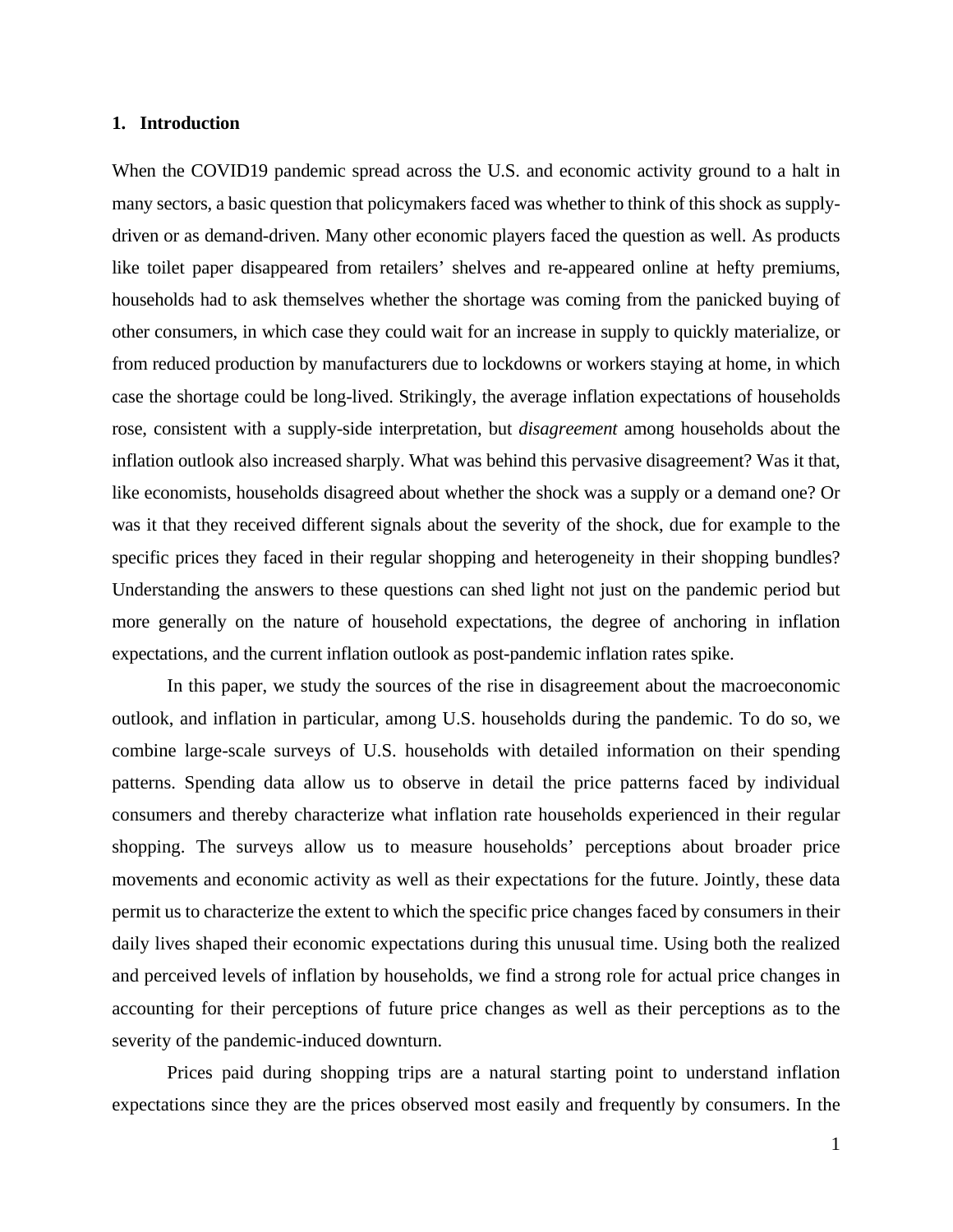absence of direct news about inflation, households are likely to form beliefs about aggregate prices based on the prices they regularly observe (D'Acunto et al. 2021a,c,e). Consistent with this view, we show that the inflation rates of regularly purchased goods (e.g., food and beverages) *experienced* by U.S. households spiked at the same time during the pandemic as did inflation expectations. In the cross section of individuals, we find larger increases in realized inflation for black, low income, and low education individuals compared to others during the pandemic with small differences in realized inflation in normal times. Importantly, the dispersion in realized inflation rates also rose sharply during the pandemic, precisely when households also began to disagree more about the inflation outlook. Disparities in realized inflation primarily originated from the different patterns of spending across categories of goods combined with an unusually high dispersion in inflation across categories (i.e., from some households purchasing relatively more milk and others more soda). We then document a positive relationship between the realized inflation at the household level and households' inflation expectations. This relationship is particularly strong for less educated, lower income Americans: when they experience more inflation in their daily lives, they tend to expect higher inflation for the whole economy in the future. As a result, the widening dispersion in the inflation rates during the pandemic experienced by U.S. households provides one possible source for the rise in disagreement about future aggregate inflation during this period.

In addition to the experienced inflation of households, our survey also allows us to measure the *perceived* aggregate inflation of households, which has often been found to be a strong predictor of households' inflation expectations (Jonung 1981). Realized and perceived inflation can differ for a number of reassures. First, purchases reported in scanner data that we use to calculate realized inflation capture only about 20%-25% of the overall consumption expenditure of the typical household and heterogeneity across households in the unobserved component likely matters for perceived overall inflation rates. Second, behavioral biases may drive a wedge between the realized and perceived levels of inflation by households. For example, if some households confuse levels and changes (as found for gasoline in Coibion and Gorodnichenko 2015), survey based measures of perceived inflation would better represent households' beliefs than a measure of realized inflation. In addition, if households place disproportionate weight (relative to their expenditure shares) on certain goods when forming their perceptions (e.g., inflation expectations/perceptions are more sensitive to price variations for goods that are purchased more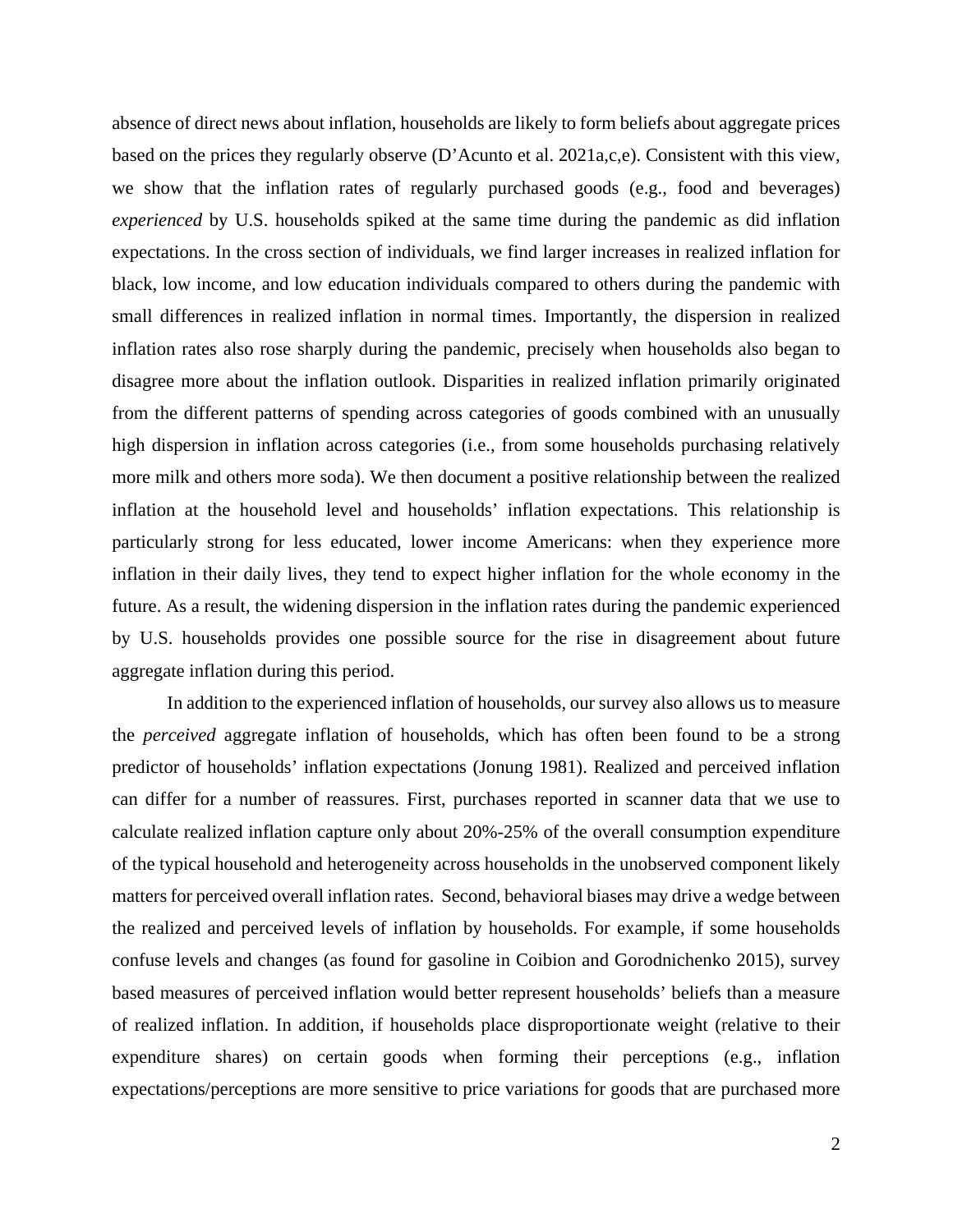frequently, as documented in D'Acunto et al. 2021e), then expenditure-weighted measures of realized inflation would not adequately capture which goods drive households' perceptions of broader price movements. Consistent with this possibility, D'Acunto et al. (2021 a,c) show that many individuals think about concrete and specific products such as milk prices, which have large and disproportionate effects on perceived price changes at the aggregate level. Third, households may use information beyond their own experiences with prices to form beliefs about aggregate prices, such as the experience of friends and neighbors, news reports, or social media.

Like realized levels of inflation, the perceived rate of inflation by households spiked during the pandemic and was characterized by widespread disagreement. Consistent with Jonung (1981), the link between perceived and expected inflation also holds in the cross-section: households with the highest inflation expectations also tended to be those who thought that inflation had recently been high, a feature which holds within different income brackets, educational levels, ages, or geographic areas.

Importantly, we find that the link between perceived inflation and expected inflation is stronger than between realized inflation and expected inflation: while both are significantly related to inflation expectations, variation in perceived inflation can explain much more of the variation in expected inflation than can realized inflation, consistent with the advantages of a survey-based measure of perceptions of price changes. Quantitatively, the rise in disagreement about recent inflation rates perceived by households can account for much of the rise in disagreement about future inflation during the pandemic period  $(-50\%)$ .

An alternative potential explanation for widespread disagreement about the inflation outlook during the pandemic is if households held different views about the nature of the shock: while a household with a supply-side view might expect prices to rise significantly with the COVID19 induced recession, a household with a demand-side view should expect prices to fall. We find no evidence for this alternative explanation. The supply-side view of inflation taken by households during the pandemic is comparable to the one taken prior to the pandemic. Furthermore, this view is pervasive across all types of households: rich or poor, Americans who anticipate higher unemployment systematically expect higher inflation on average. As inflation disagreement spiked during the COVID19 crisis, so did disagreement about future unemployment, with those expecting a rapid recovery being the same people as those who expected lower inflation. Disagreement about the *severity* of the pandemic can qualitatively explain the dynamics of disagreement in expectations about aggregate inflation and unemployment among households. While economists and policy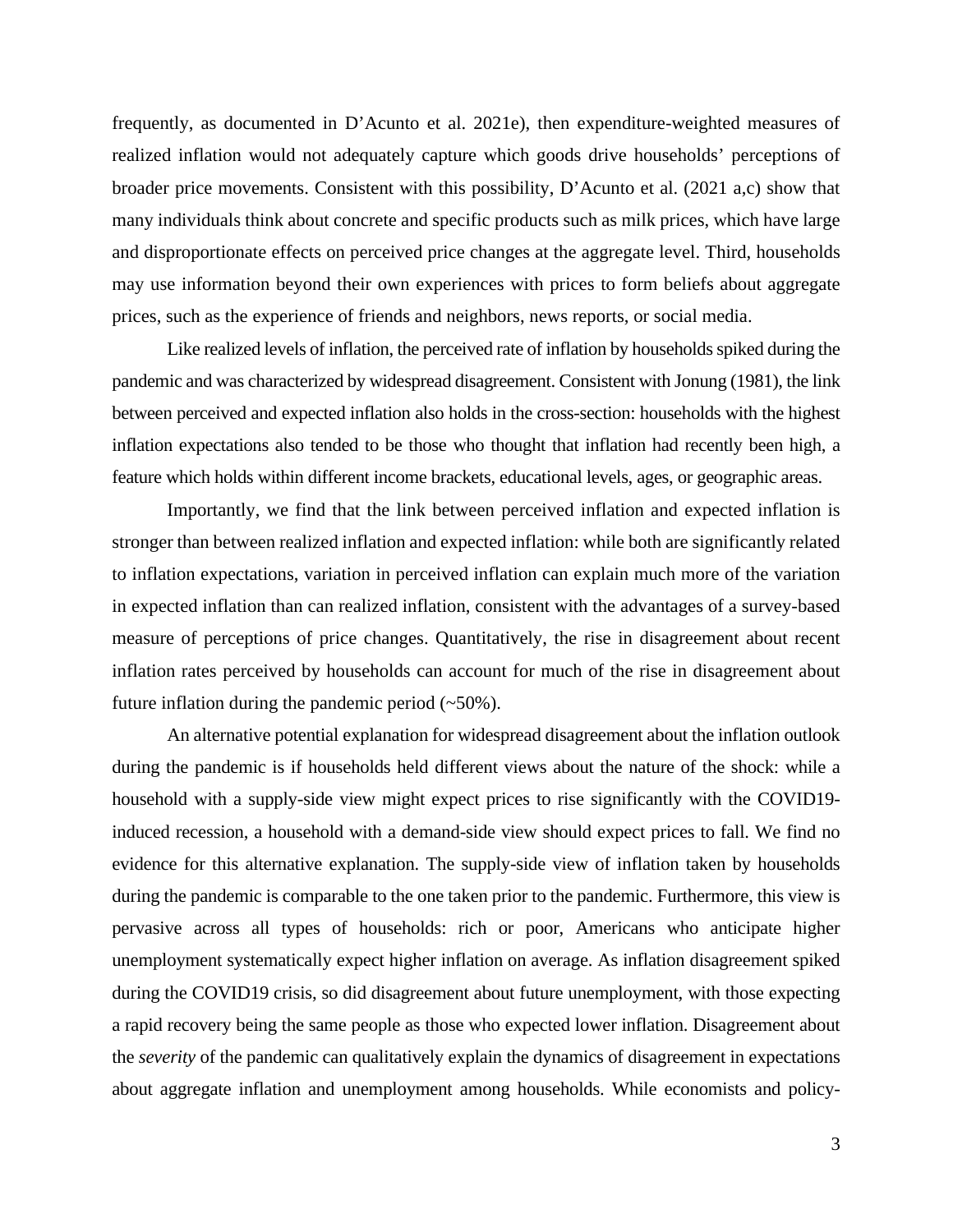makers may have disagreed amongst themselves about whether the pandemic was supply or demand driven, there was no comparable disagreement among U.S. households.

Our paper builds on several literatures. A first focuses on how households form macroeconomic beliefs, especially regarding inflation, and how those beliefs affect their decisions. In surveys of this literature, Coibion et al. (2020), Coibion, Gorodnichenko and Kamdar (2018), and D'Acunto et al. (2021d) argue that households appear to exhibit considerable departures from full-information rational expectations in the short run and households may be rather inattentive to monetary policy in countries with stable and low inflation (Binder 2017, Lamla and Vinogradov 2019). Bachmann, Berg and Sims (2015), D'Acunto, Hoang and Weber (2021b), Burke and Ozdagli (2021), Crump et al. (2015) and Andrade, Gautier and Mengus (2020) focus on how households' inflation expectations affect their spending decisions. We contribute to this literature by examining drivers of households' inflation expectation during the COVID19 crisis. Furthermore, while much of this literature has focused on mean expectations, we follow Mankiw, Reis, and Wolfers (2003) and Reis (2020, 2021) in also considering the disagreement across household expectations during the COVID19 crisis.

A second literature that we build on is the measurement of price changes at the individual level. The closest papers are Kaplan and Schulhofer-Wohl (2017) and D'Acunto et al. (2021e). Both use scanner data to document dramatic variation in inflation rates experienced at the household level. D'Acunto et al. (2021e) also show that realized inflation at the household level results in higher expected inflation rates, especially when weighting price changes by the frequency of purchase rather than expenditure shares. Another part of this literature (see Jaravel 2021 for a survey) examines heterogeneity in inflation trends for various types of households. Closely related is work by Cavallo, Cruces, and Perez-Truglia (2017) that considers how consumers' recall of recent shopping prices affect their inflation expectations. We build on these earlier studies and provide a comprehensive analysis of the joint dynamics of household-level expected, perceived, and realized inflation.

Third, our work is closely related to the recent literature studying the nature of the pandemic shock to the economy, such as Eichenbaum, Rebelo and Trabandt (2020). While the dynamics of professional forecasts are consistent with a demand-side view of the COVID19 crisis, households appear to have a supply-side view, akin to the stagflation in the 1970s (see e.g., Candia, Coibion, and Gorodnichenko 2020). Kamdar (2018) documents that this stagflationary view of inflation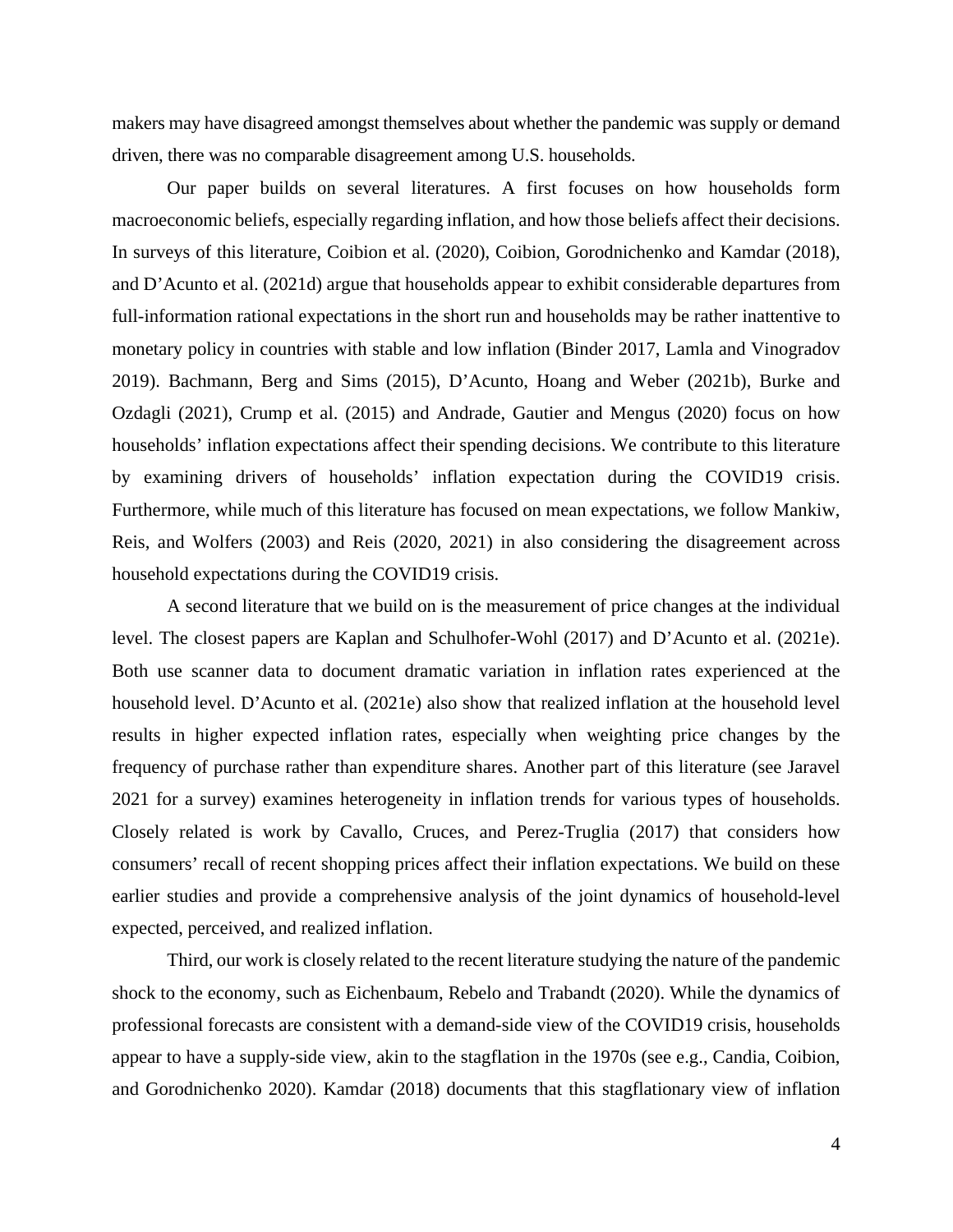extends to the pre-COVID19 period. Using a series of randomized controlled trials, Andre et al. (2021) find that this pattern can apply more broadly: households do not view loose monetary policy as necessarily leading to better employment outcomes. We document that this pattern extends to the COVID19 crisis, i.e., households associate higher inflation with higher unemployment. This result is important not only for understanding macroeconomic dynamics during the crisis but also for policy communication. Specifically, if households hold this stagflationary view of inflation, attempts to raise inflation expectations can backfire as household could reduce consumer spending (due to e.g. precautionary motives) rather than increase it.

The results of the paper speak to recent policy debates on the degree to which household inflation expectations are anchored and the inflation outlook as prices in the U.S. begin to rise in the post-pandemic era. The importance of perceived inflation in explaining expected inflation points to one possible source of rising inflation expectations: even narrow types of price increases (like for used cars) can potentially lead to higher inflation expectations if they lead to sustained news coverage about recent inflation that makes households think that inflation is widespread rather than limited to narrow segments of the economy. Supply shortages in a few sectors therefore have the potential to move expectations well beyond their predicted impact from input-output effects if they are heavily covered by the news (Chahrour, Nimark and Pitschner 2020). Another possible danger stems from the disproportionate sensitivity of household perceptions and expectations to price changes for specific goods. Not all price changes are treated alike by households, and temporary shocks in certain sectors can have disproportionate effects on household expectations if the associated consumer products are the ones that household rely on to form broader expectations (Coibion and Gorodnichenko 2015). This point is already recognized by policymakers when it comes to gasoline,<sup>1</sup> but it can apply to other goods that are purchased frequently as well, such as milk (D'Acunto et al. 2021c,e).

Our paper therefore provides one rationale for why expectations of inflation have risen so sharply during 2021 even though households tend to be inattentive to monetary policy and inflation dynamics. This rise in expectations should not be interpreted as a sign of de-anchoring: inflation expectations of households were never anchored in the first place (Candia et al. 2020, Weber et al.

<sup>&</sup>lt;sup>1</sup> For example, in his June  $16<sup>th</sup> 2021$  press conference, Fed Chair Powell said, "So you'll see if gasoline prices were to spike, you'll see the shorter-term inflation expectation measures, particularly the surveys, move up. And, and that's, that's maybe not a good signal for future inflation if, if gas happens to spike and then go back down again."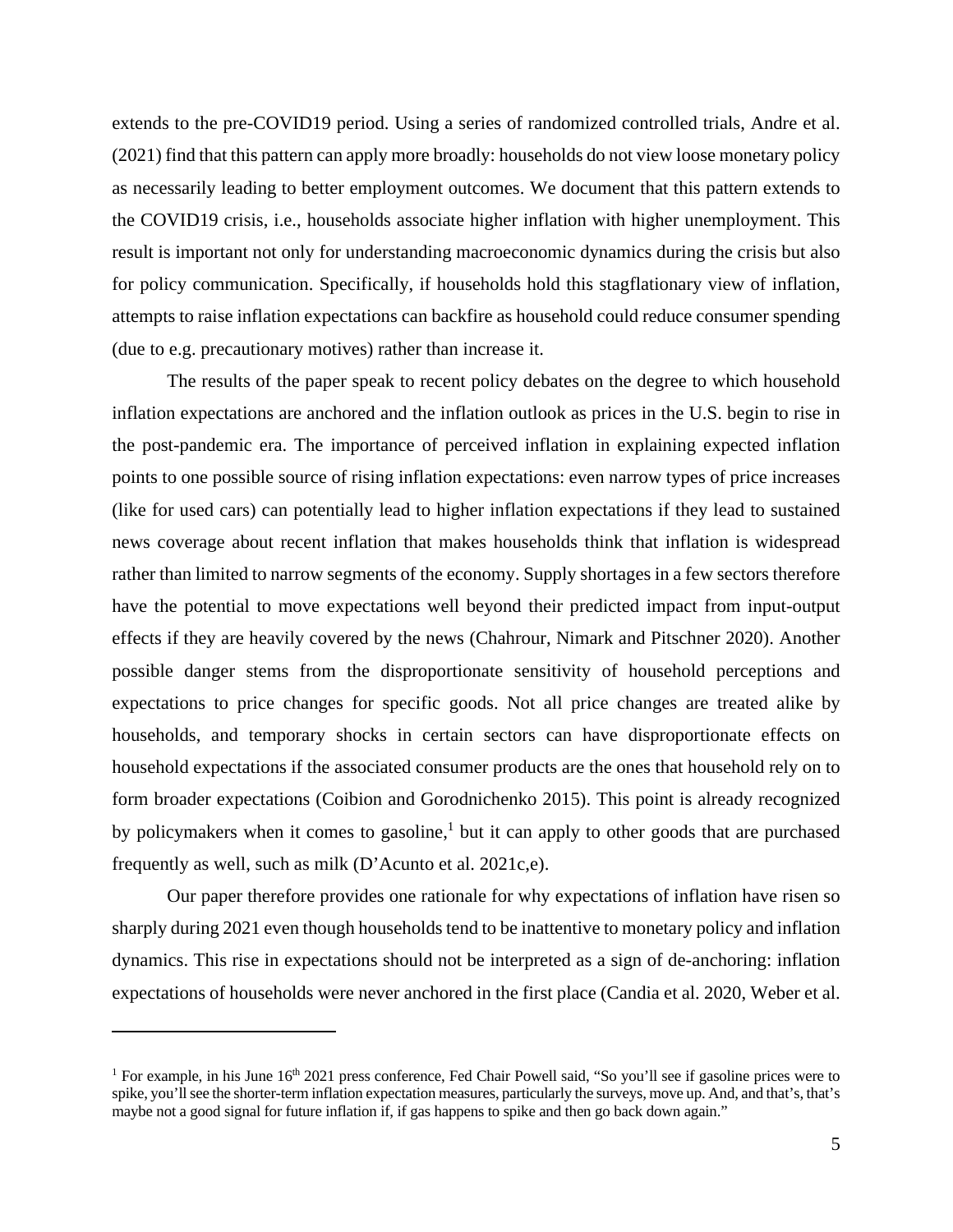2021). Instead, they reflect the fact that expectations are very sensitive to the prices experienced by households and when these rise sharply, they can have immediate and large effects on inflation expectations. To the extent that inflation expectations affect the decisions of households (e.g., Coibion, Gorodnichenko and Weber 2018) and firms (e.g., Coibion, Gorodnichenko and Ropele 2019), this suggests that inflationary spirals may develop rapidly when initial price changes are in goods that consumers frequently purchase.

The paper is organized as follows. Section 2 discusses how we measure individual rates of realized inflation and characterizes their dynamics around the pandemic. Section 3 describes the surveys of households that we implemented and presents results relating the aggregate inflation expectations of households to their perceived levels of inflation. Section 4 describes how realized, perceived and expected inflation relate to one another. Section 5 presents results on unemployment expectations of households. Section 6 concludes.

#### **2. Households' Experienced Inflation**

Households disagree systematically and pervasively about recent inflation dynamics, despite the fact that the latter is public information. One natural reason for this disagreement is if households rely on the prices that they observe in their own daily life to form beliefs about broader price changes, a view supported by D'Acunto et al. (2021e). In this section, we measure and describe the realized inflation of households both prior to and during the pandemic period.

#### *2.1 Measuring Realized Inflation*

To quantify the realized inflation at the individual household level, we rely on the Nielsen Homescan data, which contains individuals' purchases at the UPC (universal product code) level for specific categories of goods. These goods cover only a subset of households' total consumption, primarily food, beverages and small non-durable goods sold in grocery stores and other retailers. We focus on a sample of 43,135 households for whom we can construct 12 quarters of household inflation data from 2018Q1 to 2020Q4.

We first construct the *effective* price paid by each household *h* over a quarter *t* for each product module *j*:  $pe^{h}_{j,t}$ <sup>2</sup>. This effective price is defined as total expenditures for that module

<sup>2</sup> Example of a module are "BREAKFAST BARS", "BAKING SODA", "BAKERY - DESSERT CAKES - FROZEN".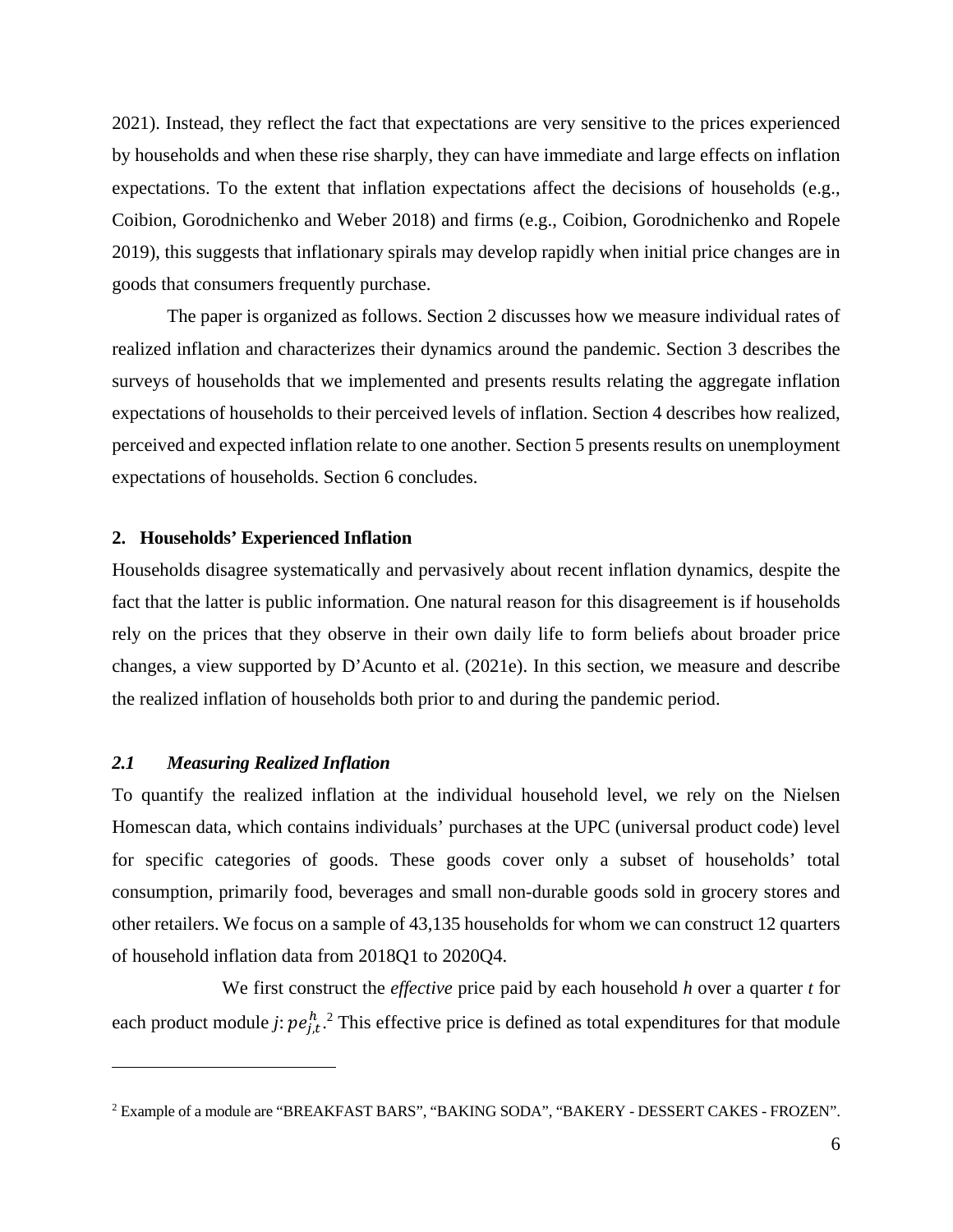divided by total volume (pounds, liters, etc.) purchased. We then quantify the effective inflation rate faced by a consumer for that module as  $\pi_{j,t}^h = \log \left( \frac{pe_{j,t}^h}{pe_{j,t}^h} \right)$  $\left(\frac{P^2 f_i t}{P e_{j,t-1}^h}\right)$  × 100. Note that this effective inflation rate allows for household substitution across goods and stores within a product module, a margin that can be active over the business cycle (e.g., Coibion, Gorodnichenko and Hong 2015, Jaimovich, Rebelo and Wong 2019). We also note that using effective prices at the module level helps to address the limited overlap of purchases across time periods for narrowly defined products, i.e., we need a household to buy any type of milk in  $t$  and  $t - 1$  rather than buy a particular UPC in both periods. To reduce the impact of extreme variations, we winsorize effective inflation/deflation at the module level for each household at 75%. We then measure householdspecific realized inflation  $\pi_t^h$  as the expenditure share-weighted average of module-specific inflation rates:  $\pi_t^h = \sum_{j \in B_t^h} \omega_{j,t}^H \pi_{j,t}^h$  $\int_{j\in B_t^h} \omega_{j,t}^H \pi_{j,t}^h$ , where expenditure shares  $\omega_{j,t}^H$  are the averages from the current period and previous period across all modules  $j$  in household  $h$ 's consumption basket  $B_t^h$ . Using information about current expenditure shares allows for household reallocation of spending within the period of inflation measurement, which may be particularly relevant during the COVID19 crisis (Cavallo 2020).

We use quarterly data for several reasons. First, this frequency conforms to the timing of surveys described in the next section. Second, using quarterly frequency yields more price observations per period thus reducing noise and outliers. Third, a quarterly frequency provides a better measure of consumption flows (Coibion, Gorodnichenko and Koustas 2021).

#### *2.2 Realized Inflation before and during COVID19*

We plot the resulting quarterly time series of the Huber robust mean of realized inflation in Figure [1,](#page-30-0) along with the time series of the cross-sectional dispersion in realized inflation. The realized rate of inflation hovered around 2% (annualized rate) prior to the pandemic, consistent with both broader measures of household inflation as well as more narrow ones focusing on food prices that are closer to the consumption bundle that we measure. However, we find significant dispersion in these rates of realized inflation, with a cross-sectional standard deviation of 5-6 percentage points. As shown in Panel B of Figure 1, the  $90<sup>th</sup>$  percentile of experienced quarter-on-quarter inflation rate is 6-7 percent, while the  $10<sup>th</sup>$  percentile is approximately -4% at an annualized rate. Thus,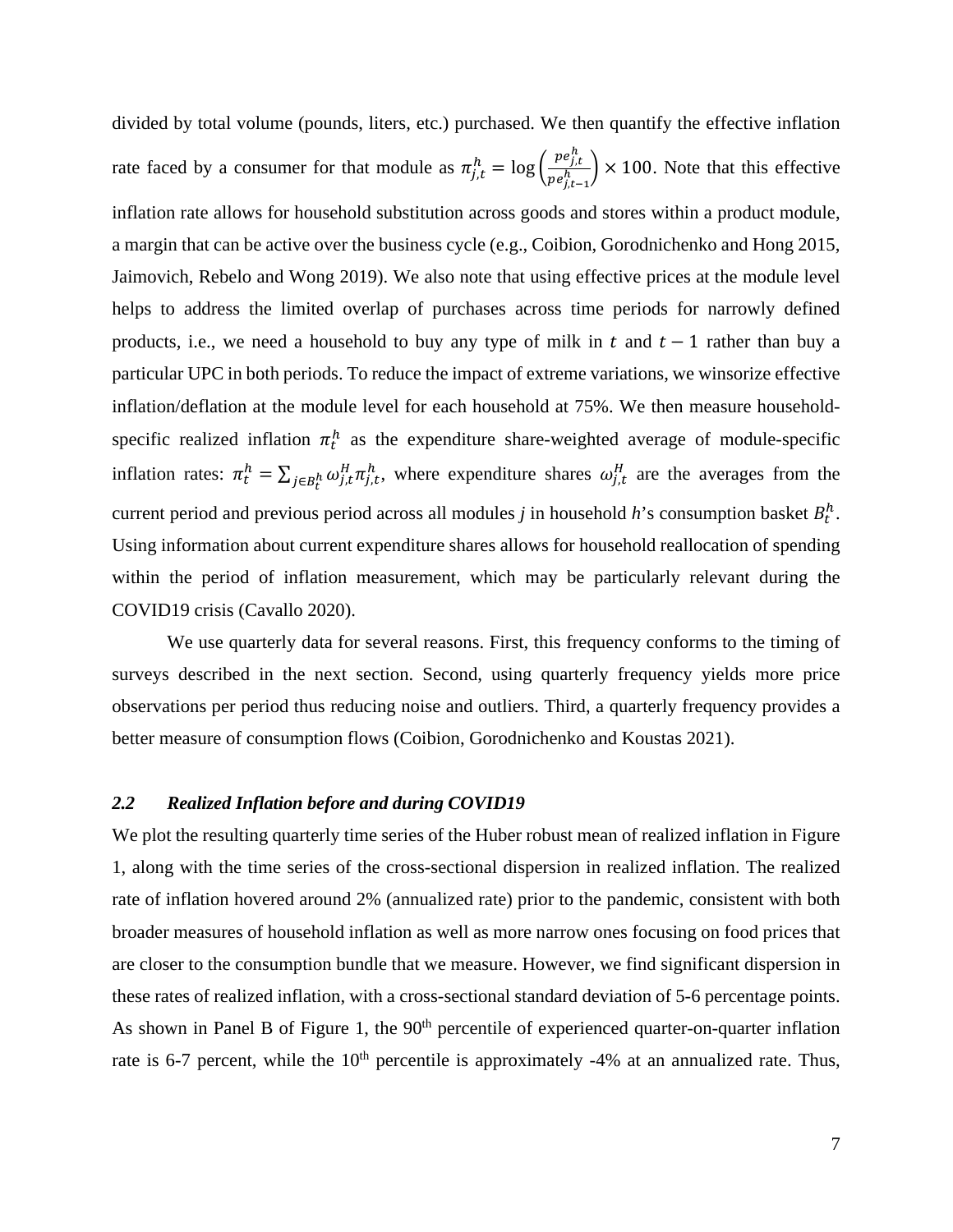differences in realized levels of inflation across households are very large, consistent with Kaplan and Schulhofer-Wohl (2017), even during relatively stable economic times.

Panel A of [Figure 1](#page-30-0) also shows that, as the pandemic spread, the realized level of inflation by U.S. households increased sharply, rising to almost 10 percent at an annualized rate in 2020Q2. This rise is consistent with the rate of inflation measured in that quarter by the Bureau of Labor Statistics for food prices and beverages, also shown in Panel A of [Figure 1.](#page-30-0) Furthermore, the start of the pandemic was also associated with a sharp increase in the dispersion of realized inflation across households; the cross-sectional standard deviation rose almost 10% in one quarter. This increase primarily reflects a larger share of people experiencing higher rates of inflation, with the 75th percentile of the realized inflation distribution rising from 4.5% in 2020Q1 to 5.9% in 2020Q2 at annualized rates.

Some differences in realized inflation across households are systematically related to household characteristics, as previously documented in Kaplan and Schulhofer-Wohl (2017). However, these observable characteristics explain little of the large dispersion observed in realized inflation rates in normal times. Figure 2 plots the time series of average realized inflation for different subgroups. Panel A plots the realized inflation by race. While e.g. Asian-Americans experience lower inflation rates on average than whites, we do see Blacks see the highest increase in realized inflation during the onset of the pandemic. Panel B plots realized inflation rates by income. Differences are consistent over time, although the difference in realized inflation between the richest and poorest households increases by 4% (quarter on quarter) in 2020Q3. Differences in realized inflation by education are more stable, as shown in Panel C but still increase more for low- than for high-education individuals. More variation can be seen across regions, as shown in Panel D. While the North East saw a rise in realized *quarterly* inflation of nearly 2 percentage points from 2020Q1 through 2020Q3, those in the rest of the country experienced an average increase of 1.5 percentage points at a quarterly rate over that period. Appendix Figure 4 shows that the rise in realized inflation was particularly muted in the Mountain states and the West South Central states, with increases in quarterly inflation of just 1 percentage point at a quarterly rate.

Variation in realized inflation can have different sources. One source is if households' expenditure weights across categories of goods differ and the inflation rates in these categories vary.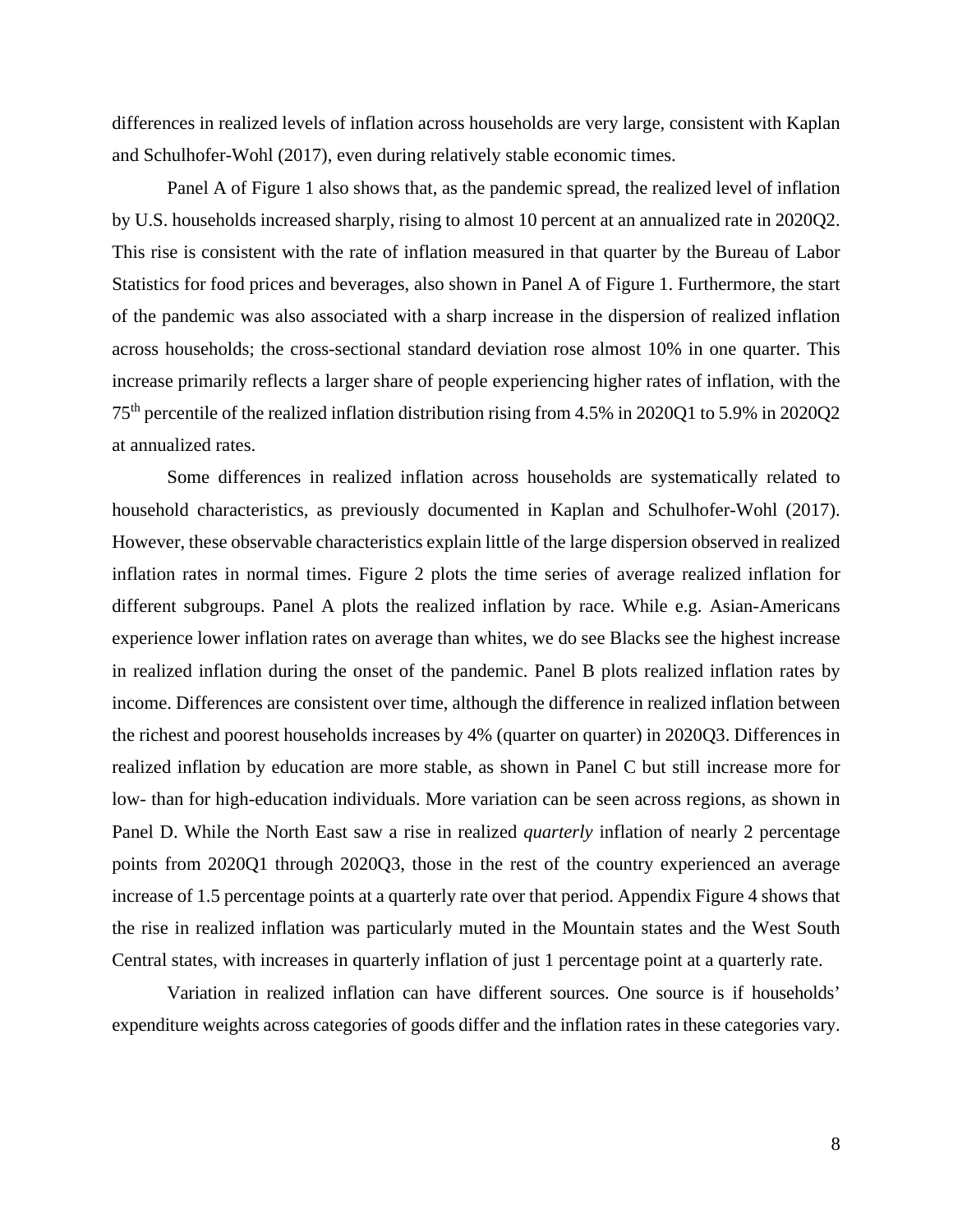Widespread variation in average realized inflation rates for different categories of goods existed.<sup>3</sup> Panel A of [Figure 3](#page-32-0) plots the distribution of average realized inflation rates across categories: we can see a pronounced increase in the dispersion of price dynamics across categories of goods with the arrival of the pandemic. This dispersion occurred as some categories of goods experienced higher average inflation and others deflation. Panel B plots average (across households) realized inflation rates for select categories of goods that are commonly purchased, such as eggs, cereal and pasta. These specific categories experienced pronounced increases in their quarterly rate of inflation in 2020Q2, with increases of up 12 percentage points in annual terms. Some other commonly purchased goods like candy displayed declines in average realized inflation during the same period. To the extent that consumption patterns differ significantly across households, this variation in inflation across categories provides one source of differences in realized inflation.

A second potential source of variation in realized inflation comes from variation *within* categories, that is, households may purchase the same consumption baskets but pay different prices for identical or similar goods (e.g., a gallon of milk may cost more in Whole Foods than in Walmart). [Figure 4](#page-33-0) shows that within-category dispersion of realized inflation rates has been increasing over time but there is no clear spike in this dispersion during the COVID19 crisis.<sup>4</sup> So variation in the prices of goods within categories cannot account for much of the rise in realized inflation during the pandemic.

In summary, using scanner data, we find that realized inflation spiked during the early months of the pandemic, which is consistent with official statistics. In addition, there was a pronounced increase in the cross-sectional variation in realized inflation at that time with some households facing discernably higher inflation than others. Although large heterogeneity in prices (and inflation) paid by households exists even for identical goods, differences in the composition of consumption baskets appear to be a main factor behind the increase in the across-household variation in experienced inflation.

#### **3. Perceived and Expected Inflation of U.S. Households Before and During COVID19**

<sup>&</sup>lt;sup>3</sup> We compute the average (across households) inflation rate for product module *j* as  $\pi_{j,t} = H^{-1} \sum_h \pi_{j,t}^h$ 

<sup>&</sup>lt;sup>4</sup> We find the same qualitative results when we use within-category dispersion of effective prices.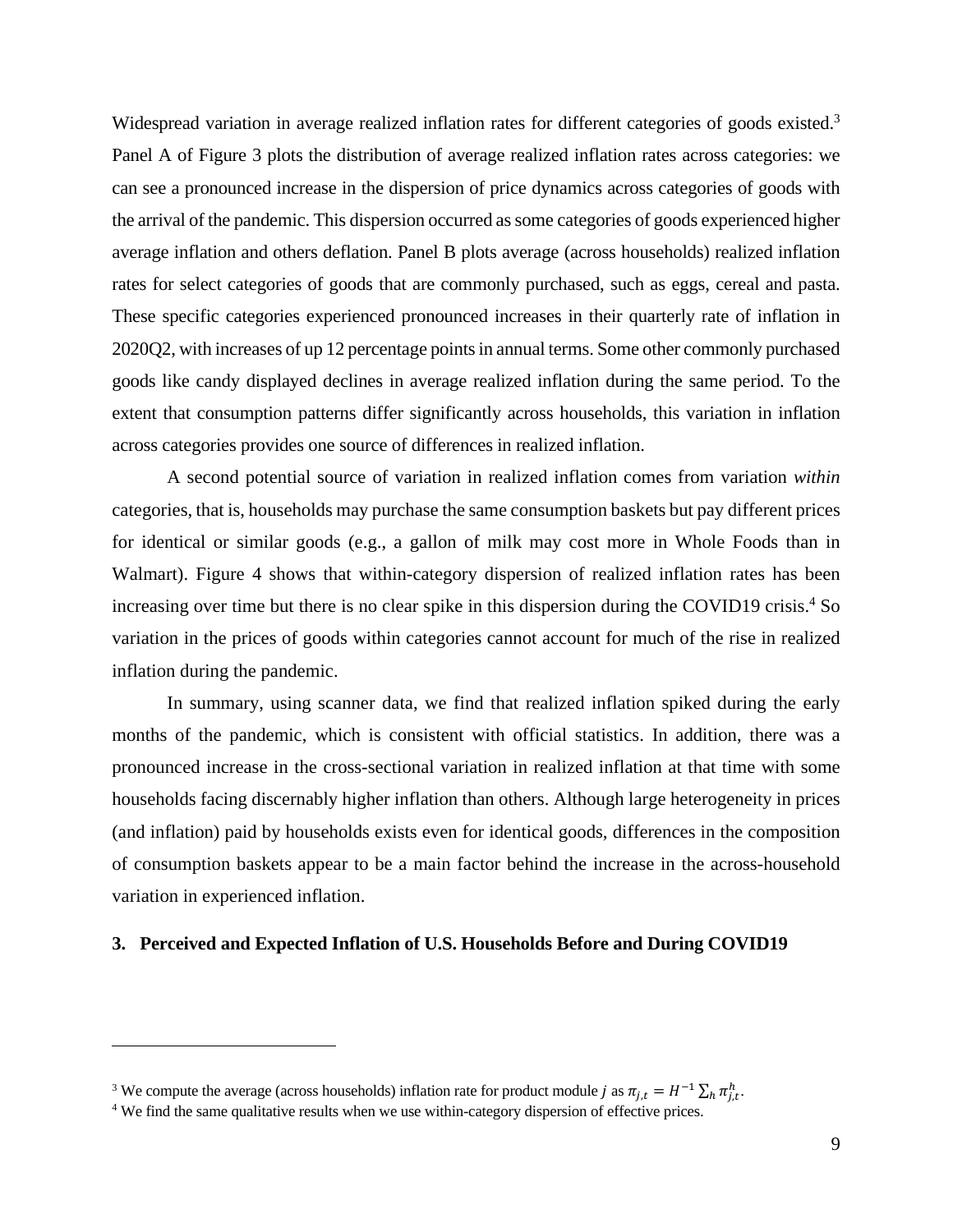The celebrated island model of Lucas (1972) posits that idiosyncratic signals about the price level (e.g., specific prices paid by a given household or firm) can be an important factor for how economic players form their expectations about aggregate variables. Using data for households in normal times, D'Acunto et al. (2021e) provide direct empirical support for this prediction.<sup>5</sup> Building on this work, we document the evolution of inflation expectation during the COVID19 crisis and relate variation in expected inflation to realized inflation. We also propose a survey analogue of realized inflation ("perceived inflation") over the previous twelve months.

#### *3.1 Measuring Expectations and Perceptions of Inflation by U.S. Households*

To measure the inflation expectations and perceptions of U.S. households, we rely upon a sequence of quarterly surveys sent to U.S. households participating in the Nielsen Homescan Panel from 2018Q1 through 2021Q2. Households that participate in the Homescan Panel record their purchases on a daily basis, as described in section 2.1. We implemented quarterly surveys of these households to measure their expectations. Approximately 80,000-90,000 households participate in the Nielsen Homescan Panel, and response rates to our surveys averaged around 20% over time, yielding an average number of respondents of approximately 25,000 per wave. <sup>6</sup> Since households participate in the Homescan Panel repeatedly, our survey has an important panel component to it as well. Nielsen also provides sampling weights to ensure the panel is representative of the U.S. population. Hence, our survey is superior to existing surveys of households along multiple dimensions. First, its size is much larger than other surveys of inflation expectations. Second, it has an important panel dimension. Third, it can be mapped to underlying data on the spending of households and the prices they pay at a high frequency.

To measure perceptions and expectations of inflation, we rely on several questions posed to respondents. One such question asks respondents to provide a point forecast of inflation over the next twelve months. Specifically, we ask:

 $5$  In a similar spirit, Andrade et al. (2021) document that French firms revise their macroeconomic expectations in response to industry-specific, idiosyncratic shocks.

 $<sup>6</sup>$  More than one household member can participate in our surveys.</sup>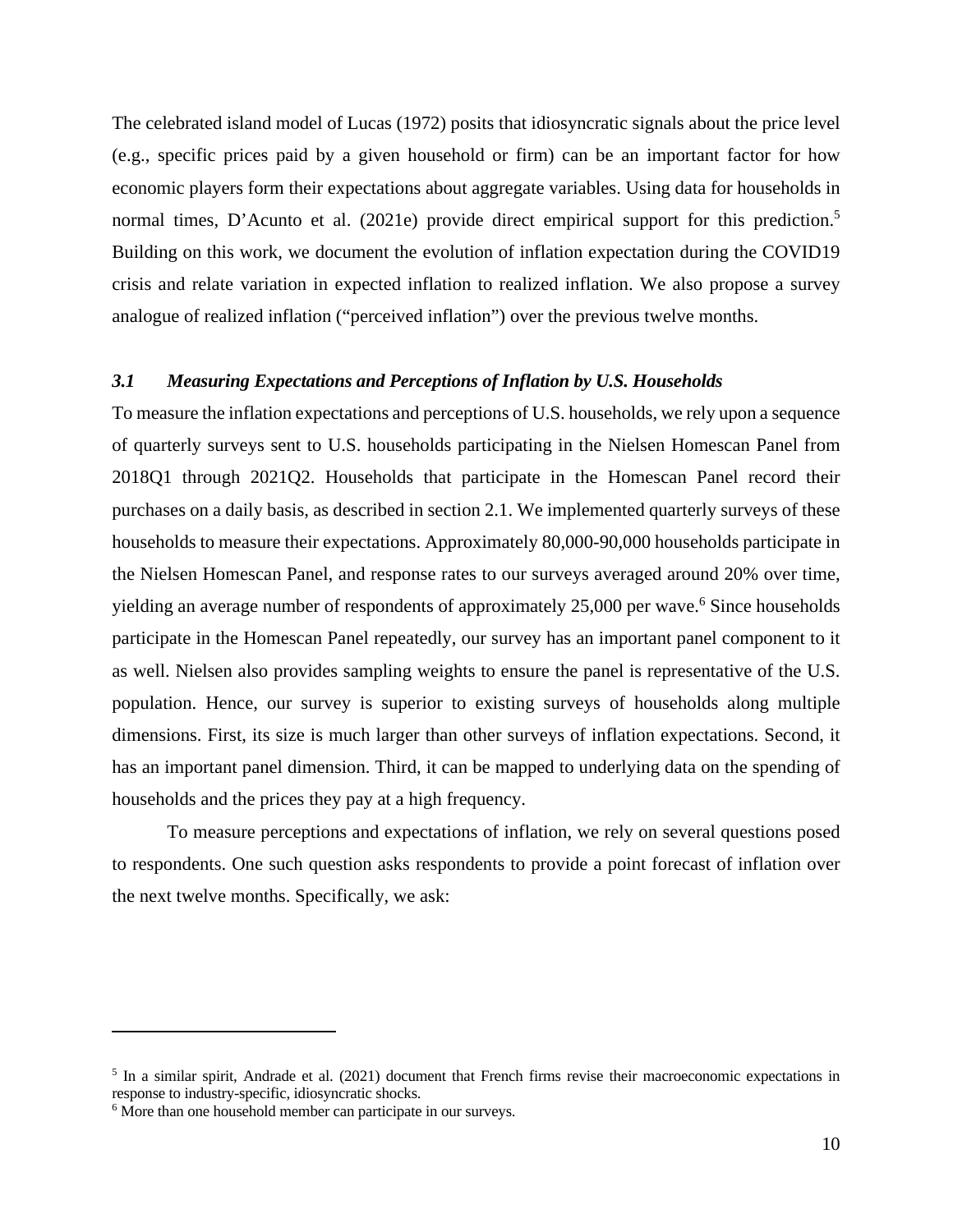*What do you think the inflation rate (as measured by the Consumer Price Index) is going to be over the next 12 months? Please provide an answer as a percentage change from current prices.*

## *………………. %*

*If you think there was inflation, please enter a positive number. If you think there was deflation, please enter a negative number. If you think there was neither inflation nor deflation, please enter zero.*

This question was asked to almost all respondents across waves and is similar to the formulation used by the University of Michigan's Survey of Consumers (MSC), albeit with reference to CPI inflation rather than "prices in general." However, in many waves, this question was asked after participants were provided with some information about inflation or monetary policy, so we only utilize responses from households that were not provided with any additional information. Table 1 presents the number of responses to this question available for each wave. In three waves (2018Q3, 2019Q2, 2019Q3), this question was not asked at all due to space constraints.

All households were asked a distributional question regarding future inflation, in which they must assign probabilities to different possible outcomes for inflation, similar to the formulation used by the Federal Reserve Bank of New York's Survey of Consumer Expectations (SCE). Specifically, we asked:

*In this question, you will be asked about the PERCENT CHANCE of something happening. The percent chance must be a number between 0 and 100 and the sum of your answers must add up to 100. What do you think is the percent chance that, <i>over the next 12 months…* 

| <i>the rate of inflation</i> will be 12% or more                         |  |
|--------------------------------------------------------------------------|--|
| the rate of inflation will be between 8% and 12%                         |  |
| <i>the rate of inflation</i> will be between 4% and 8                    |  |
| the rate of inflation will be between 2% and 4                           |  |
| <i>the rate of inflation</i> will be between 0% and 2%                   |  |
| the rate of deflation (opposite of inflation) will be between 0% and 2%  |  |
| the rate of deflation (opposite of inflation) will be between 2% and 4%  |  |
| the rate of deflation (opposite of inflation) will be between 4% and 8%  |  |
| the rate of deflation (opposite of inflation) will be between 8% and 12% |  |
| <i>the rate of deflation (opposite of inflation)</i> will be 12% or more |  |
| % Total                                                                  |  |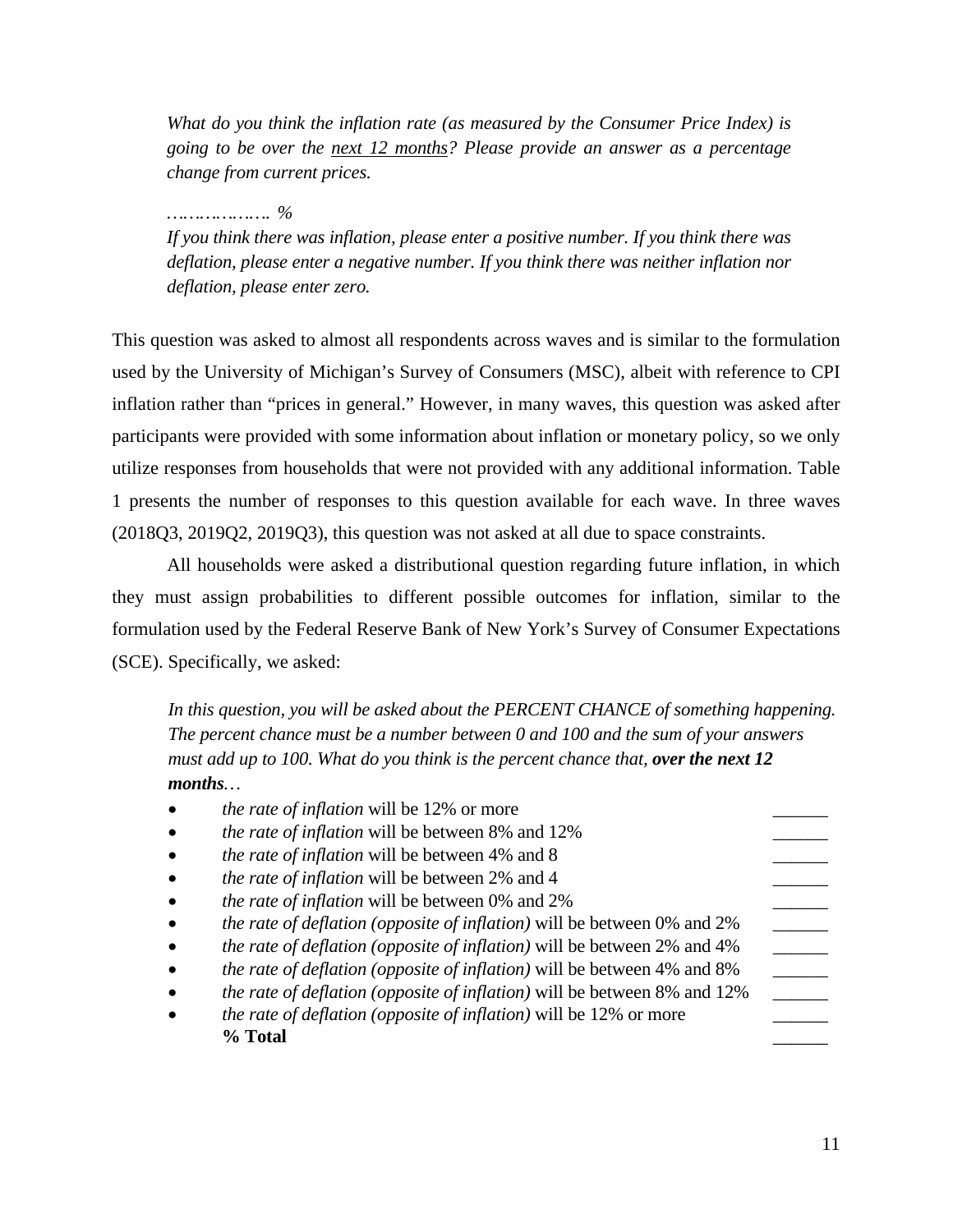where the survey software constructs and shows respondents the sum of probabilities they assign and requires it to equal 100% before they can continue. From responses to this question, one can construct mean estimates (assuming uniform distributions within each bin and fixed endpoint values for extreme bins) as well as measures of uncertainty (such as the standard deviation in the forecast).

This exact formulation of the question was used in surveys during 2018. In the 2019 waves, the same question was used but the ordering of the bins was reversed: deflation bins were presented before inflation bins. Starting in 2020Q1, the ordering of the bins was randomized, with half of respondents receiving the inflation bins first while the other half were presented with deflation bins first. In practice, the ordering of the bins makes a difference for responses provided by households, with average responses being significantly lower when deflation bins are presented first. We can see this point by regressing mean forecasts of respondents in 2020 waves from these distribution questions on an indicator variable equal to one if their formulation of the questions had deflation ordered first. On average, inflation forecasts are 0.8 percentage points lower with this ordering than when inflation bins are ordered first. The ratio of standard deviations for implied means is 1.1, i.e., dispersion is a bit higher when inflation bins are ordered first. We use these moments to adjust implied means based on responses to the question with deflation bins ordered first so that they have the same moments as the responses to the question with inflation bins ordered first. While the survey does not systematically include expectations of inflation at longer horizons, it has been extensively documented that the short-run and longer-run inflation expectations of households tend to move in lockstep (Candia et al. 2020, Weber et al. 2021). As a result, one would expect the dynamics of 12 month ahead inflation expectations of households to speak directly to the dynamics of longer-run inflation expectations over this time period. Furthermore, empirical evidence indicates that exogenous changes in the 12-month ahead inflation expectations of households have pronounced and immediate effects on the spending decisions of households (Coibion, Georgarakos, Gorodnichenko and van Rooij 2019, Coibion, Gorodnichenko and Weber 2018).

#### *3.2 The Dynamics of Expected Inflation*

Due to the widespread presence of large outliers in surveys of household inflation beliefs, we use Huber regressions to systematically identify and control for outliers in our data. We plot the resulting mean and cross-sectional standard deviation of inflation expectations measured using point forecasts in Panel A of [Figure 5.](#page-34-0) Prior to the COVID19 pandemic, the 12-month-ahead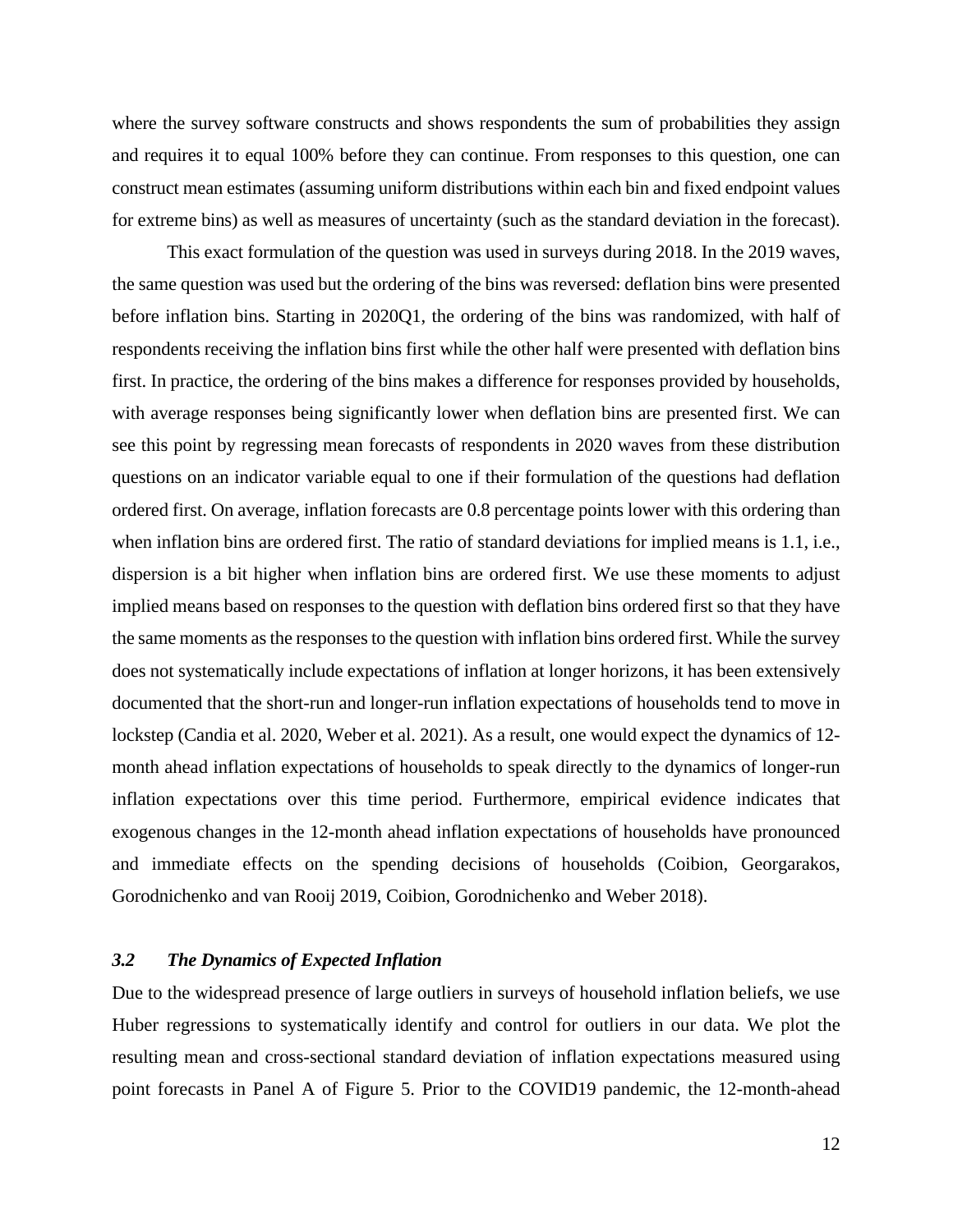inflation expectations of households were trending down from 4% in 2018 to around 2-3% in 2019, well above the Federal Reserve's inflation target of 2%. Significant dispersion in the inflation forecasts of households existed, with a cross-sectional standard deviation of about 3 percentage points, significantly more than what is commonly observed in surveys of professional forecasters (Coibion, Gorodnichenko and Weber 2018, Coibion et al. 2020).

With the arrival of the COVID19 pandemic in March of 2020, we see a large and immediate increase in the average inflation expectations of U.S. households in 2020Q2, to nearly 5%, and remaining close to 4% through 2020, before rising to over 6% in 2021Q2.<sup>7</sup> In contrast, the inflation expectations of professional forecasters fell during this time period (Candia et al. 2020). A similar pattern is visible in the amount of disagreement about future inflation across households: the standard deviation in inflation forecasts rises to nearly 5 percentage points in 202Q1. As shown in Appendix Figure 1, this rise in both the mean and dispersion of inflation expectations is primarily driven by a sharp increase in the number of responses pointing to very high levels of expected inflation: the 10% and 25% percentiles of the distribution are little changed during this time period, and the median response increases less than the mean.<sup>8</sup>

These results do not hinge on using point forecasts to measure expectations. Panel B replicates the time series of mean and dispersion in household inflation forecasts using answers to distributional questions instead. The increase in expected inflation in 2020Q2 is smaller than with point forecasts (recall that the top inflation bin is 12% or more which we code as 14%) but a large increase is visible in 2020Q3 instead, so both inflation measures point to a rise in expected inflation of at least 1 percentage point over this time period. The increase in the dispersion of expected inflation is also pronounced using the distributional question. As shown in Appendix Figure 1, the rise again primarily reflects an increase in the share of high inflation forecasts (the 90<sup>th</sup> percentile rises from 5% to 8%), but we also observe more deflationary answers (the  $10<sup>th</sup>$  percentile goes from -0.5% in 2020Q1 to -2% in 2020Q2). In short, both formulations of the inflation expectation question indicate a large increase in disagreement about the inflation outlook among households as the pandemic spread across the United States.

<sup>7</sup> Similar patterns are observed for other advanced economies, see e.g. Gautier et al. (2020).

<sup>&</sup>lt;sup>8</sup> This pattern is central for understanding why other household inflation surveys (like the MSC or SCE) do not find such a large increase in inflation expectations at the start of COVID19. The statistics released from these surveys censor responses above a time-invariant threshold and focus on the median response.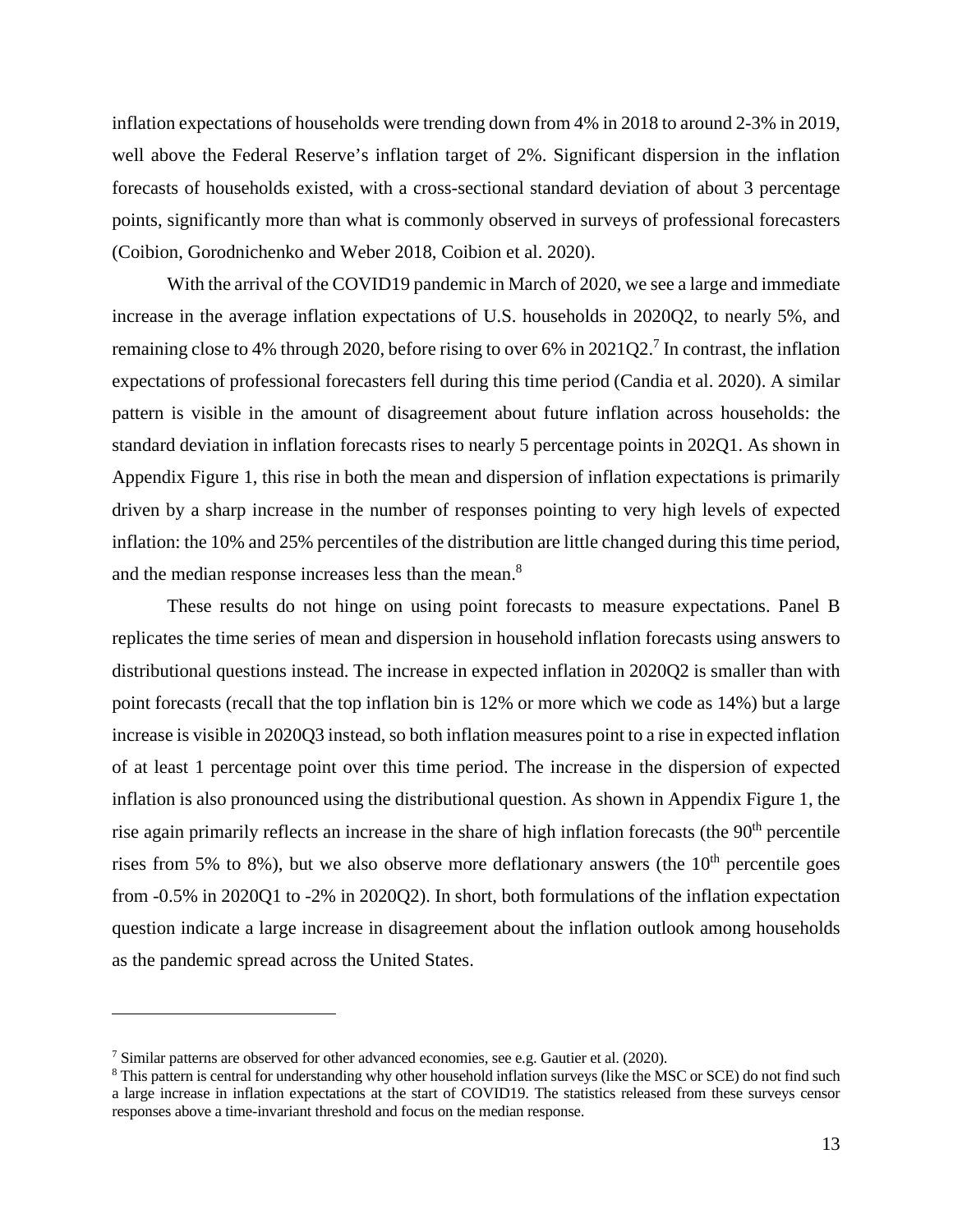#### *3.3 Expected Inflation vs. Realized Inflation*

How do households' experiences with actual prices affect both their perceived and expected levels of aggregate inflation? In this section, we provide new evidence on the extent to which the prices paid by individual households shape their beliefs about the broader economy. As a first step, Figure 6 plots binscatters linking households' realized inflation with their expected inflation. We can observe a strong positive relationship between inflation expectations and realized inflation. We provide additional evidence on the strength of these relationships in [Appendix Table 1,](#page-60-0) which presents results from regressing expected inflation on realized inflation of households along with household controls, household fixed effects, time fixed effects and combinations thereof. In all cases, the realized inflation of households remains a strong predictor of households' inflation expectations consistent with evidence in D'Acunto et al. (2021e).

The role of realized inflation in shaping views about future aggregate inflation is related to a number of household characteristics. To see this, [Figure 7](#page-36-0) plots binscatters of realized inflation against expected inflation by race. Realized inflation is closely related to expected inflation for white and black households, but less so for Hispanics and not for Asian-American or Hispanic households. [Appendix Figure 5](#page-51-0) presents results for other sample splits. The strength of the relationship between realized inflation and expected inflation is decreasing in education: those with a high school education or less display a strong positive relationship between the inflation they experience in their daily lives and the inflation they expect for the aggregate economy, while highly educated households display no such relationship. A similar pattern can be observed along income levels. Higher realized inflation predicts higher expected inflation for low- and highincome households but less so middle-income households. However, there is little effect of age: the positive relationship between realized and expected inflation holds within all age groups. It can also be found in different parts of the country, although the pattern is strongest in the Midwest.

Hence, the realized inflation of households has an effect on what they expect about the future. However, the relationship appears to be noisy and many factors can contribute to the noise. First, our measure of realized inflation relies on prices for food items and small non-durables. To the extent prices of other goods and services move differentially, we may mismeasure realized inflation for the full consumption basket. For example, the price of gasoline, a salient price and a strong predictor of households' inflation expectations, is not available in Nielsen Homescan. Second, we use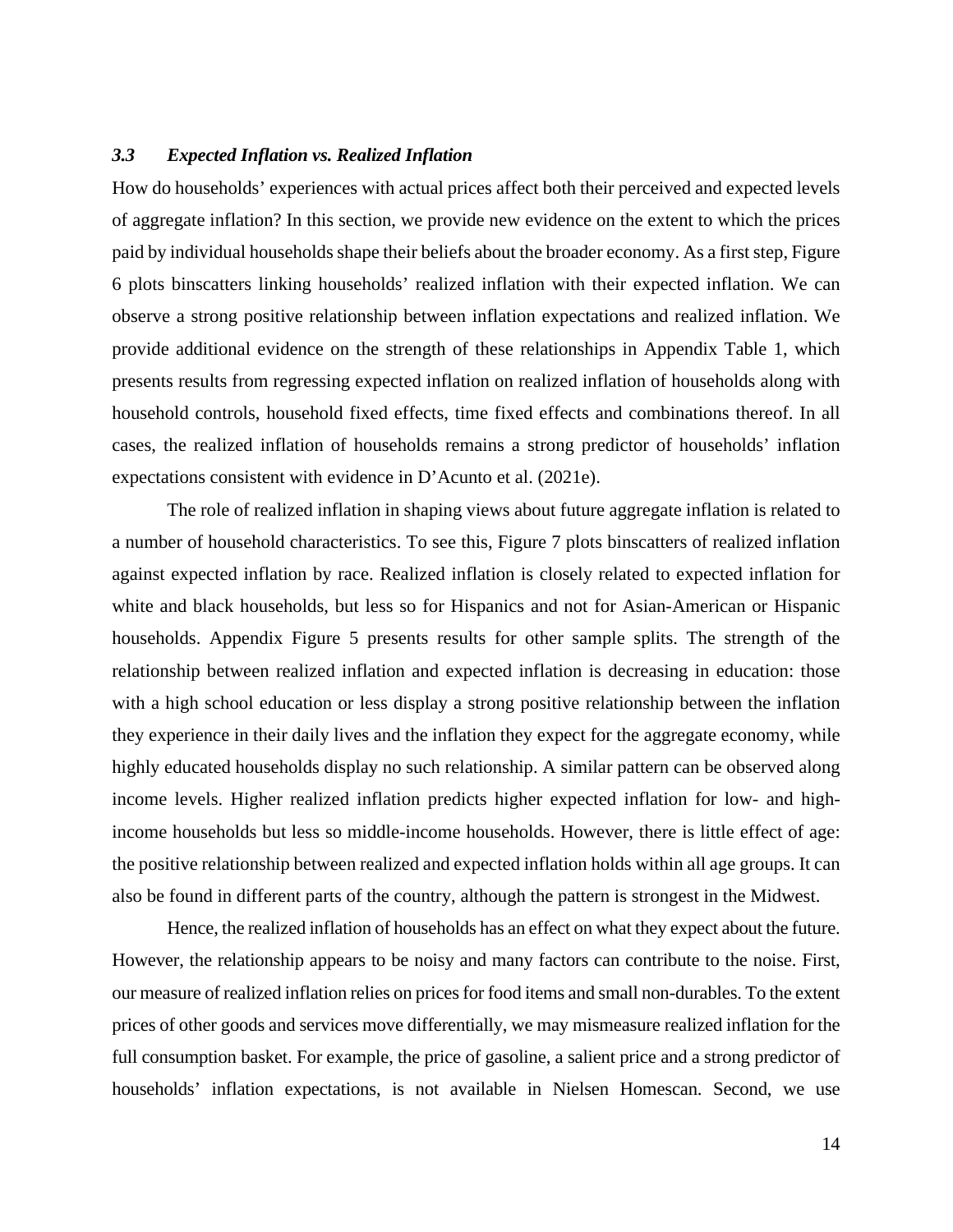expenditure shares to aggregate product-module inflation rates. D'Acunto et al. (2021e) show that using frequency of purchase as weights can produce a stronger predictor of expected inflation. Intuitively, households are more likely to have a sense of changes in prices when they shop for milk (a relatively homogenous, frequently purchased good) than when they shop for refrigerators (a relatively heterogenous good that is not purchased frequently). Third, when households construct their prediction for "the general level of prices" or a specific price index, they may use weights that are different from the expenditure shares in the CPI or even their own consumption baskets (e.g., Kumar et al. 2015). For example, households can assign a greater weight to energy prices than is justified by expenditure shares and, more generally, salient prices may be overweighted (D'Acunto et al. 2021c). Finally, households commonly confuse changes and levels of prices: a much stronger relationship exists between inflation expectations and recent experienced price *levels*, as found in Coibion and Gorodnichenko (2015) for the case of gasoline prices.

Fortunately, we can ask households directly to report their beliefs about past inflation and thus bypass some of the thorny challenges in constructing realized inflation at the household level. Indeed, because households are more likely to apply the same notion of inflation when they form their beliefs about past and future inflation, the relationship between inflation perceptions and inflation expectations could be less noisy. Consistent with this insight, Jonung (1981) showed that Swedish households' inflation expectations have historically been strongly predicted by their perceived levels of inflation.

#### *3.4 Perceived Inflation by U.S. Households around the Pandemic*

We measured inflation perceptions using point estimates provided by households in response to the following question:

We would like to ask you some questions about the overall economy and in particular *about the rate of inflation/deflation (Note: inflation is the percentage rise in overall prices in the economy, most commonly measured by the Consumer Price Index and deflation corresponds to when prices are falling). Over the last 12 months, what do you think the overall rate of inflation/deflation has been in the economy?* 

*Answer: The rate of inflation/deflation was \_\_\_\_\_\_\_\_\_\_ percent over the last 12 months.*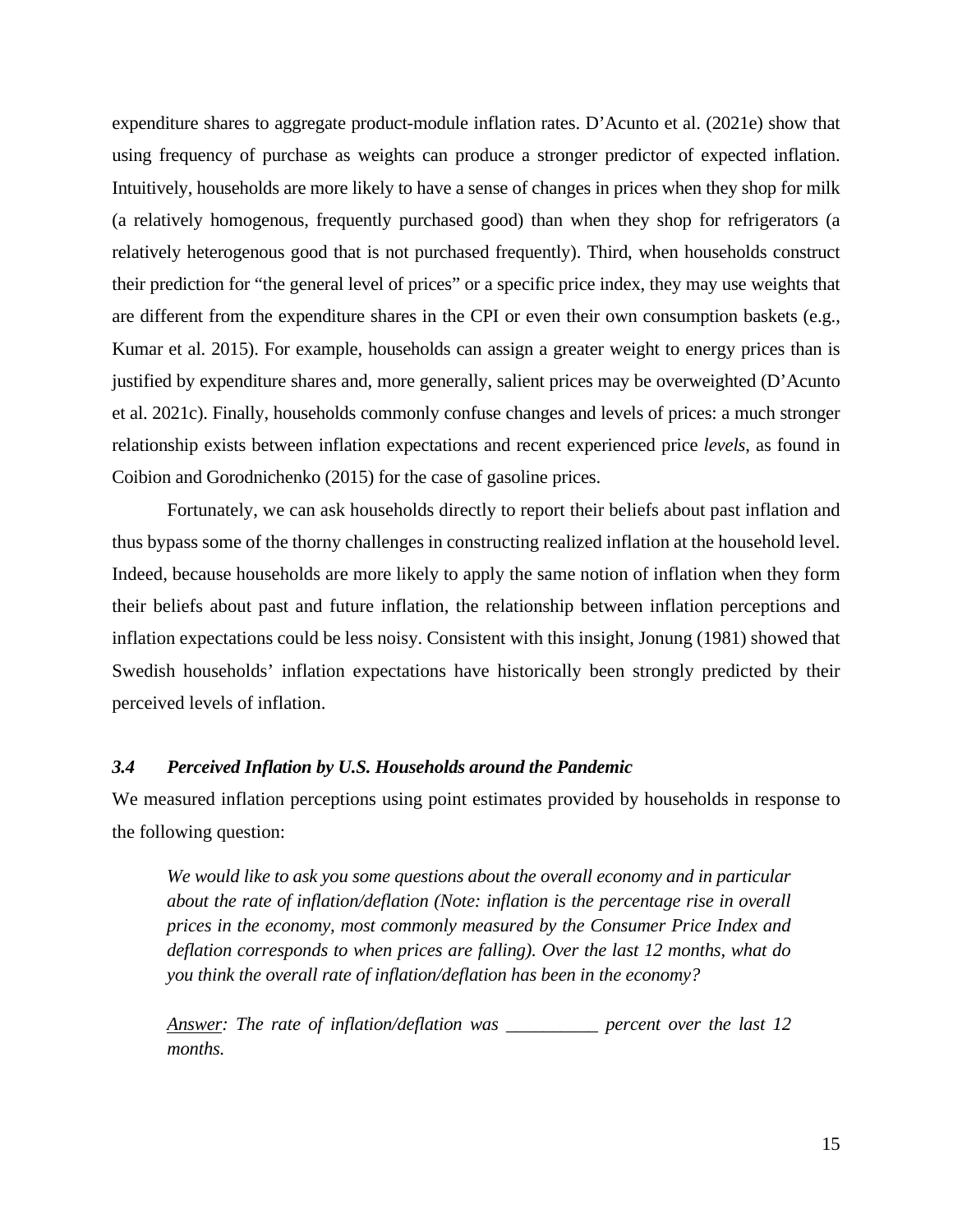*If you think there was inflation, please enter a positive number. If you think there was deflation, please enter a negative number. If you think there was neither inflation nor deflation, please enter zero.* 

This question was consistently asked of almost all participants in the survey and it was asked before eliciting inflation expectations. The main exception is in 2020Q4, when this question was not asked at all due to space constraints. For other waves starting in 2020Q3, due to space constraints, this question was asked for only half of the respondents (randomly chosen), with the other half receiving the question about the point forecast for 12-month ahead inflation. As a result, the number of households for which we observe point estimates of both perceived and expected inflation is somewhat limited, but we consistently have overlap with inflation forecasts constructed from implied means of distributional questions.

As we discuss above, the rise in household inflation expectations at the start of the pandemic could in principle reflect a number of sources or mechanisms. For example, the large stimulus package passed in March of 2020 and the early expansionary policies pursued by the Federal Reserve could have led households to anticipate a surge in prices in future months.<sup>9</sup> Another possibility is that households were perceiving a high level of inflation at the time and were expecting this trend to continue.

To investigate the extent to which this latter hypothesis held up during the pandemic, Panel A of [Figure 8](#page-37-0) plots the equivalent time series as in [Figure 5](#page-34-0) but for the perceived levels of inflation of U.S. households during this time period. As with inflation expectations, households perceived recent levels of inflation to be slightly higher than the 2% level targeted by the Federal Reserve in 2018 and 2019, but this perceived level of inflation rose sharply between the first quarter and the third quarter of 2020 as the pandemic spread across the U.S. By 2020Q3, households' perceptions of inflation had risen by one percentage point on average. As with expectations, this rise in mean levels was accompanied by an increase in disagreement. As shown in [Appendix Figure 2,](#page-48-0) this rise in disagreement is again primarily driven by a sharp rise in people reporting that inflation had been very high: the 75th percentile of the distribution rose from 3% prior to the pandemic to 5% in the second half of 2020, with an even larger increase in the 90<sup>th</sup> percentile of the distribution. Hence,

<sup>&</sup>lt;sup>9</sup> For example, Coibion, Gorodnichenko and Weber (2021) find that informing households about high projected public debt or fiscal deficits raises inflation expectations.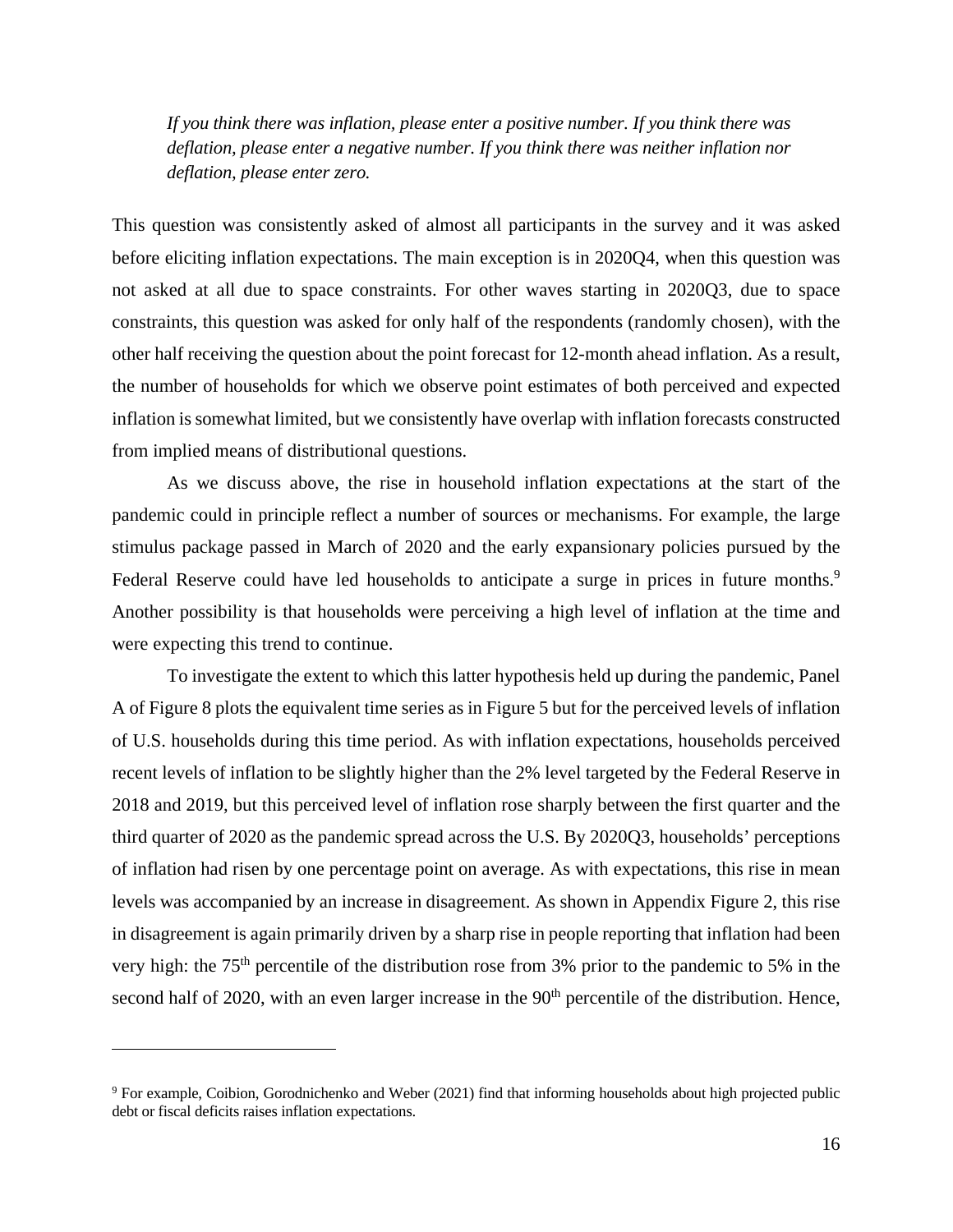the dynamics of inflation expectations during this period are very similar to what we observe for the perceived level of inflation by households.

A similarly strong relationship between perceived and expected levels of inflation holds in the cross-section as well as the time series dimension. To see this pattern, Panel B of [Figure 8](#page-37-0)  plots a binscatter of households' perceived levels of inflation against their expected levels of inflation (from point forecasts) both before COVID19 as well as during the pandemic. During both periods, we observe a strong positive relationship between households' perceived levels of inflation and their expectations about future inflation. Furthermore, the dispersion of both perceived and expected inflation is greater during the COVID19 period than before, consistent with the time series evidence in [Figure 5.](#page-34-0) Table 2 presents additional evidence on the crosssectional evidence linking perceived and expected inflation. This relationship holds across different types of households, whether we separate them by age, income, education or gender. In all cases, we can observe a strong relationship between the recent levels of inflation that households perceive and the future inflation that they expect.

To evaluate the predictive power of perceived inflation, we regress households' inflation expectations on their perceived levels of inflation and their realized levels of inflation, both jointly and separately. Results are presented in [Table 3.](#page-44-0) Each regressor is individually predictive of households' inflation expectations, i.e., the objective and subjective experiences of households are relevant in shaping their broader price expectations. At the same time, perceived inflation seems to explain a larger share of variation. When we add both jointly, each continues to remain statistically significant but the combined explanatory power is primarily explained by perceived rather than realized inflation. We interpret these results as indicating that while the *objectively* realized inflation for households is correlated with their subjective expectations of future aggregate inflation, one can obtain a stronger predictor of *subjective* expected inflation by eliciting households' *subjective* perceptions of past inflation. This evidence is consistent with the fact that households focus on specific goods when forming inflation perceptions and expectations rather than the subset of the overall bundle that we observe in the Nielsen panel (D'Acunto et al. 2021c,e). It is also consistent with the fact that households may use additional sources of information (beyond their own shopping experience) to form beliefs about broader economic conditions, such as information from family and friends, social media, and news media.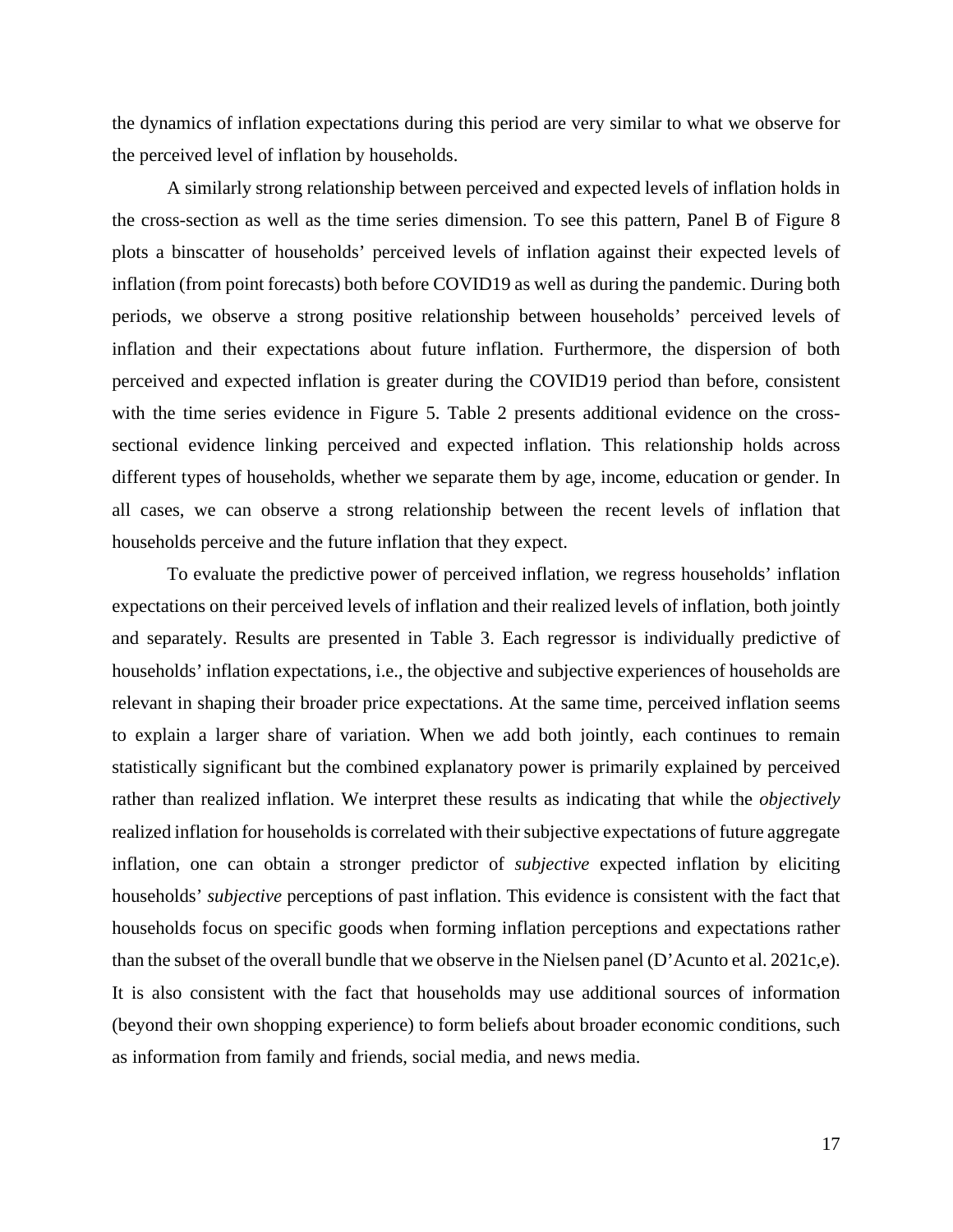Quantitatively, the rise in disagreement about perceived inflation can account for much of the dynamics in disagreement about expected inflation during the pandemic. The cross-sectional standard deviation of disagreement in expectations of future inflation rose by about 1 percentage point from 2020Q1 to 2020Q3-Q4, measured in point forecasts. The cross-sectional standard deviation of perceived inflation rose 1.0-1.5 percentage points over the same period. Given the coefficient of 0.45 linking the two from Table 2, this implies that disagreement about perceived inflation can account for about 50% of the rise in disagreement about future inflation during the COVID19 crisis.

#### **4. How Households Interpret the Driving Forces behind Inflation**

Belief about aggregate price changes are not formed in isolation. As argued in Kamdar (2018), households often seem to take a "supply-side" view of inflation in that their inflation expectations tend to be negatively correlated with their expectations of economic activity. Additional evidence for this view is proposed in Candia, Coibion and Gorodnichenko (2020), Coibion et al. (2020a) and Andre et al. (2021). As households experienced diverse sets of price changes during the pandemic, did they continue to interpret these through a supply-side lens or did their views about the origins of price changes change? Was it the case that disagreement about how to interpret the pandemic underlies the dramatically different inflation forecasts made by households during this period?

#### *4.1 Perceived and Expected Unemployment*

To investigate this topic, we utilize additional survey questions regarding the outlook for unemployment. Specifically, households were asked to provide point nowcasts for the current unemployment rate and forecasts of the unemployment rate in 12 months in most survey waves. The specific questions are

*What is your best guess about what the current unemployment rate in the U.S. is, what it will be in 12 months?]* 

*Current unemployment rate: \_\_\_\_\_\_\_\_\_\_% Unemployment rate in 12 months: \_\_\_\_\_\_\_\_\_\_%* 

Similar to questions about perceived and expected inflation, questions about unemployment were rotating and some (randomly chosen) respondents were not asked these questions. [Table 1](#page-42-0) reports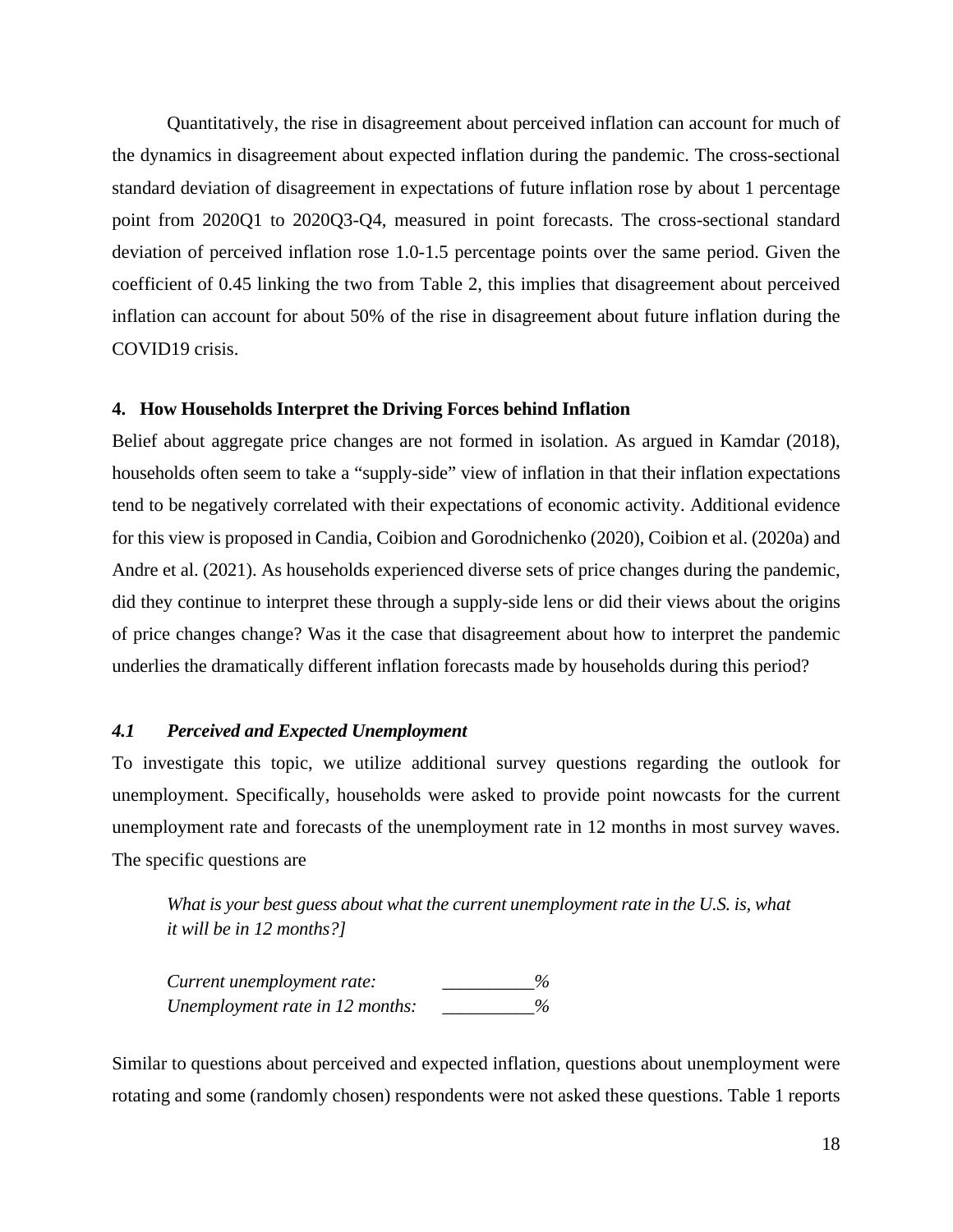the number of respondents who reported their perceived and expected unemployment rates. Similar to the series for expected and perceived inflation expectations, we drop extreme observations (unemployment rate greater than 30 percent) and apply Huber weights to downplay outliers and influential observations.

 [Figure 9](#page-38-0) plots the time series for means and standard deviations of perceived and expected unemployment rates. Consistent with official statistics, perceived and expected unemployment rates were trending down before the pandemic. In the second quarter of 2020, both perceptions and expectations shot up to double digits. Similar to inflation expectations and perceptions, the disagreement about current and future unemployment rose significantly during the early stages of the COVID19 crisis and gradually fell in subsequent quarters. Interestingly, although expected and perceived unemployment rates are highly correlated [\(Figure 10\)](#page-39-0), expected unemployment rates in recent quarters are below perceived unemployment rates thus suggesting that households anticipate a (slow) recovery in the labor market.

#### *4.2 Expected Inflation vs Expected Unemployment*

Candia et al. (2020) document that professional forecasters predicted a *negative* comovement of inflation and unemployment during the COVID crisis, which is broadly consistent with a demanddriven recession and a downward-sloping Phillips curve. On the other hand, the dynamics i[n Figure](#page-34-0)  [5](#page-34-0) and [Figure 9](#page-38-0) suggest *positive* comovement between expected inflation and expected unemployment rate, which is consistent with a stagflationary, supply-side view. To explore further the robustness of this result for households, we plot a binscatter of households' unemployment forecasts versus their inflation forecasts both prior to the pandemic as well as during the pandemic [\(Figure 11\)](#page-40-0). Before 2020, a clear positive relationship between the two existed: households who anticipated higher inflation also tended to anticipate higher unemployment. Strikingly, the relationship is almost identical during the COVID19 pandemic: except for those with very high unemployment forecasts, the two lines are nearly indistinguishable. Thus, the supply-side view taken by households of inflation remained unchanged during the pandemic, despite the unique nature of the crisis and all of the exceptional policy responses put in place during this period.

Furthermore, this supply-side view appears to be pervasive among households. For any subgroup that we consider, such as race, education, income, age or geography, the same qualitative pattern arises [\(Appendix Figure 6\)](#page-55-0). While the relationship is stronger for some groups than others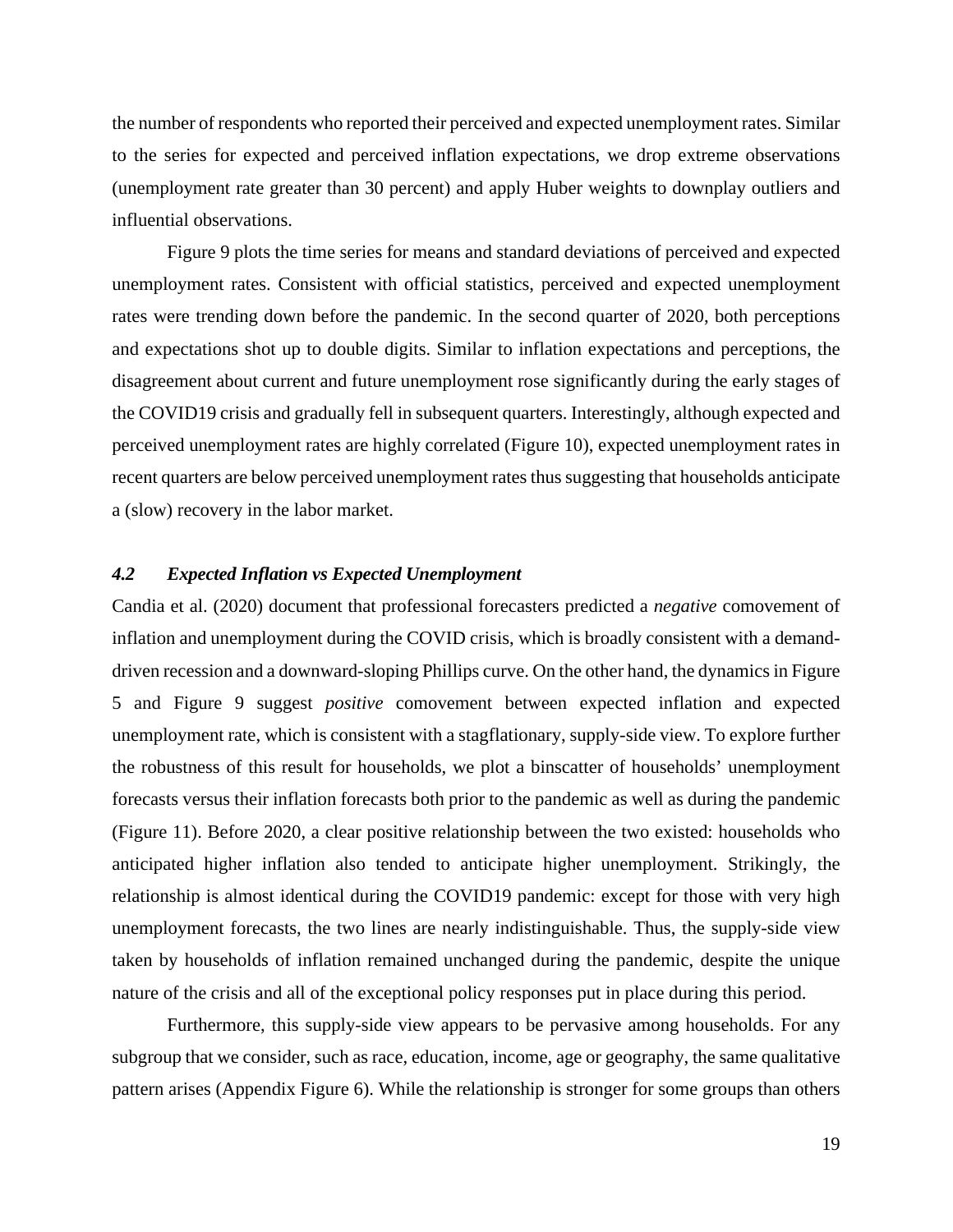(e.g., Whites display the strongest correlation), it is present for all groups. This supply-side view is striking not just in how pervasive it is but also how different it is from the positive association that professional forecasters assume, as shown in Candia et al. (2020) and Kamdar (2018) or from the weak unconditional correlation between inflation and unemployment in U.S. data.

One implication is that the rising disagreement about future inflation observed during the pandemic cannot be explained by differing interpretations about the nature of the pandemic: those households who expected higher inflation were consistently the same households who expected a higher rate of unemployment. Differences in beliefs about the inflation and unemployment outlook were therefore likely a reflection of differences in beliefs about the *severity* of the shock, not about its nature. To support this point, we do the following exercise. First, for each household, we compute average expected inflation separately for the pre-pandemic period and for the pandemic period. We do the same calculation for the perceived inflation rate and for the expected unemployment rate. Second, we compute revisions in beliefs for each variable. Finally, we analyze the joint distribution of beliefs. $10$ 

 [Figure 12](#page-41-0) presents a binscatter plot for the revision in expected inflation and expected unemployment and we report the corresponding regressions in [Table 4.](#page-45-0) We observe a strong positive relationship between the revisions: a household who revised their inflation expectations up by one percentage point revised their unemployment expectations up by approximately 0.2 percentage points. Given the relatively short time difference between the measurements, it is unlikely that these revisions are driven by changes in demographics or other slow-moving characteristics of households. In agreement with this intuition, [Table 4](#page-45-0) documents that controlling for household characteristics does not materially affect the relationship between revisions for inflation expectations and revisions for unemployment expectations. Although this relationship is not causal, by using revisions that difference out household fixed effects, we likely attenuate endogeneity concerns that may plague causal interpretations of [Figure 12.](#page-41-0)

To move closer to a causal interpretation of the relationship, we regress revisions for expected unemployment on revisions for expected inflation and instrument the latter with revisions for perceived inflation. As we discuss above, perceived inflation at the household level may be

<sup>&</sup>lt;sup>10</sup> Because households may see different questions in different waves and may participate in different waves of the survey, taking averages across waves within each period helps us to maximize the sample size and to reduce noise in survey responses.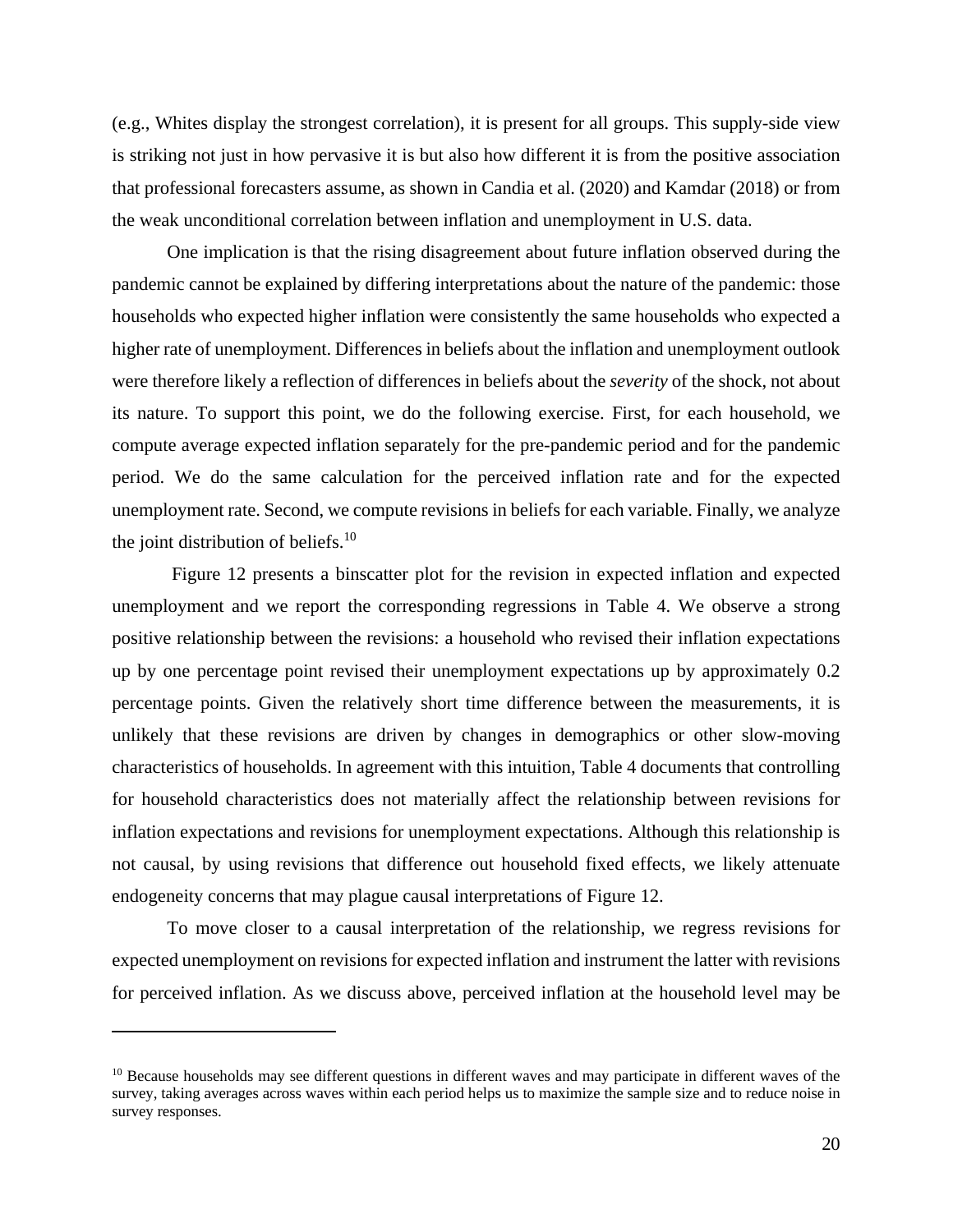moved by idiosyncratic shocks (e.g., a respondent happens to buy an expensive bottle of milk and concludes that aggregate inflation is high) and thus may provide suitable variation. To the extent this is indeed the case, perceived inflation can be used as an instrument for expected inflation. We find (columns 3 and 4 in [Table 4\)](#page-45-0) that, when we use instruments, the sensitivity of revisions for expected unemployment to revisions for expected inflation roughly triples from 0.17 to 0.45. Thus, the positive relationship between unemployment and inflation in households' expectations is a robust phenomenon and households seem to have a stagflationary interpretation of the pandemic's macroeconomic implications.

#### *4.3 Discussion*

Similar to professional forecasters, policymakers predicted inflation to decline in response to the COVID19 crisis. To avoid potential deflation as well as a collapse of financial markets and the broader economy, aggressive monetary and fiscal stimulus programs were implemented. In part, the logic of these programs was to raise inflation expectations and hence stimulate consumer spending. However, our analysis suggests that such policies could be less effective than predicted by mainstream full-information rational expectations based models (D'Acunto et al. 2021f). Specifically, the pervasiveness of the supply-side view of inflation taken by households matters for the expected response of household spending to changes in inflation expectations: while the Euler equation implies that the anticipation of higher prices in the future should lead households to move their spending forward in time, a simultaneous expectation of a worsening economic outlook can instead lead them to curtail their spending. Indeed, evidence from information treatments that exogenously changed households' inflation expectations in the Netherlands (Coibion et al. 2019) and in the U.S. (Coibion, Gorodnichenko and Weber 2018) indicates that households respond to an increase in their inflation expectations by *reducing* their spending on durable goods sharply. Roth and Wohlfart (2020) also find that exogenously worsened economic outlooks lead households to reduce their planned spending. The positive relationship between inflation and unemployment in households' beliefs provides another mechanism to explain the severity of the reduction in spending during the pandemic: as inflation expectations rose due in part to households' experiences with higher prices, they expected a deeper slump and reduced their spending by more than they likely otherwise would have. Consistent with this logic, Coibion,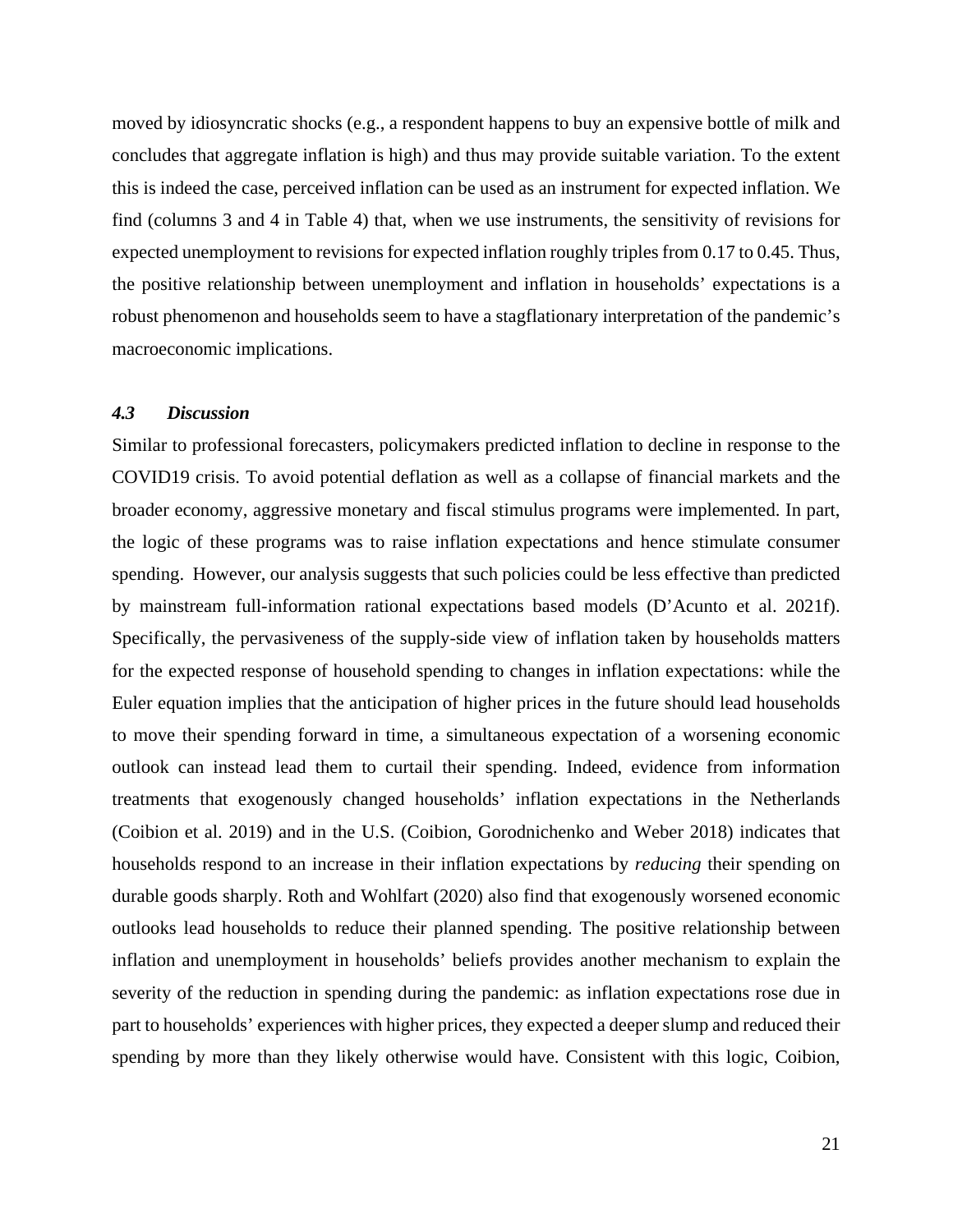Gorodnichenko and Weber (2020) find that marginal propensities to consume (MPCs) for stimulus payments during the pandemic were lower than MPCs for similar payments in previous recessions.

#### **5. Conclusion**

The pandemic recession of 2020 was unusual in many respects. One of these dimensions is that, as the level of economic activity plummeted starting March 2020, households' inflation expectations started to rise sharply at the same time as disagreement about future price dynamics spiked. We propose that a primary reason for this pervasive disagreement about the inflation outlook stems from the disparate consumer experiences with prices during this period. The early months of the pandemic were characterized by divergent price dynamics across sectors, leading to significant disparities in the inflation experiences of households. Perceptions of broader price movements diverged even more widely across households, leading them to draw very different inferences about the severity of the shock. These differences in perceived inflation changes were passed through not just into households' inflation outlooks but also their expectations of future unemployment. The widespread interpretation of the pandemic as a supply shock by households led those who perceived higher inflation during this period to anticipate both higher inflation and unemployment in subsequent periods.

While the magnitude of the rise in disagreement was notable, the supply side interpretation of the shock by households was not. Instead, it was consistent with a more systematic view taken by households that high inflation is associated with worse economic outcomes. This view is likely not innocuous for macroeconomic outcomes. Since policies like forward guidance are meant to operate in part by raising inflation expectations, this type of supply-side interpretation by households is likely to lead to weaker effects from these policies as households reduce, rather than increase, their purchases when anticipating future price increases.

This mechanism is also likely to be important during the inflation spike of 2021. As inflation expectations have been rising over the course of the year, households have been becoming more pessimistic about the economic outlook even as wages and employment have been rising sharply. This pessimism about the outlook creates a downside risk for the recovery and suggests that policymakers should be wary of removing supportive measures too rapidly. Patience in waiting for supply constraints to loosen therefore seems warranted since pre-emptive contractionary policies would likely amplify the pessimism that risks throttling the recovery from the pandemic.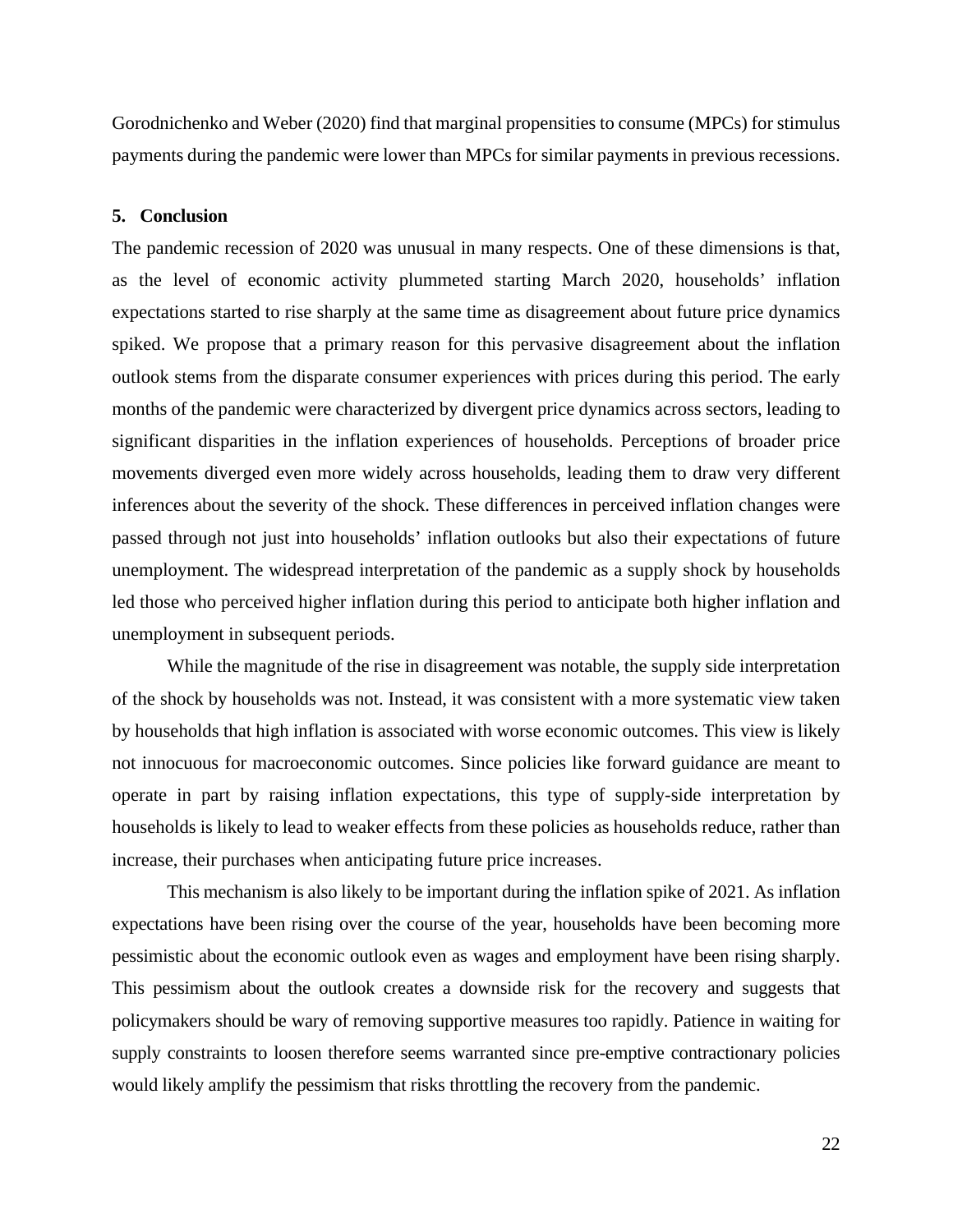#### **References**

- Andrade, Philippe, Erwan Gautier, and Eric Mengus, 2020. "What Matters in Households' Inflation Expectations?" CEPR Working Paper 14905.
- Andrade, Philippe, Olivier Coibion, Erwan Gautier, and Yuriy Gorodnichenko, 2020. "No Firm Is an Island? How Industry Conditions Shape Firms' Expectations," *Journal of Monetary Economics* (forthcoming).
- Andre, Peter, Carlo Pizzinelli, Christopher Roth, and Johannes Wolhfart, 2021. "Subjective Models of the Macroeconomy: Evidence from Experts and Representative Samples," manuscript.
- Bachmann, Rudiger, Tim Berg and Eric Sims, 2015. "Inflation Expectations and Readiness to Spend: Cross-Sectional Evidence," *American Economic Journal: Economic Policy* 7, 1-35.
- Binder, Carola, 2017. "Fed Speak on Main Street: Central Bank Communication and Household Expectations," *Journal of Macroeconomics* 52: 238-251.
- Burke, Mary and Ali Ozdagli, 2021. "Household Inflation Expectations and Consumer Spending: Evidence from Panel Data," forthcoming in *The Review of Economics and Statistics*.
- Candia, Bernardo, Olivier Coibion, and Yuriy Gorodnichenko, 2020. "Communication and the Beliefs of Economic Agents," NBER Working Paper 27800.

Cavallo, Alberto. 2020. "Inflation with Covid Consumption Baskets," NBER Working Paper 27352.

- Cavallo, Alberto, Guillermo Cruces, and Ricardo Perez-Truglia, 2017. "Inflation Expectations, Learning, and Supermarket Prices: Evidence from Survey Experiments," *American Economic Journal: Macroeconomics* 9(3): 1-35.
- Chahrour, Ryan, Kristoffer Nimark, and Stefan Pitschner, 2020. "Sectoral Media Focus and Aggregate Fluctuations," Forthcoming in *American Economic Review*.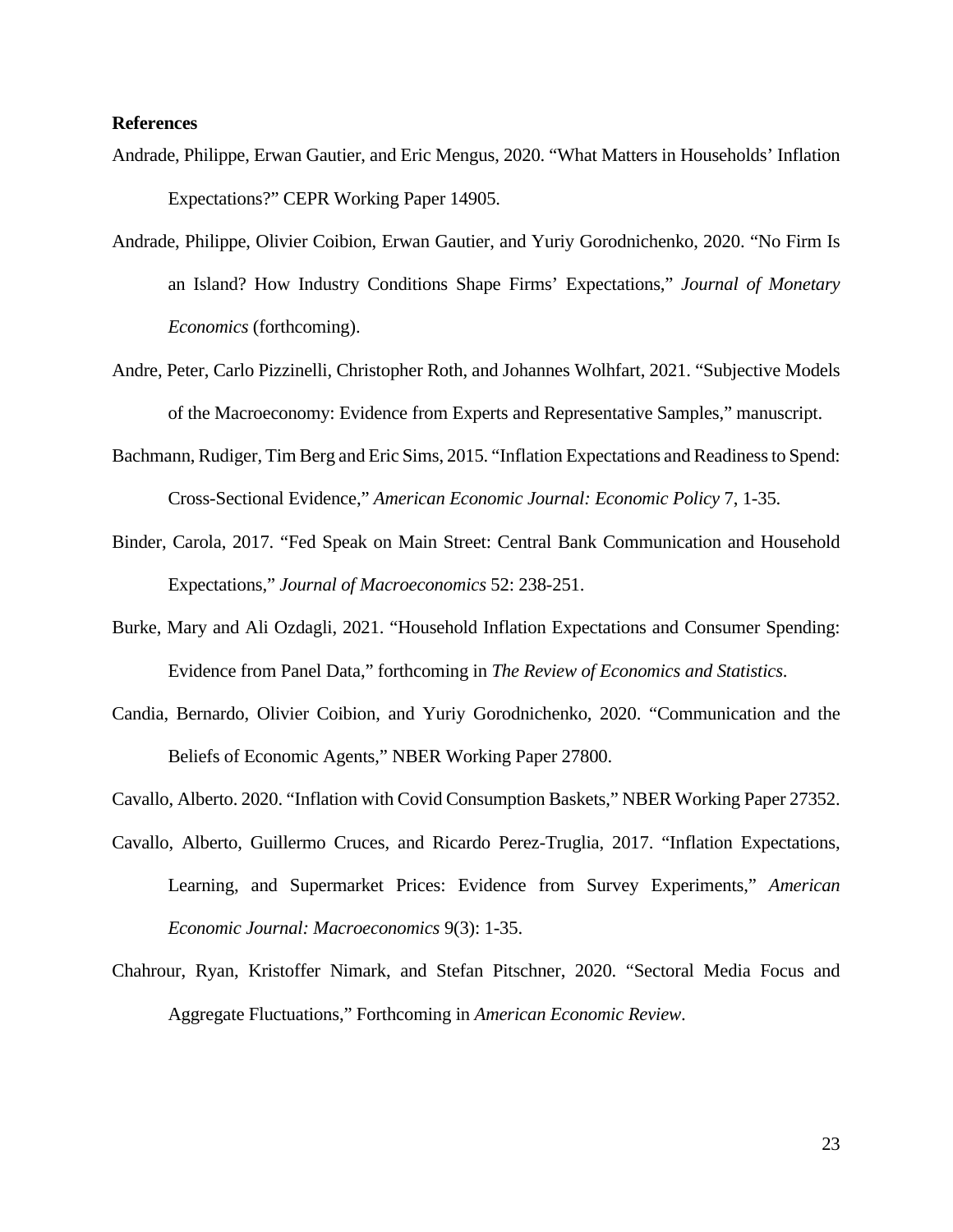- Coibion, Olivier, Dimitris Georgarakos, Yuriy Gorodnichenko, and Maarten van Rooij, 2019. "How Does Consumption Respond to News About Inflation? Field Evidence from a Randomized Control Trial," *American Economic Journal – Macroeconomics* (forthcoming).
- Coibion, Olivier, Dimitris Georgarakos, Yuriy Gorodnichenko, and Michael Weber, 2020a. "Forward Guidance and Household Expectations" NBER Working Paper 26778.
- Coibion, Olivier, and Yuriy Gorodnichenko. 2015. "Is the Phillips Curve Alive and Well after All? Inflation Expectations and the Missing Disinflation." *American Economic Journal: Macroeconomics* 7(1): 197-232.
- Coibion, Olivier, Yuriy Gorodnichenko, and Gee Hee Hong. 2015. "The Cyclicality of Sales, Regular and Effective Prices: Business Cycle and Policy Implications." *American Economic Review* 105 (3): 993-1029.
- Coibion, Olivier, Yuriy Gorodnichenko, and Dmitri Koustas, 2021. "Consumption Inequality and the Frequency of Purchases," *American Economic Journal: Macroeconomics* 13(4): 449-82.
- Coibion, Olivier, Yuriy Gorodnichenko, and Michael Weber, 2018. "Monetary Policy Communications and their Effects on Household Inflation Expectations," *Journal of Political Economy* (forthcoming).
- Coibion, Olivier, Yuriy Gorodnichenko, and Michael Weber, 2020. "How Did U.S. Consumers Use Their Stimulus Payments?" NBER Working Paper 27693.
- Coibion, Olivier, Yuriy Gorodnichenko, and Michael Weber, 2021. "Fiscal Policy and Households' Inflation Expectations: Evidence from a Randomized Control Trial," NBER Working Paper 28485.
- Coibion, Olivier, Yuriy Gorodnichenko, and Rupal Kamdar, 2018. "The Formation of Expectations, Inflation and the Phillips Curve," *Journal of Economic Literature* 56: 1447-91.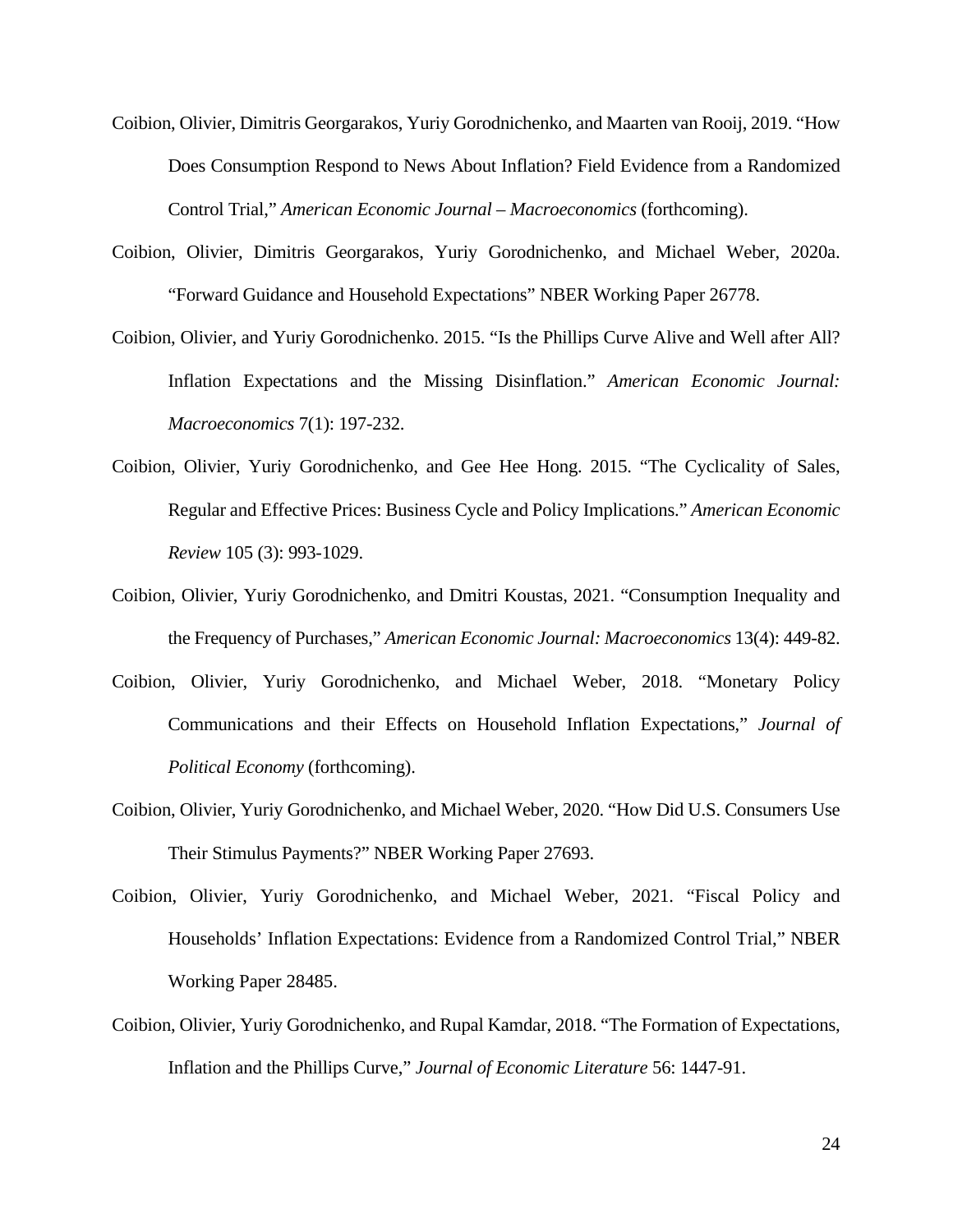- Coibion, Olivier, Yuriy Gorodnichenko, Saten Kumar, and Mathieu Pedemonte, 2020. "Inflation Expectations as a Policy Tool?" *Journal of International Economics* 124: 103297.
- Crump, Richard K., Stefano Eusepi, Andrea Tambalotti, and Giorgio Topa, 2015. "Subjective Intertemporal Substitution," *Journal of Monetary Economics* (forthcoming).
- D'Acunto, Francesco, Daniel Hoang, Maritta Paloviita, and Michael Weber, 2021a. "IQ, Expectations, and Choice," *Review of Economic Studies* (forthcoming).
- D'Acunto, Francesco, Daniel Hoang, Maritta Paloviita, and Michael Weber, 2021f. "Human Frictions in the Transmission of Economic Policies," NBER Working Paper 29279.
- D'Acunto, Francesco, Daniel Hoang, and Michael Weber, 2021b. "Managing Household Expectations with Unconventional Policies," *Review of Financial Studies* (forthcoming).
- D'Acunto, Francesco, Ulrike Malmendier, and Michael Weber, 2021c. "Gender roles produce divergent economic expectations," *Proceedings of the National Academy of Sciences* 118(21): 1–10.
- D'Acunto, Francesco, Ulrike Malmendier, and Michael Weber, 2021d. "Inflation Expectations," in: *Handbook of Subjective Expectations* (forthcoming).
- D'Acunto, Francesco, Ulrike Malmendier, Juan Ospina, and Michael Weber, 2021e. "Exposure to Grocery Prices and Inflation Expectations," *Journal of Political Economy* 129(5): 1615–1639.
- Eichenbaum, Martin S., Sergio Rebelo and Mathias Trabandt, 2021. "The Macroeconomics of Epidemics," NBER Working Paper 26882.
- Gautier, Erwan, Youssef Ulgazi, and Paul Vertier, 2020. "Inflation and Households' Inflation Expectations During the COVID-19 Pandemic," Banque De France, Eco Notepad #171, [https://blocnotesdeleco.banque-france.fr/en/blog-entry/inflation-and-households-inflation](https://blocnotesdeleco.banque-france.fr/en/blog-entry/inflation-and-households-inflation-expectations-during-covid-19-pandemic)[expectations-during-covid-19-pandemic.](https://blocnotesdeleco.banque-france.fr/en/blog-entry/inflation-and-households-inflation-expectations-during-covid-19-pandemic)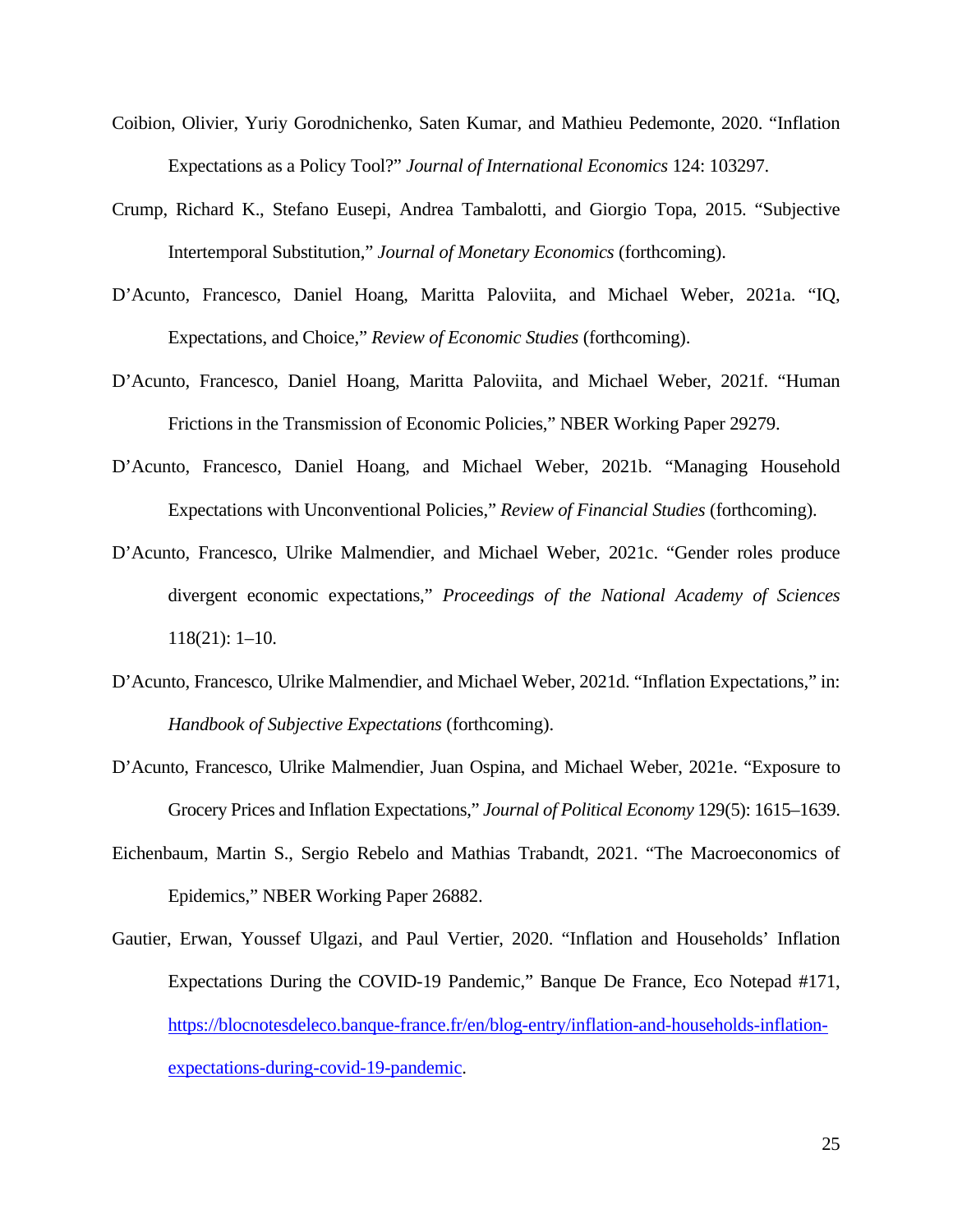- Jaimovich, Nir, Sergio Rebelo, and Arlene Wong, 2019. "Trading down and the business cycle," *Journal of Monetary Economics* 102(C): 96-121.
- Jaravel, Xavier, 2021. "Inflation Inequality: Measurement, Causes, and Policy Implications." forthcoming in *Annual Review of Economics*.
- Jonung, Lars, 1981 "Perceived and Expected Rates of Inflation in Sweden," *American Economic Review* 71(5): 961-968.

Kamdar, Rupal, 2018. "The Inattentive Consumer: Sentiment and Expectations," Manuscript.

- Kaplan, Greg, and Sam Schulhofer-Wohl, 2017. "Inflation at the household level," *Journal of Monetary Economics* 91(C): 19-38.
- Kumar, Saten, Hassan Afrouzi, Olivier Coibion, and Yuriy Gorodnichenko, 2015. "Inflation Targeting Does Not Anchor Inflation Expectations: Evidence from Firms in New Zealand," *Brookings Papers on Economic Activity* 46(2 (Fall)): 151-225.
- Lamla, Michael J., and Dmitri V. Vinogradov, 2019. "Central bank announcements: Big news for little people?" *Journal of Monetary Economics* 108(C): 21-38.
- Lucas, Robert, 1972. "Expectations and the Neutrality of Money," *Journal of Economic Theory* 4(2): 103-124.
- Mankiw, N. Gregory, Ricardo Reis, and Justin Wolfers, 2003. "Disagreement about Inflation Expectations," *NBER Macroeconomics Annual*, 18, 209-270.
- Reis, Ricardo, 2020. "Comment on "Imperfect Macroeconomic Expectations: Yes, But We Disagree." *NBER Macroeconomics Annual* 2020, forthcoming.
- Reis, Ricardo, 2021. "Losing the inflation anchor." *Brookings Papers on Economic Activity* (forthcoming).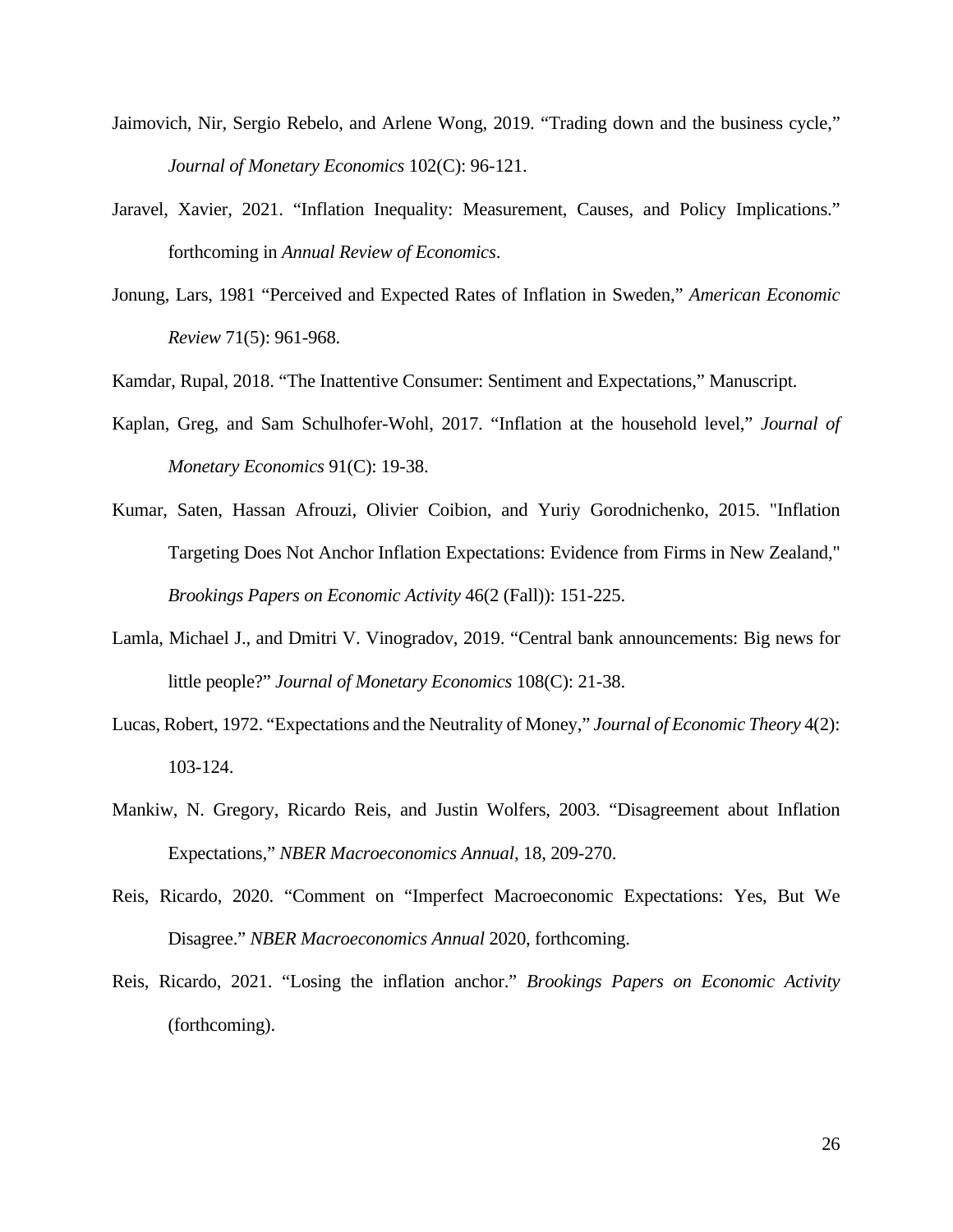- Roth, Christopher, and Johannes Wohlfart. 2020. "How Do Expectations about the Macroeconomy Affect Personal Expectations and Behavior?" *Review of Economics and Statistics* 102 (4): 731–748.
- Weber, Michael, Francesco D'Acunto, Yuriy Gorodnichenko, and Olivier Coibion, 2021. "Reality Check: How People Form Inflation Expectations and Why You Should Care," manuscript.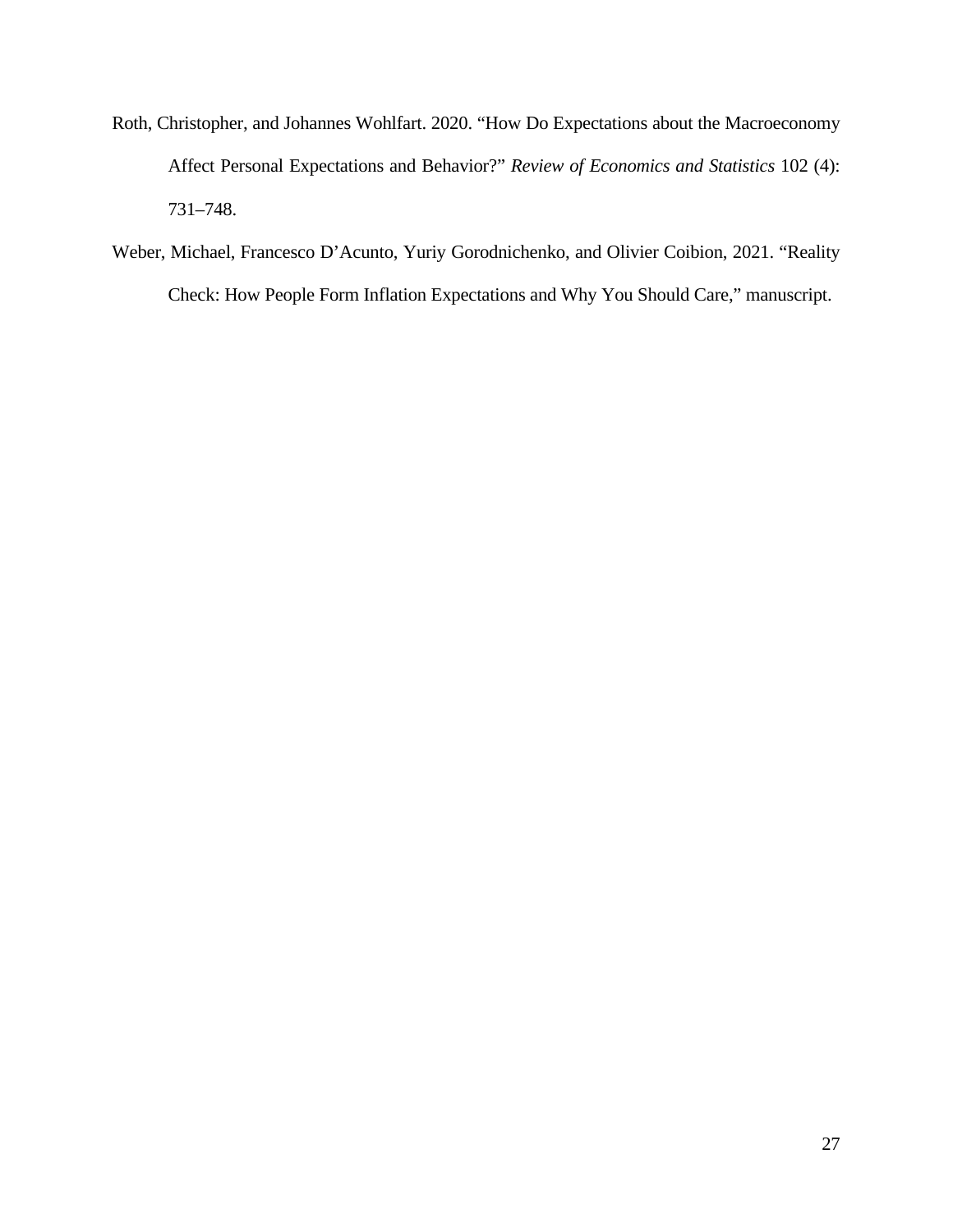# *Figure 1. Realized Inflation of U.S. Households.*



<span id="page-30-0"></span>

Notes: the top panel plots time series of food inflation rate reported by the Bureau of Labor Statistics and average (across households) inflation rated computed for prices reported in the Nielsen Homescan Panel ("realized inflation"). This panel also shows the time series of cross-sectional dispersion for realized inflation. The bottom panel reports the time series for percentiles of inflation realized by households in the Nielsen Homescan Panel.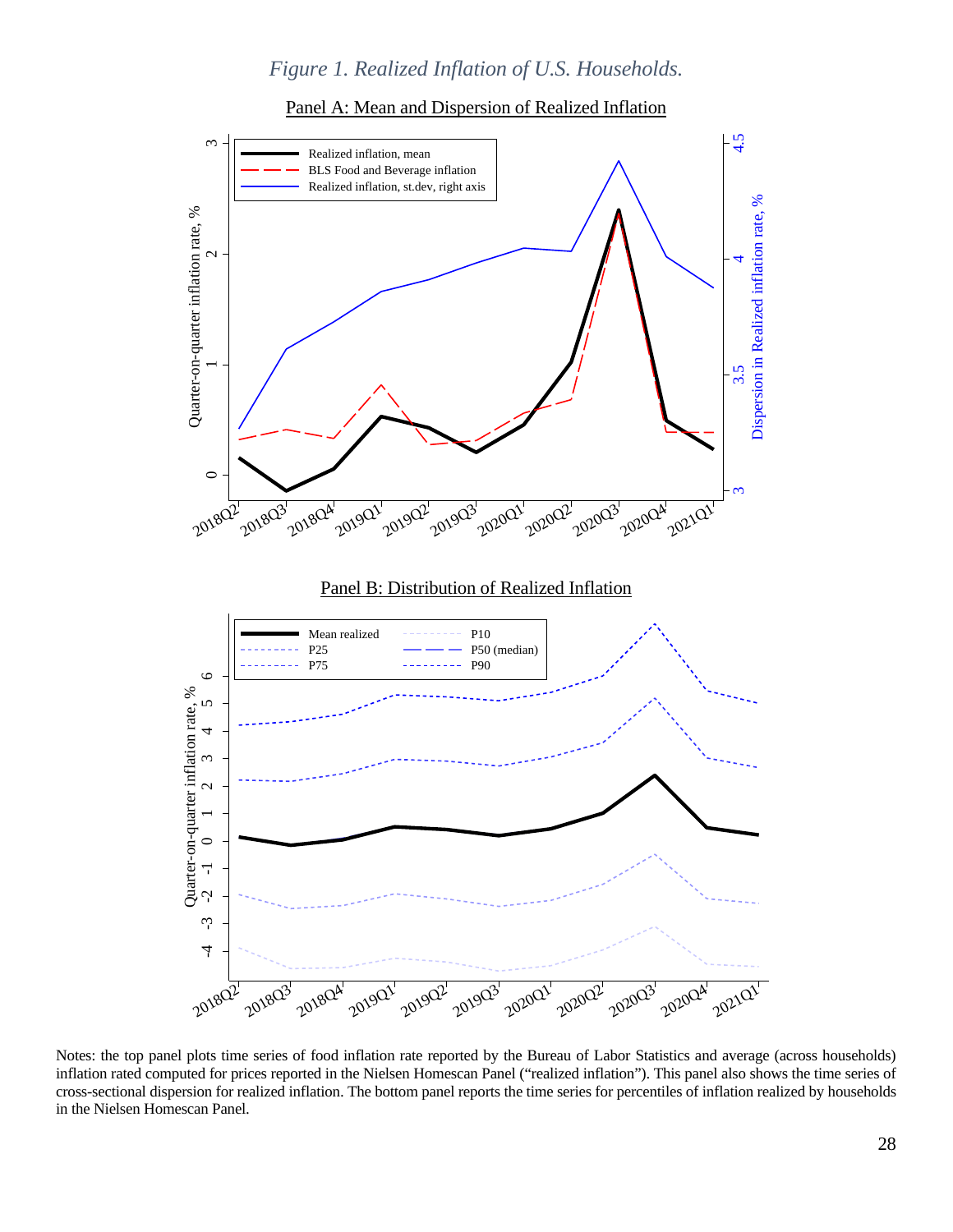*Figure 2. Realized Inflation by Subgroups of Households.*

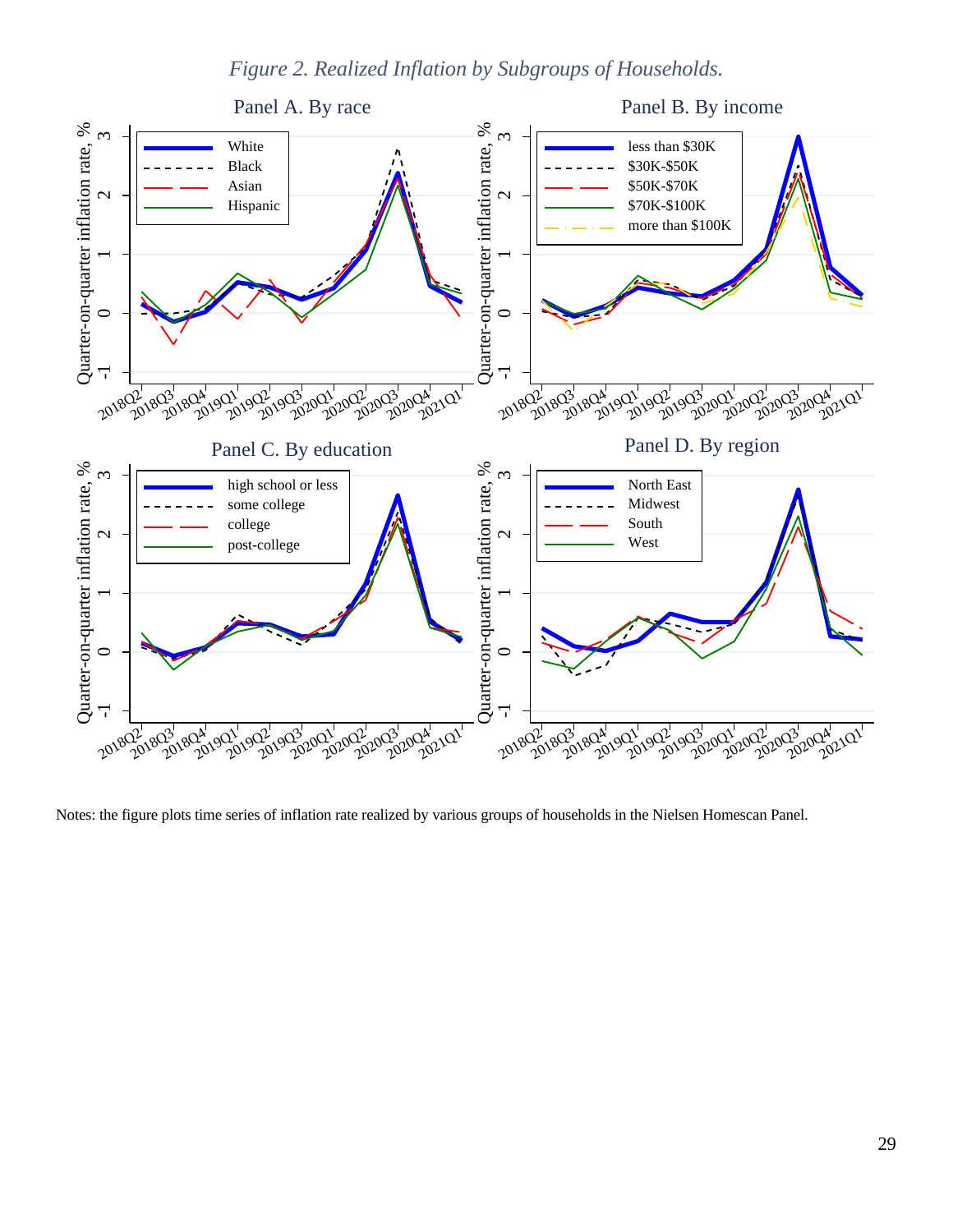<span id="page-32-0"></span>

Notes: The top panel shows times series for percentiles of inflation rates (average across households) across product groups in the Nielsen Homescan Panel. The bottom panel shows time series of inflation rates (average across households) for select product groups in the Nielsen Homescan Panel.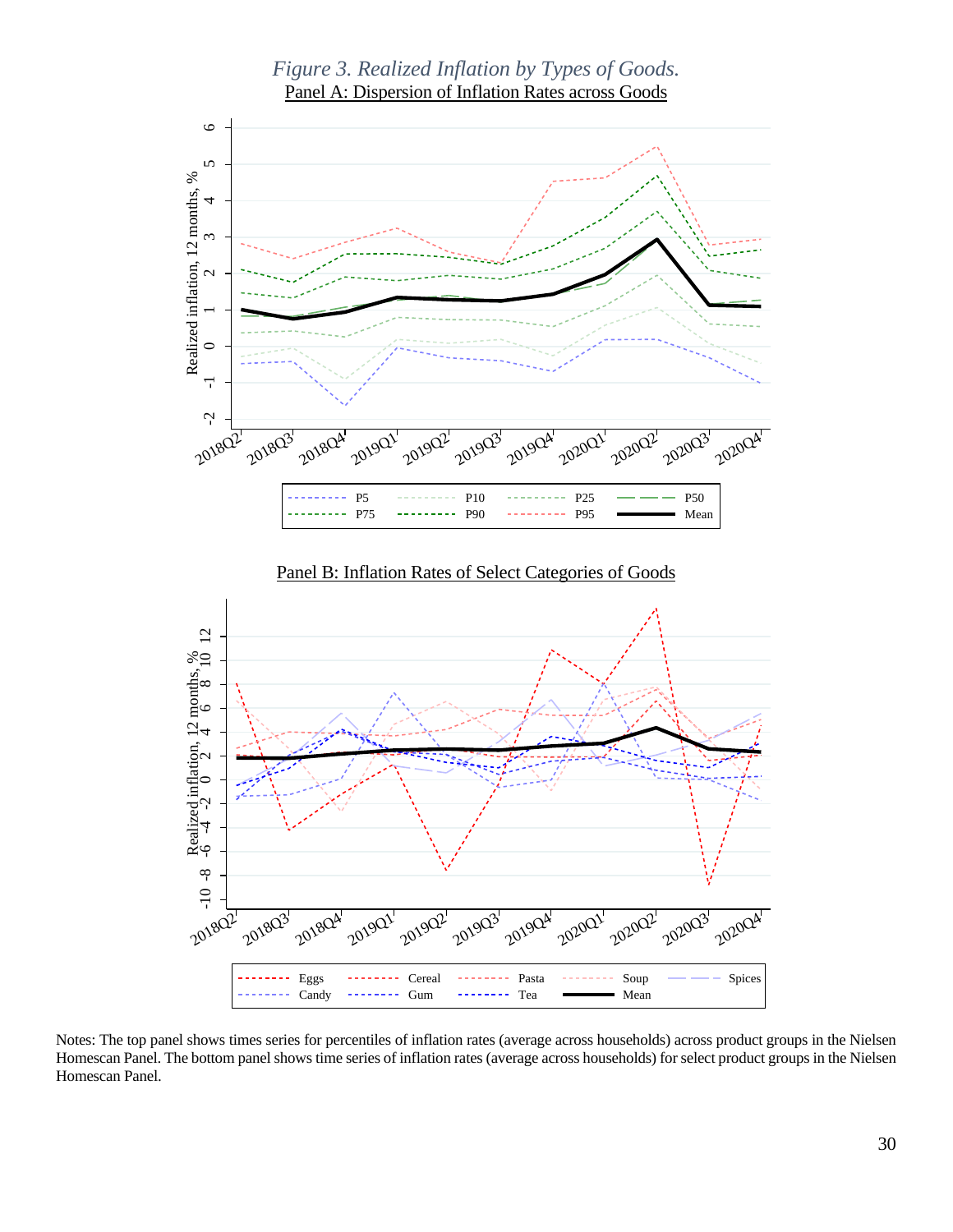<span id="page-33-0"></span>

*Figure 4. Across-household within-product-group dispersion of realized inflation rates.* 

Notes: The figure shows dispersion of within-product-module inflation rates realized by households in the Nielsen Homescan Panel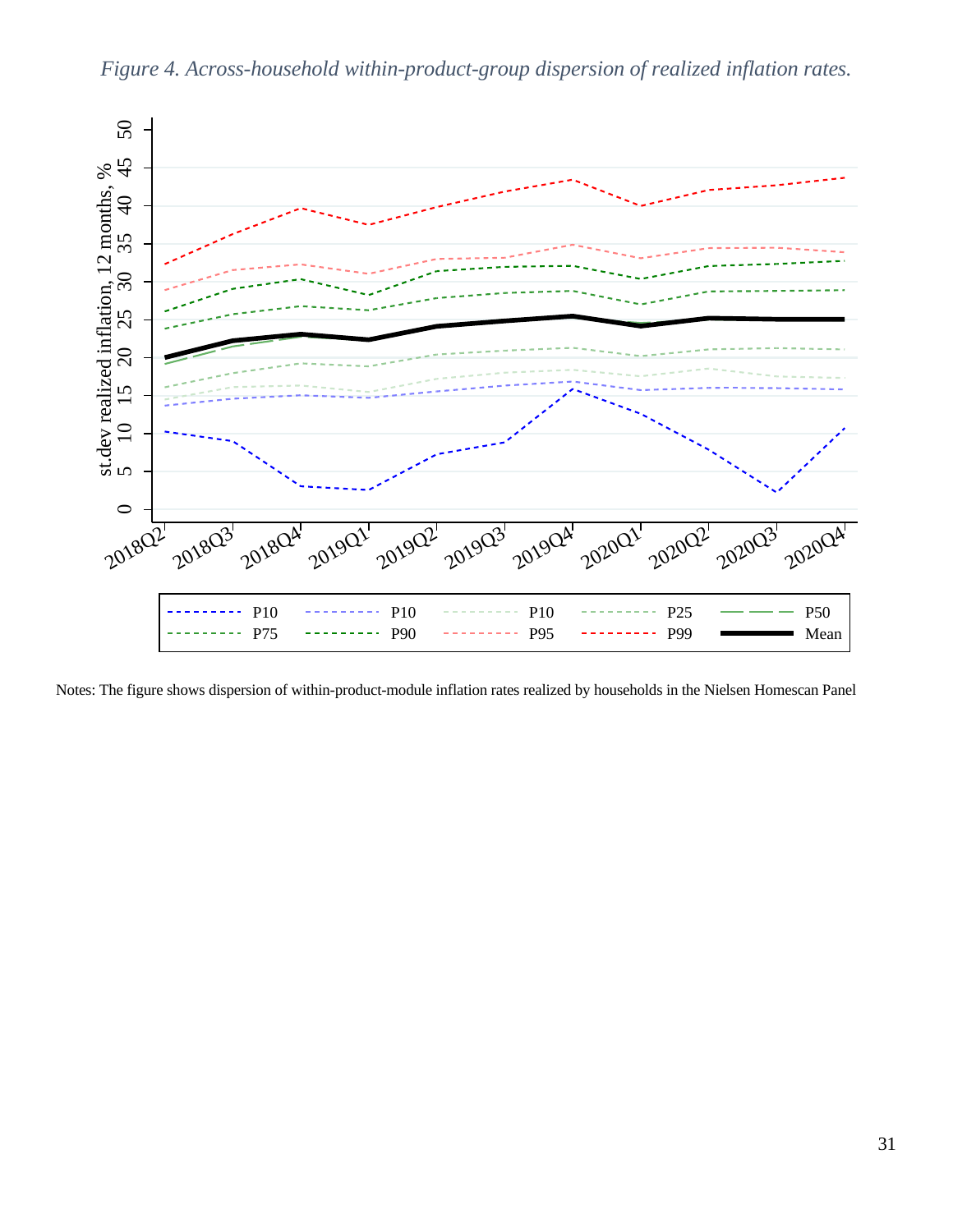# *Figure 5. Expected Inflation of U.S. Households*



<span id="page-34-0"></span>

Notes: The figure plots Huber estimates of the mean and cross-sectional standard deviation of survey respondents' expected inflation over the next 12 months based on questions asking for a point forecast (Panel A) or implied means from distributional questions (Panel B).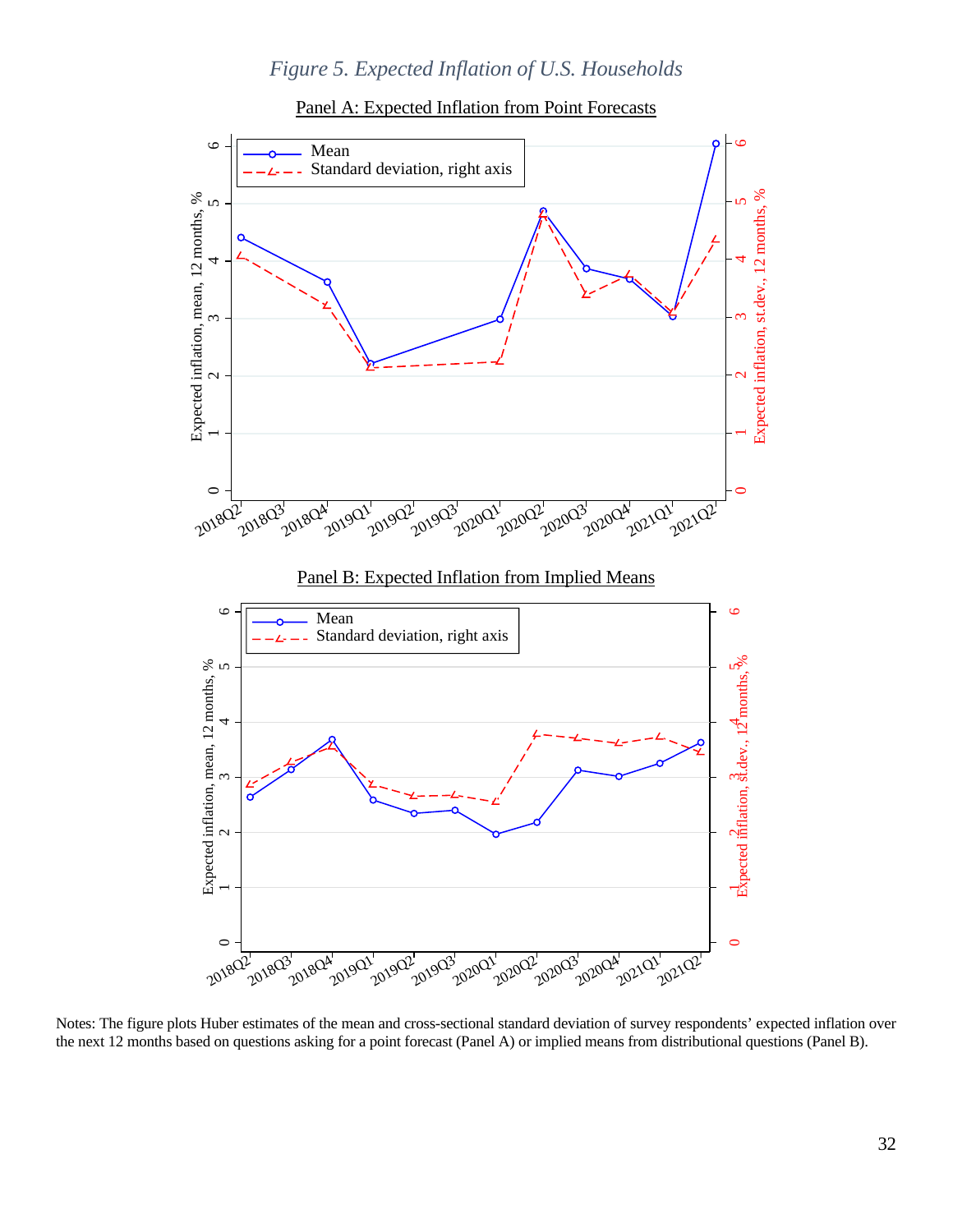

*Figure 6. Realized and Expected Inflation of U.S. Households.*

Notes: The figure shows binscatters of realized inflation (x-axis) in the Nielsen Homescan Panel and expected inflation (y-axis; implied mean) in the survey.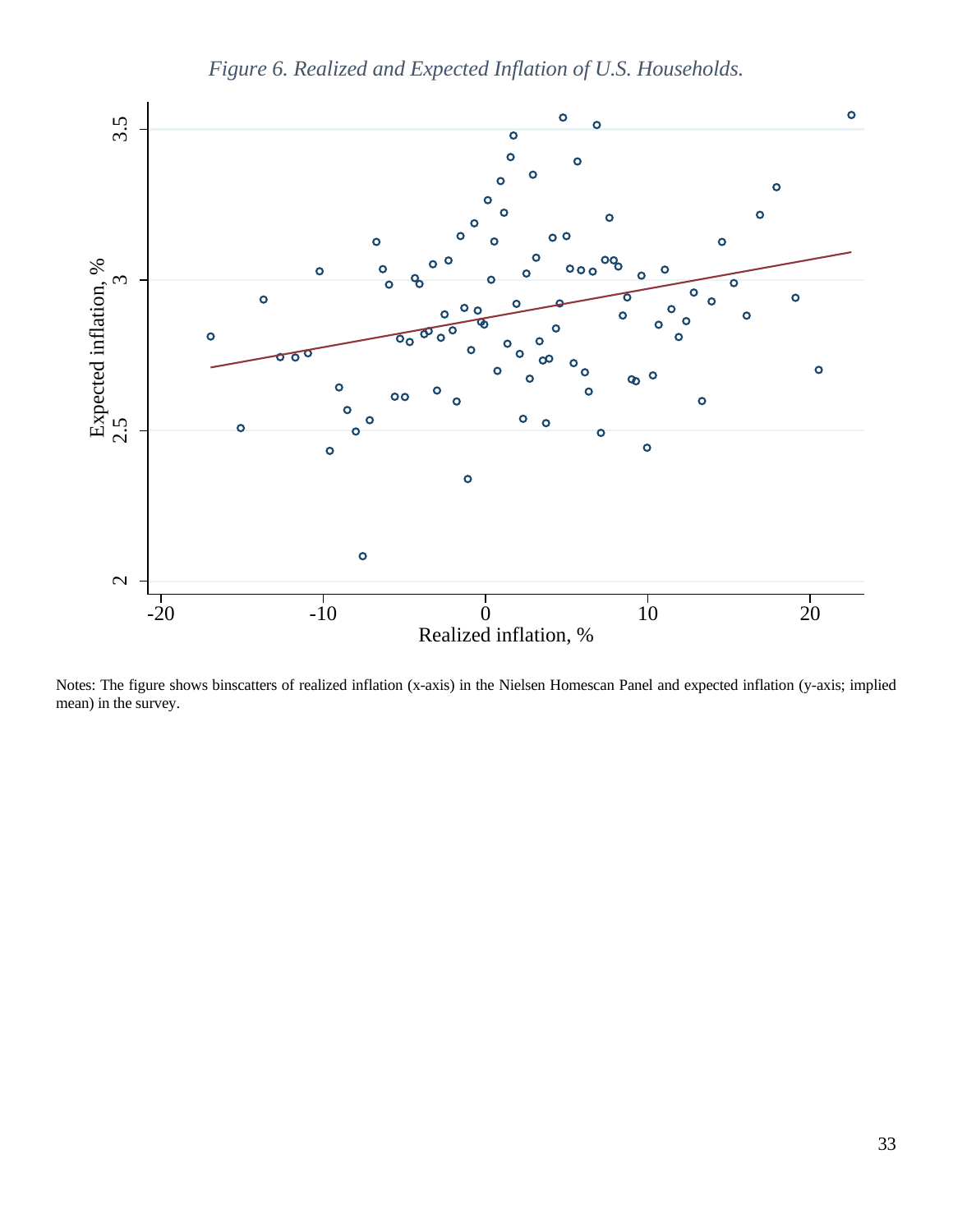<span id="page-36-0"></span>

Notes: The figure shows binscatters of experienced inflation (x-axis) in the Nielsen Homescan Panel and expected inflation (y-axis; implied mean) in the survey for various demographic groups.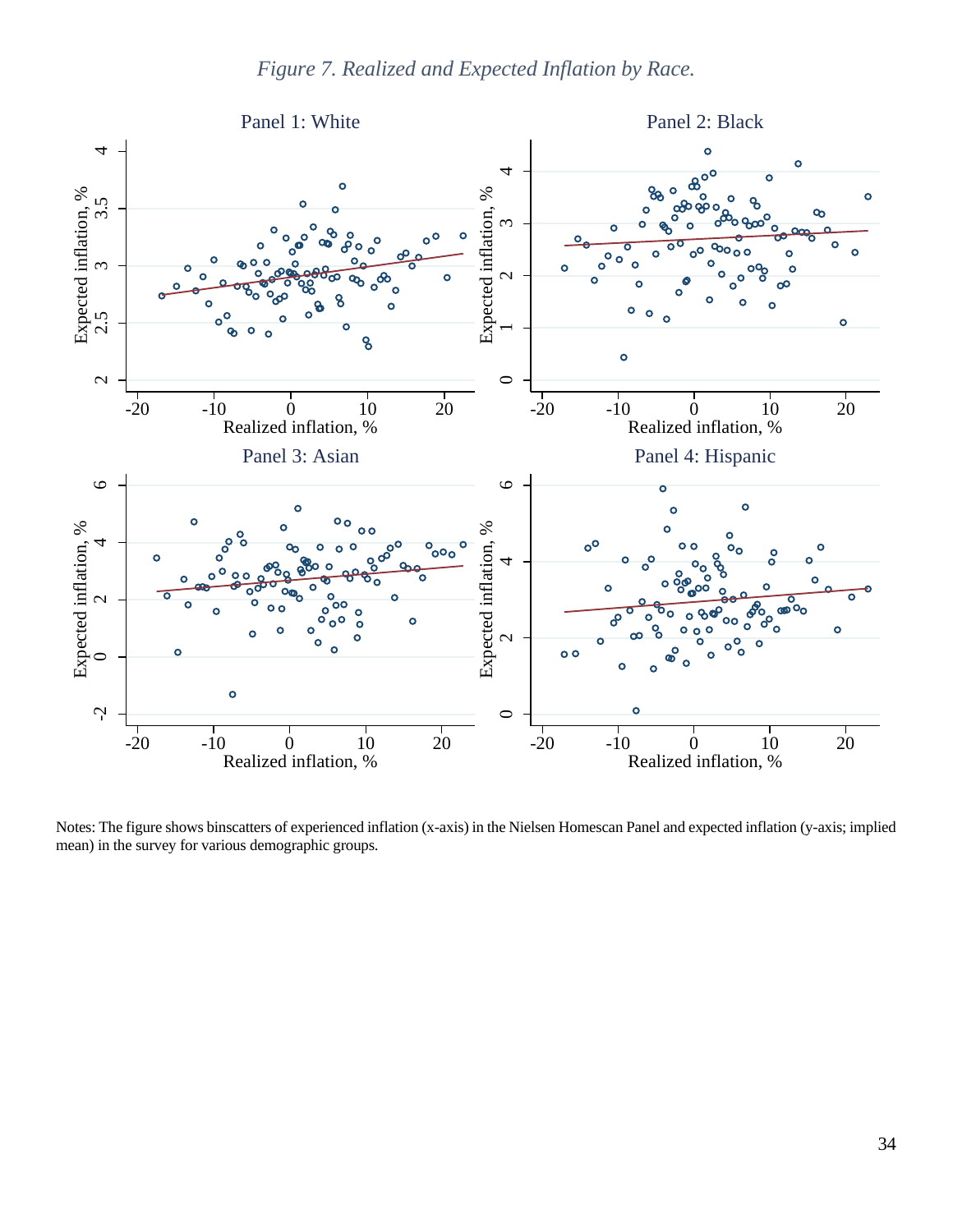# *Figure 8. Perceived Inflation of U.S. Households*



<span id="page-37-0"></span>

Panel B: Cross-Sectional Correlation between Perceived and Expected Inflation



Notes: The top panel plots the time series of the Huber-robust mean of perceived inflation by U.S. households as well as the time series of the cross-sectional standard deviation in perceived inflation. The bottom panel plots a binscatter of households' perceived level of inflation over the last 12 months (x-axis) versus their expected level of inflation (point prediction) over the next 12 months (y-axis) in the pre-COVID19 sample (black triangles) as well as the COVID19 sample (red squares).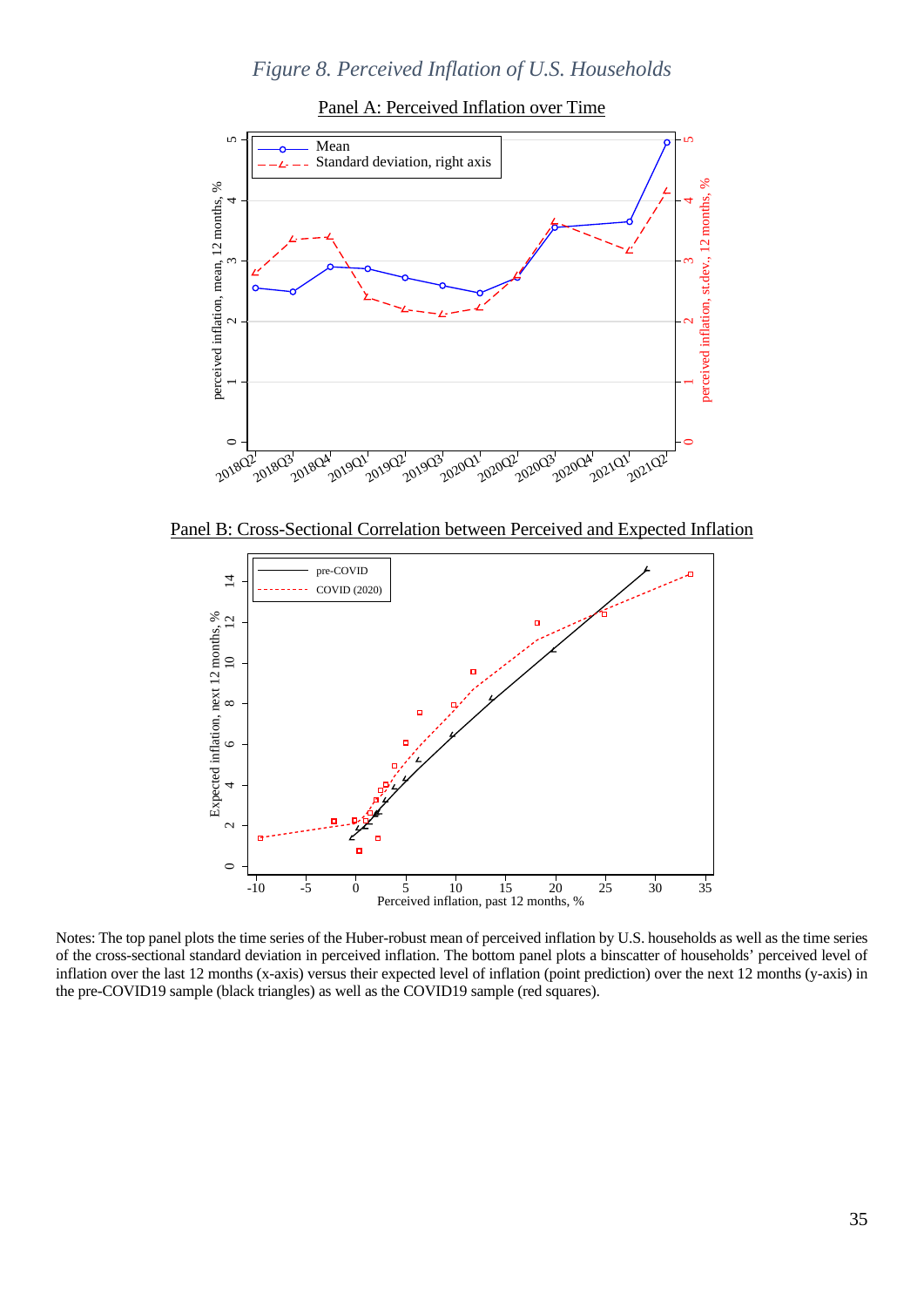# *Figure 9. Perceived and expected unemployment rate.*

<span id="page-38-0"></span>

Panel A. Expected unemployment rate.

Panel B. Perceived unemployment rate.



Notes: The figure plots Huber estimates of the mean and cross-sectional standard deviation of survey respondents' expected unemployment rate over the next 12 months (Panel A) or perceptions of current unemployment rate (Panel B).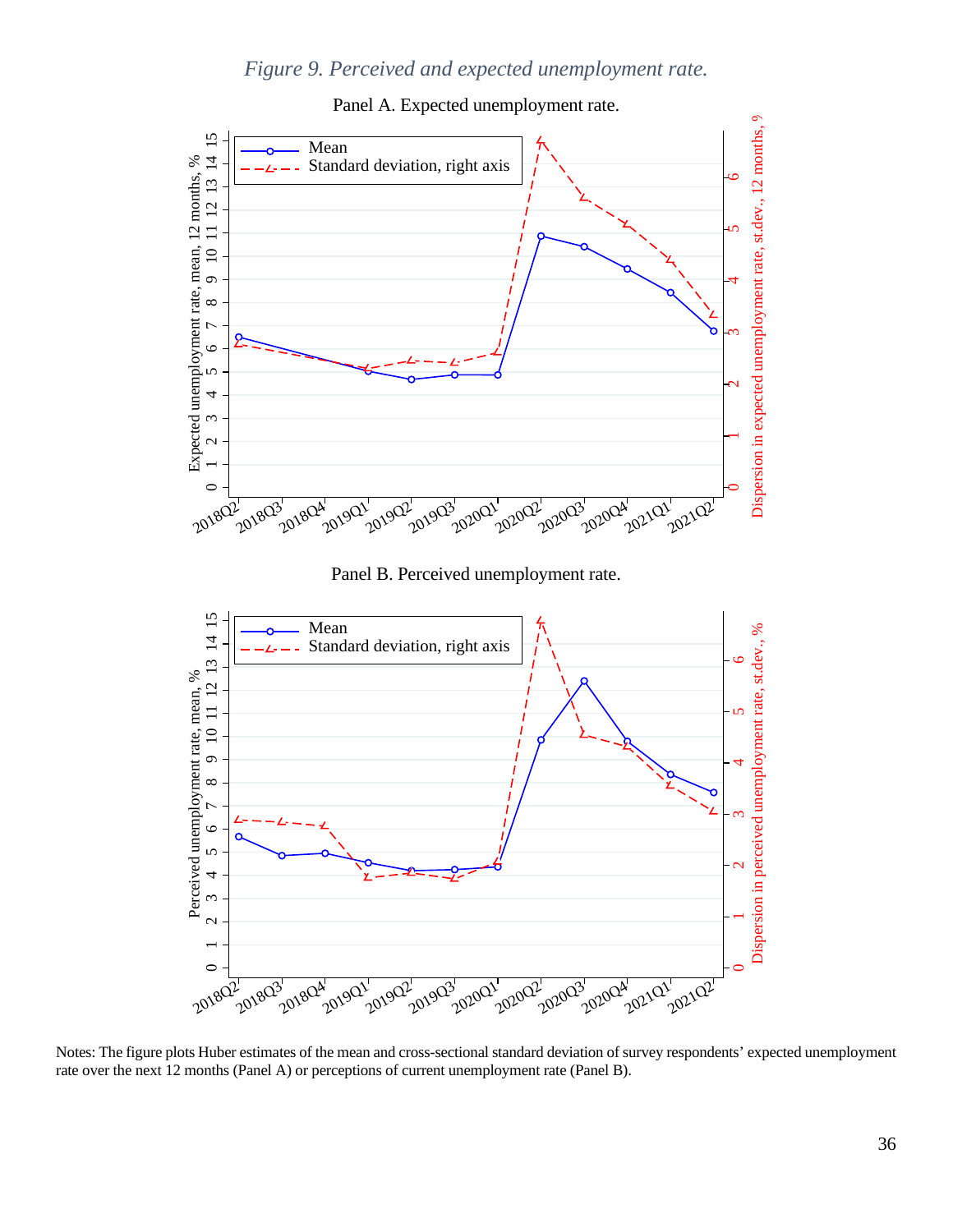

<span id="page-39-0"></span>

Notes: the figure shows binscatter plots of perceived vs. expected unemployment rate in the pre-COVID period and in the COVID19 period.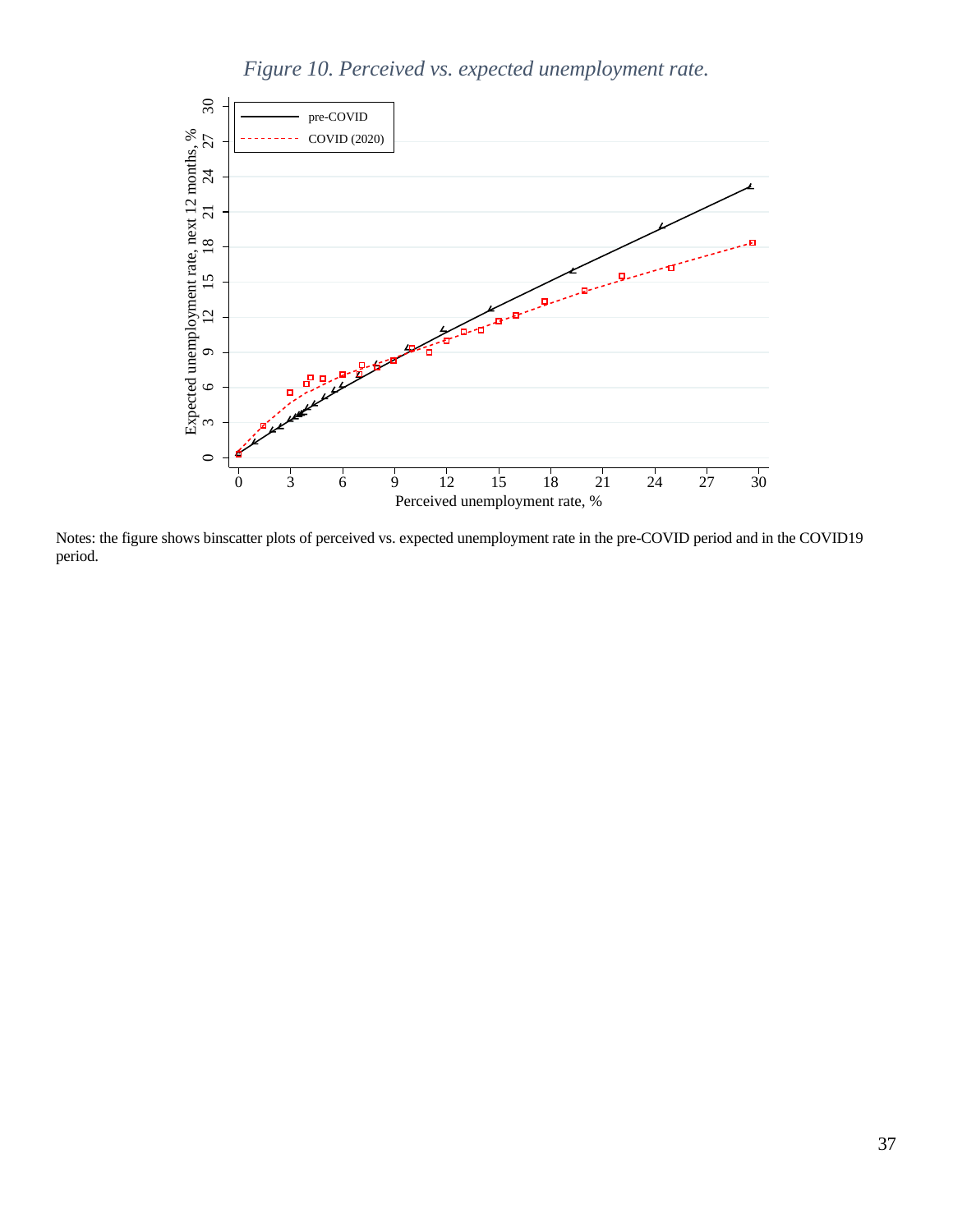

<span id="page-40-0"></span>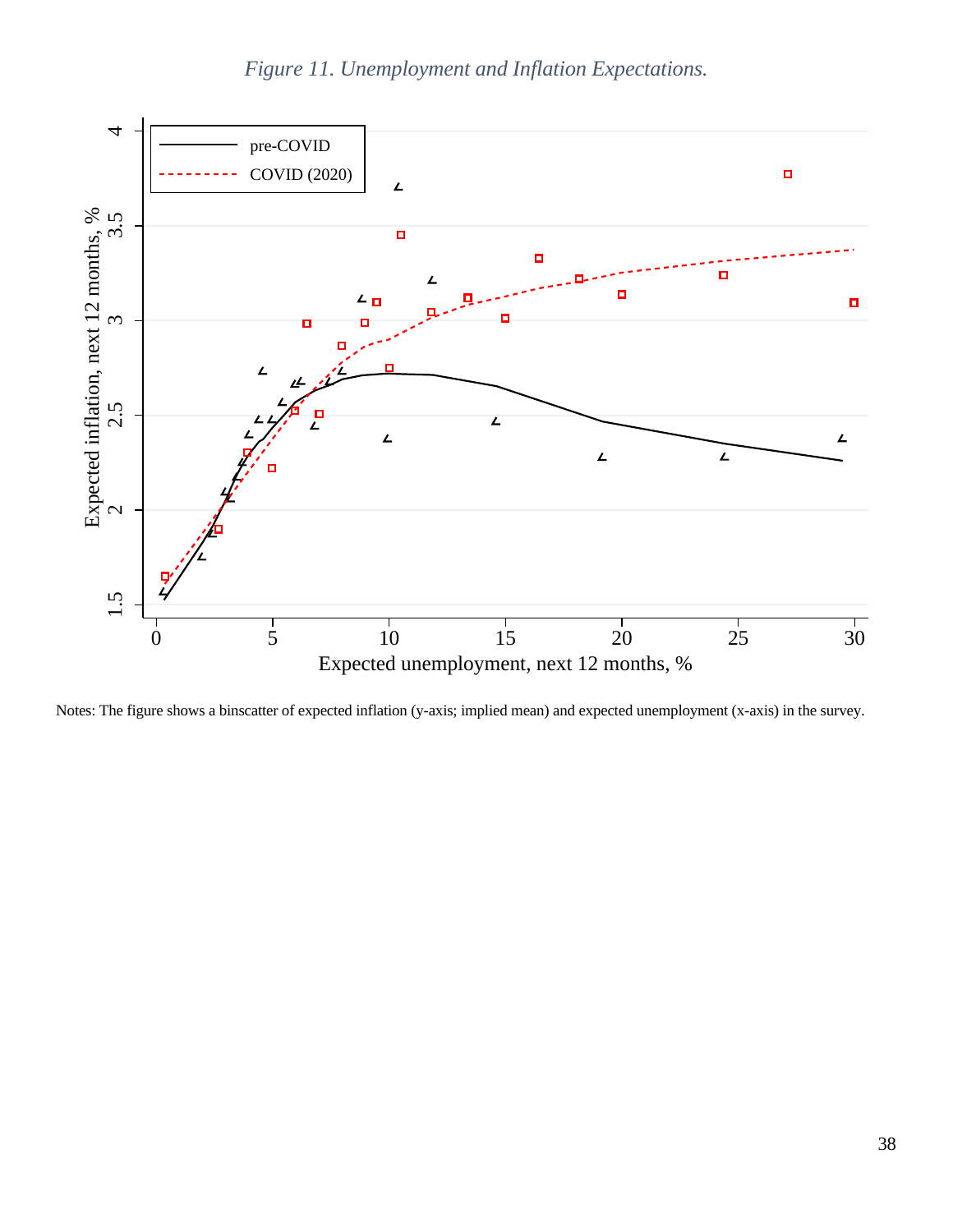<span id="page-41-0"></span>

Notes: The figure shows a binscatter of revisions in expected inflation (y-axis; implied mean) vs revisions in expected unemployment (x-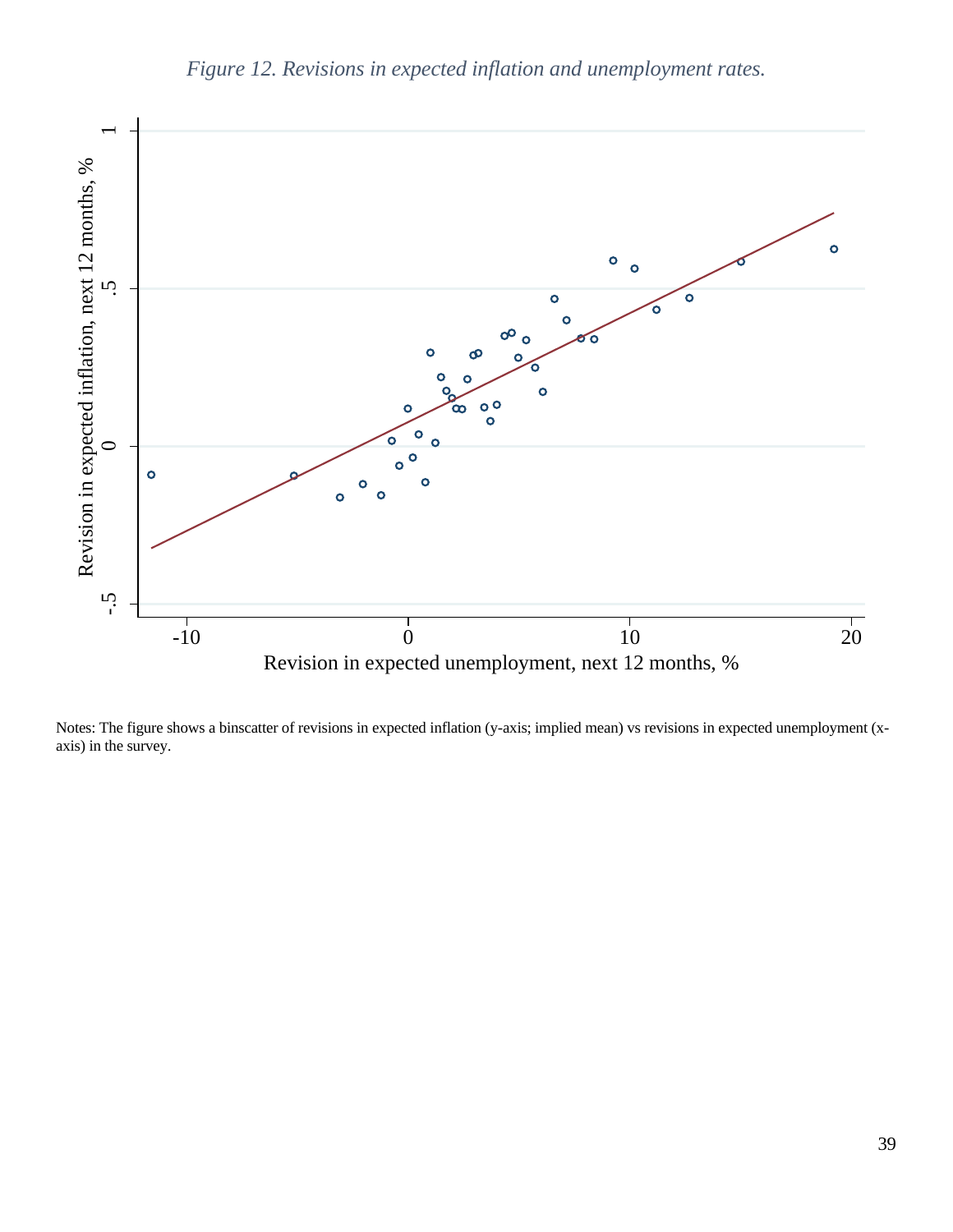| Wave<br>#<br>Date |        | Inflation rate                         |                                                            |                                                |                                                                            | Unemployment rate (UR)              |                                      |                                                                     |  |
|-------------------|--------|----------------------------------------|------------------------------------------------------------|------------------------------------------------|----------------------------------------------------------------------------|-------------------------------------|--------------------------------------|---------------------------------------------------------------------|--|
|                   |        | Expected<br>inflation,<br>implied mean | Expected inflation,<br>point prediction<br>(control group) | Perceived<br>inflation,<br>point<br>prediction | Observations with<br>point predictions<br>and perceptions<br>for inflation | Expected UR,<br>point<br>prediction | Perceived UR,<br>point<br>prediction | Observations with<br>point predictions<br>and perceptions<br>for UR |  |
|                   |        | (1)                                    | (2)                                                        | (3)                                            | (4)                                                                        | (5)                                 | (6)                                  | (7)                                                                 |  |
|                   | 2018Q2 | 22,582                                 | 2,511                                                      | 22,582                                         | 2,511                                                                      | 22,582                              | 22,582                               | 22,582                                                              |  |
| 2                 | 2018Q3 | 40,246                                 |                                                            | 40,246                                         |                                                                            |                                     | 40,246                               |                                                                     |  |
| 3                 | 2018Q4 | 31,781                                 | 4,556                                                      | 31,781                                         | 4,556                                                                      |                                     | 31,781                               |                                                                     |  |
| 4                 | 2019Q1 | 26,920                                 | 1,604                                                      | 26,920                                         | 1,604                                                                      | 26,920                              | 26,920                               | 26,920                                                              |  |
| 5                 | 2019Q2 | 28,566                                 |                                                            | 28,566                                         |                                                                            | 28,566                              | 28,566                               | 28,566                                                              |  |
| 6                 | 2019Q3 | 15,905                                 |                                                            | 15,905                                         |                                                                            | 15,905                              | 15,905                               | 15,905                                                              |  |
|                   | 2020Q1 | 21,197                                 | 5,519                                                      | 21,197                                         | 5,519                                                                      | 21,197                              | 21,197                               | 21,197                                                              |  |
| 8                 | 2020Q2 | 13,733                                 | 1,369                                                      | 13,733                                         | 1,369                                                                      | 13,733                              | 13,733                               | 13,733                                                              |  |
| 9                 | 2020Q3 | 12,878                                 | 6,409                                                      | 6,401                                          |                                                                            | 6,429                               | 12,844                               | 6,429                                                               |  |
| 10                | 2020Q4 | 19,597                                 | 9,814                                                      | $\overline{\phantom{a}}$                       |                                                                            | 19,597                              | 19,597                               | 19,597                                                              |  |
| 11                | 2021Q1 | 26,262                                 | 13,156                                                     | 13,120                                         |                                                                            | 13,115                              | 26,262                               | 13,115                                                              |  |
| 12                | 2021Q2 | 18,822                                 | 7,918                                                      | 7,914                                          |                                                                            | 9,425                               | 18,822                               | 9,425                                                               |  |

# *Table 1. Number of Observations of Perceived and Expected Inflation.*

<span id="page-42-0"></span>Notes: The table shows the distribution of available survey responses by wave and question type.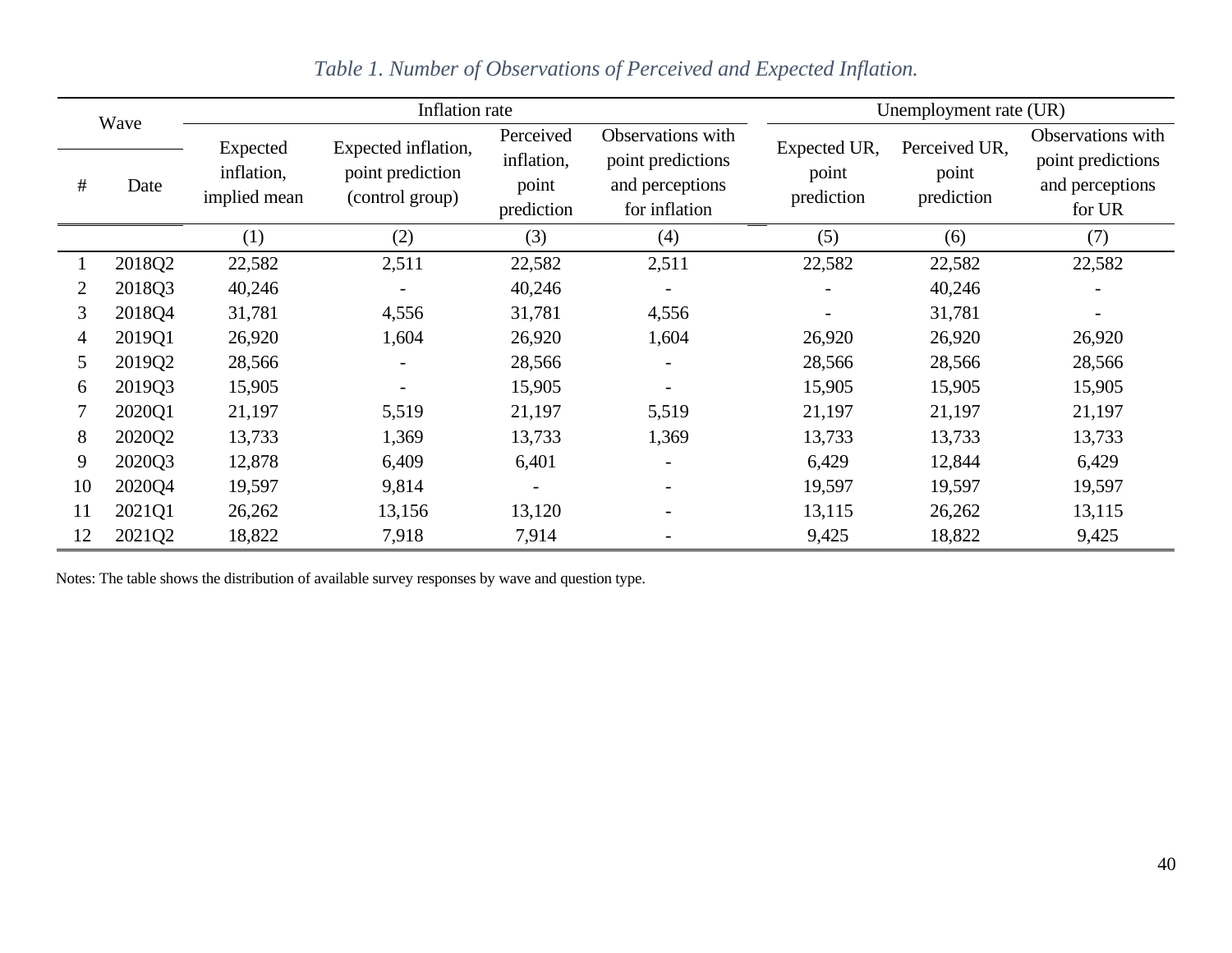|                                                                | Sample           |           |           |                              |                        |                              |                                               |                                        |
|----------------------------------------------------------------|------------------|-----------|-----------|------------------------------|------------------------|------------------------------|-----------------------------------------------|----------------------------------------|
| Dependent variable:<br>expected inflation,<br>point prediction | All              | Female    | Male      | Less<br>than 45<br>years old | $46 - 64$<br>years old | $65$ or<br>more<br>years old | <b>Below</b><br>median<br>household<br>income | Above<br>median<br>household<br>income |
|                                                                | $\left(1\right)$ | (2)       | 3)        | (4)                          | (5)                    | (6)                          | (7)                                           | (8)                                    |
| Perceived inflation                                            | $0.44***$        | $0.44***$ | $0.45***$ | $0.45***$                    | $0.43***$              | $0.45***$                    | $0.44***$                                     | $0.44***$                              |
|                                                                | (0.01)           | (0.01)    | (0.02)    | (0.01)                       | (0.01)                 | (0.02)                       | (0.01)                                        | (0.01)                                 |
| <b>Observations</b>                                            | 11,196           | 8,380     | 2,816     | 3,382                        | 4,718                  | 3,096                        | 5,950                                         | 5,246                                  |
| R-squared                                                      | 0.48             | 0.48      | 0.49      | 0.54                         | 0.46                   | 0.44                         | 0.51                                          | 0.44                                   |

*Table 2. Perceived and Expected Inflation across U.S. Households.*

Notes: The table presents Huber regressions of the expected level inflation of households for the next twelve months on their perceived levels of inflation over the last twelve months. Column (1) is for all available respondents while columns (2)-(8) are for subsets of households. The cross-sectional unit of analysis is a respondent in the survey. The time series unit is the survey wave (quarter). Robust standard errors are reported in parentheses. \*\*\*, \*\*, \* denote statistical significance at 1, 5 and 10 percent levels.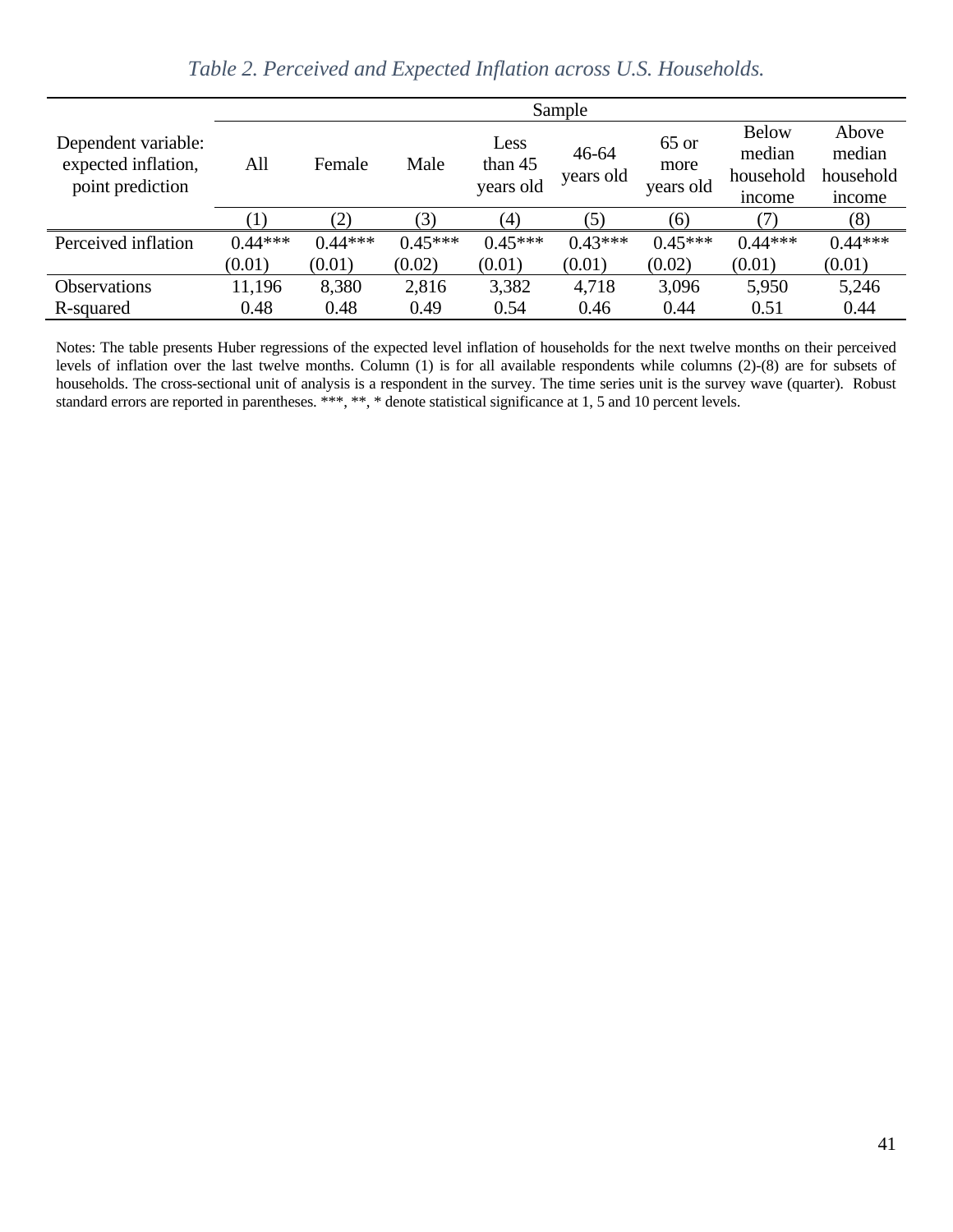<span id="page-44-0"></span>

| Dep. var.: expected inflation (implied mean) |            |           | 3          |
|----------------------------------------------|------------|-----------|------------|
| Perceived inflation                          | $0.137***$ |           | $0.137***$ |
|                                              | (0.006)    |           | (0.006)    |
| Realized inflation                           | $0.006**$  | $0.007**$ |            |
|                                              | (0.003)    | (0.003)   |            |
| <b>Observations</b>                          | 45,477     | 45,477    | 45,477     |
| R-squared                                    | 0.040      | 0.000     | 0.040      |

*Table 3. Predictive Power of Realized and Perceived Inflation.*

*Notes*: the table shows results for Huber robust regressions where the dependent variable is expected inflation rate (implied mean; reported in the survey) and the regressors are the realized inflation rate (reported in the Nielsen Homescan Panel) and the perceived inflation rate (reported in the survey). The cross-sectional unit of analysis is a household. The time series unit is the survey wave (quarter). Robust standard errors are reported in parentheses. \*\*\*, \*\*, \* denote statistical significance at 1, 5 and 10 percent levels.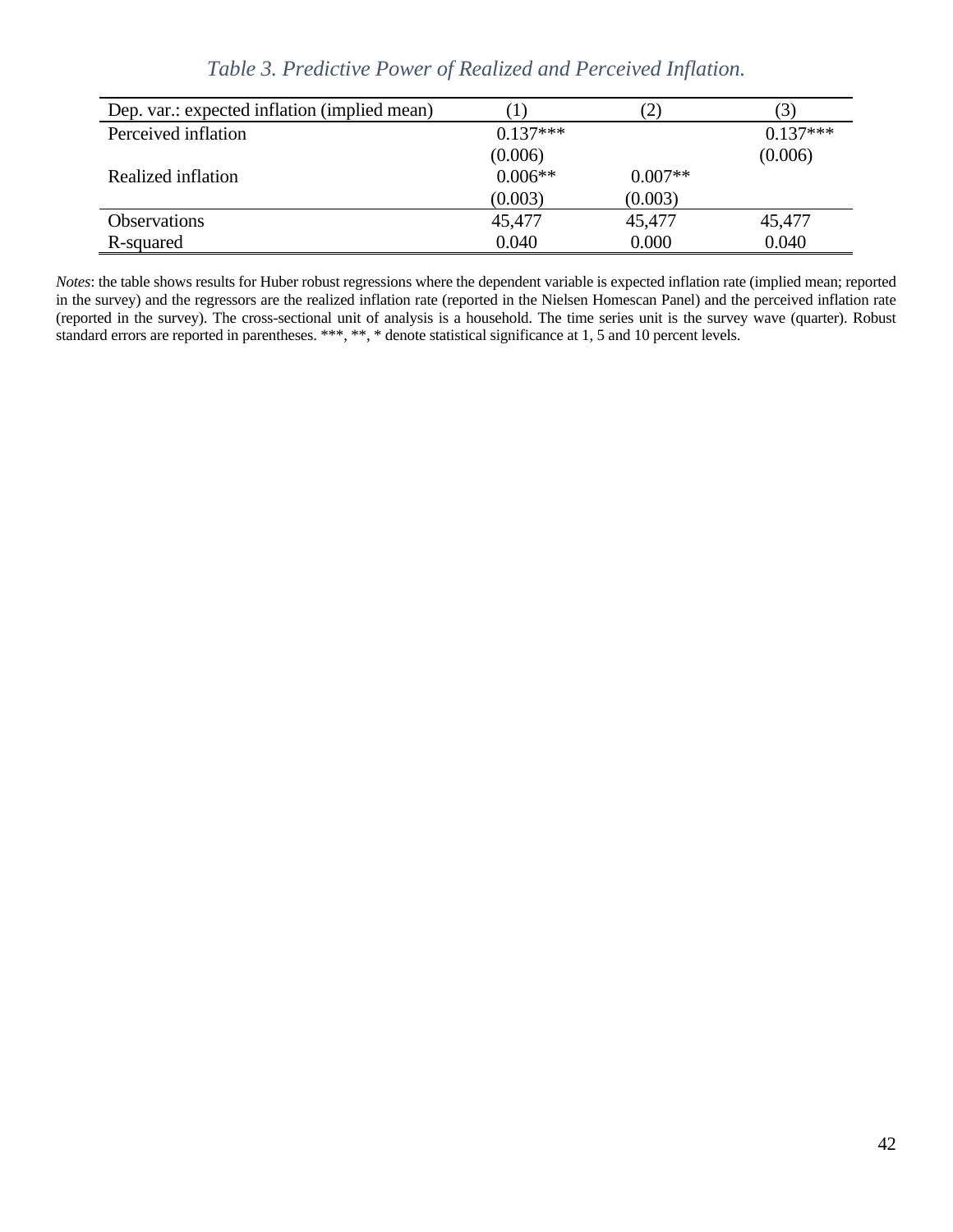<span id="page-45-0"></span>

|                                     | Dependent variable: revision in expected unemployment rate |                   |            |            |  |  |
|-------------------------------------|------------------------------------------------------------|-------------------|------------|------------|--|--|
|                                     | <b>OLS</b>                                                 | <b>OLS</b>        | ΙV         | IV         |  |  |
|                                     |                                                            | $\left( 2\right)$ | (3)        | (4)        |  |  |
| Revision in expected inflation rate | $0.174***$                                                 | $0.172***$        | $0.462***$ | $0.448***$ |  |  |
|                                     | (0.011)                                                    | (0.011)           | (0.053)    | (0.052)    |  |  |
| Controls                            | N <sub>o</sub>                                             | Yes               | No         | Yes        |  |  |
| <b>Observations</b>                 | 8,900                                                      | 8,900             | 8,900      | 8,900      |  |  |
| R-squared                           | 0.038                                                      | 0.043             | $-0.066$   | $-0.052$   |  |  |
| $1st$ stage F-stat                  |                                                            |                   | 116.3      | 113.5      |  |  |

*Table 4. Revisions in expected inflation and unemployment rates.*

Notes: The table report estimates for the specification where we regress revisions in expected unemployment rate on revisions in expected inflation rate. In columns (3) and (4) revisions in expected inflation rate are instrumented with revisions in perceived inflation rate. The revisions are computed as average expectations in the COVID19 period minus average expectations in the pre-COVID period. Household controls in columns (2) and (4) are included but not reported. Robust standard errors are in parentheses. \*\*\*, \*\*, \* denote statistical significance at 1, 5 and 10 percent levels.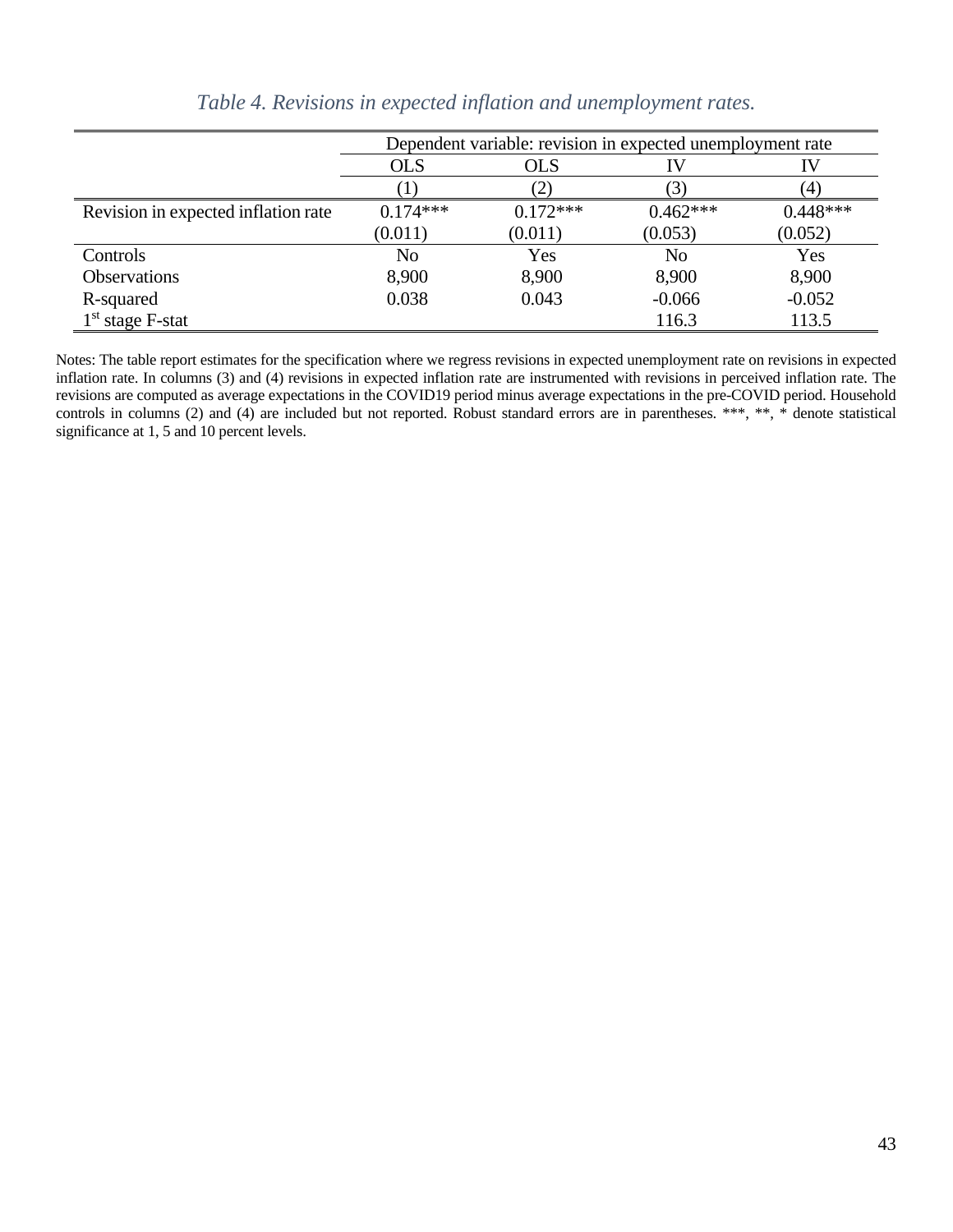# **APPENDIX FIGURES AND TABLES**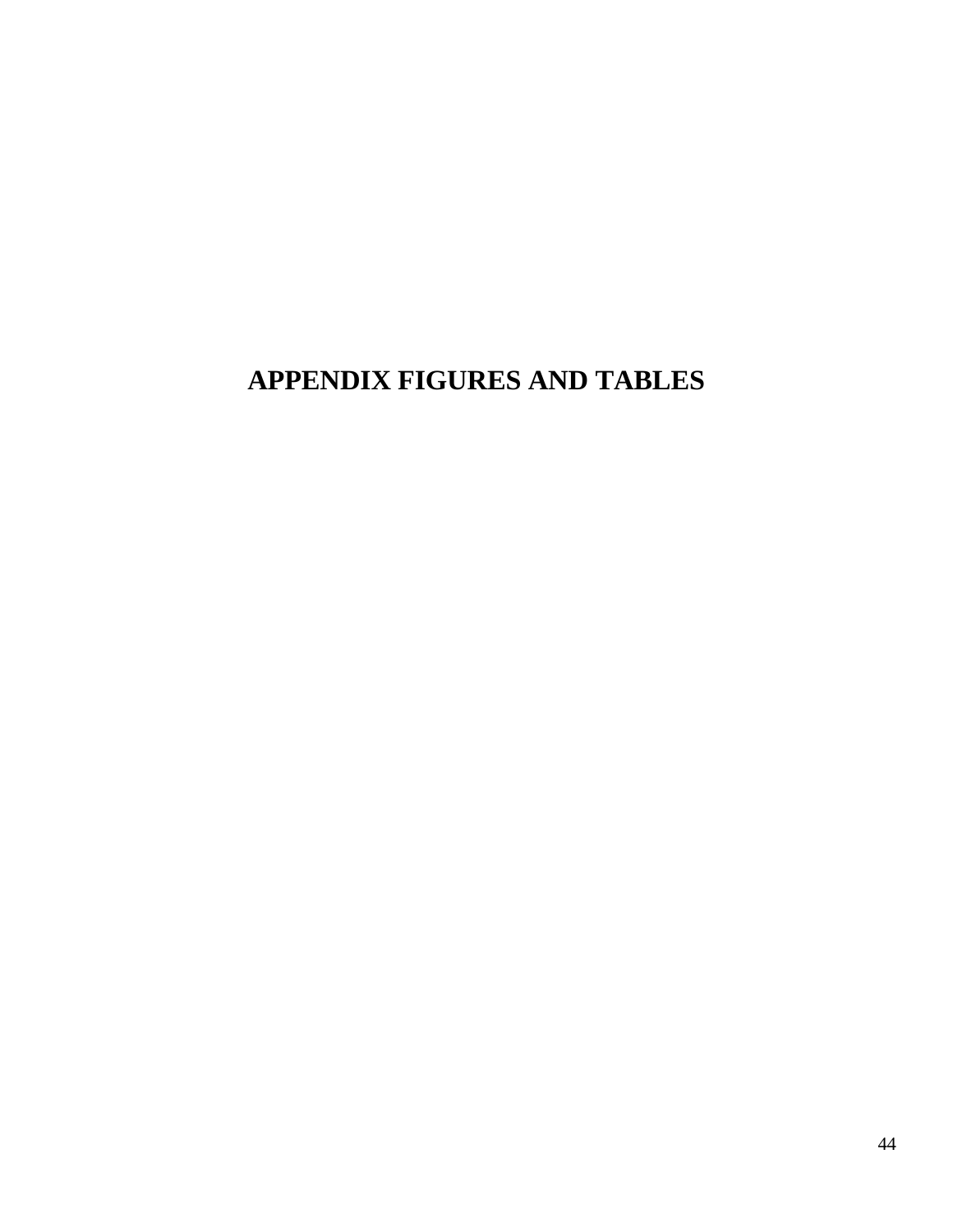



Notes: The figure plots Huber estimates of the different percentiles of the cross-sectional distribution of survey respondents' expected inflation over the next 12 months (Panel A) and perceived inflation over the last 12 months (Panel B).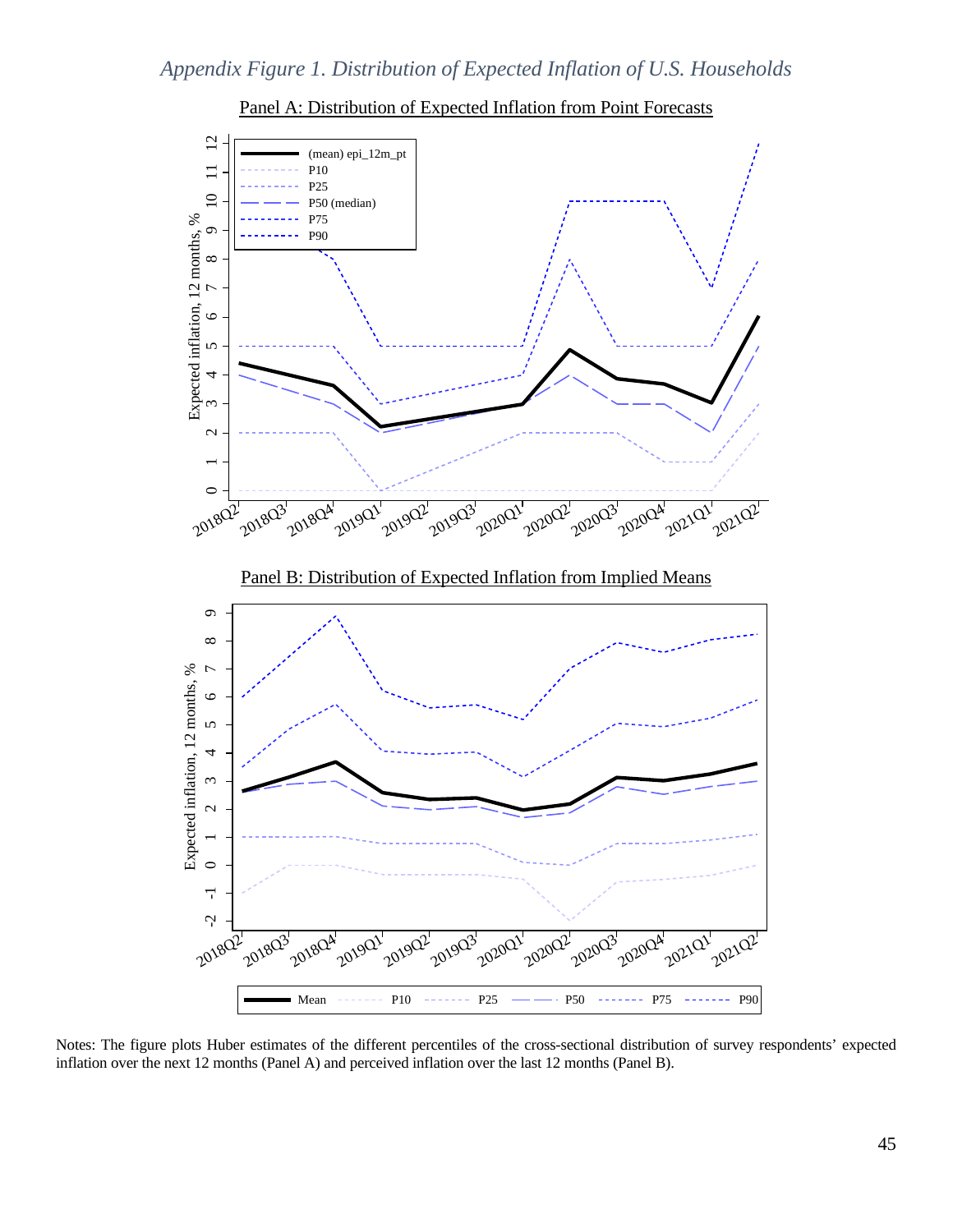<span id="page-48-0"></span>

Notes: The figure plots Huber estimates of the different percentiles of the cross-sectional distribution of survey respondents' perceived inflation over the last 12 months.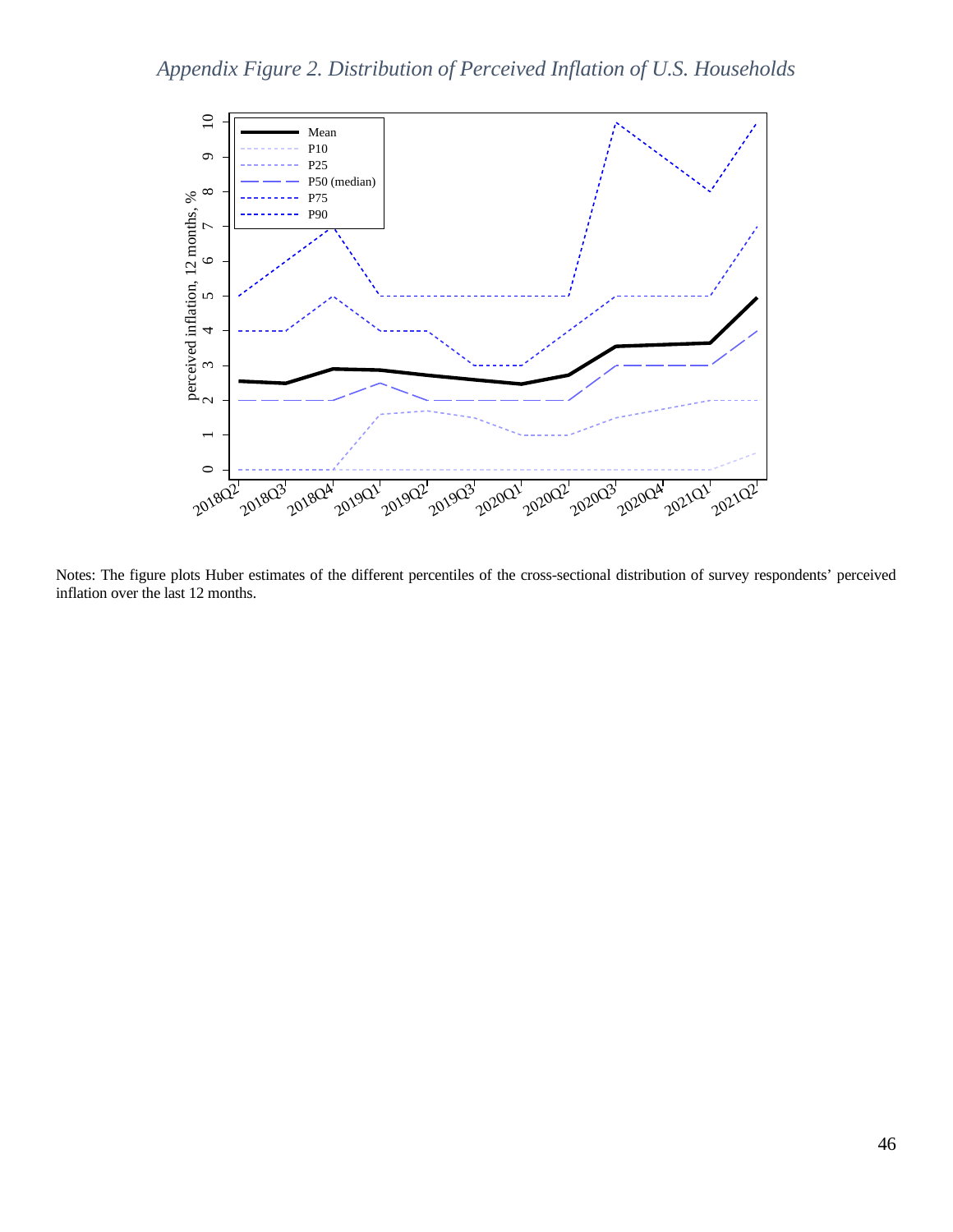

Panel A. Expected unemployment rate.

Panel B. Perceived unemployment rate.



Notes: The figure plots Huber estimates of the different percentiles of the cross-sectional distribution of survey respondents' perceived and expected unemployment rate.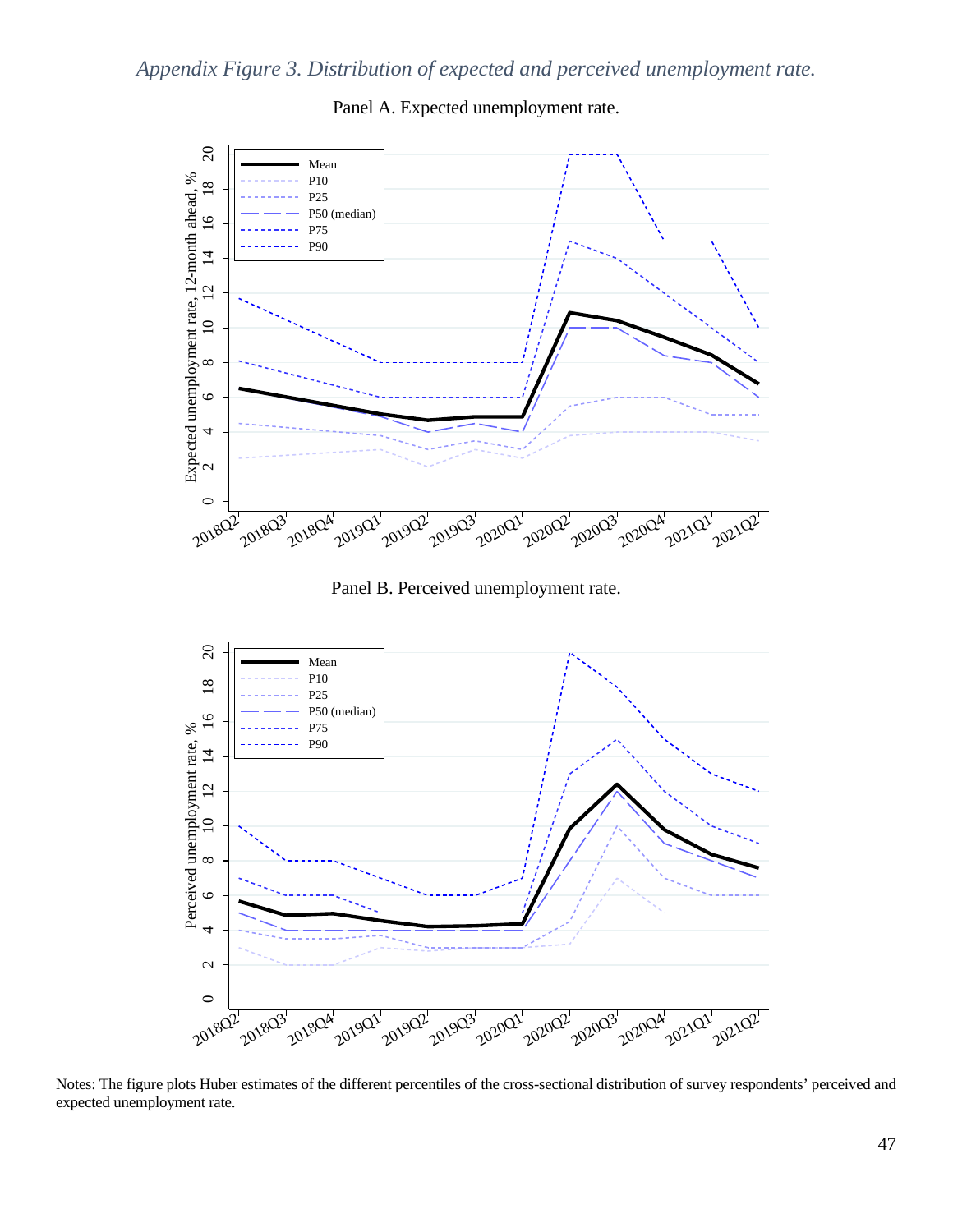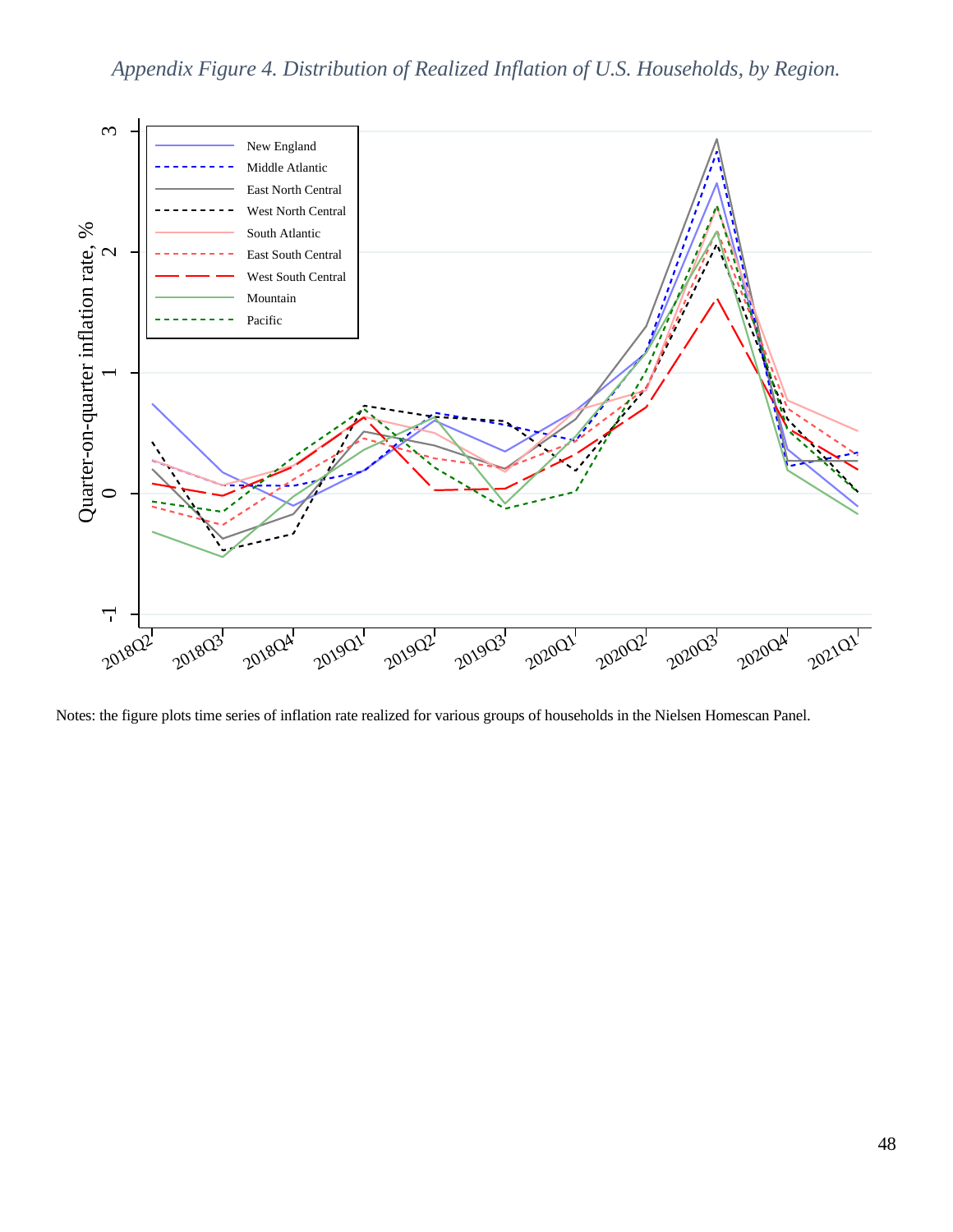<span id="page-51-1"></span><span id="page-51-0"></span>

## Panel A: Realized and Expected Inflation by Education

Notes: The figure shows binscatters of realized inflation (x-axis) in the Nielsen Homescan Panel and expected inflation (y-axis; implied mean) in the survey for various demographic groups.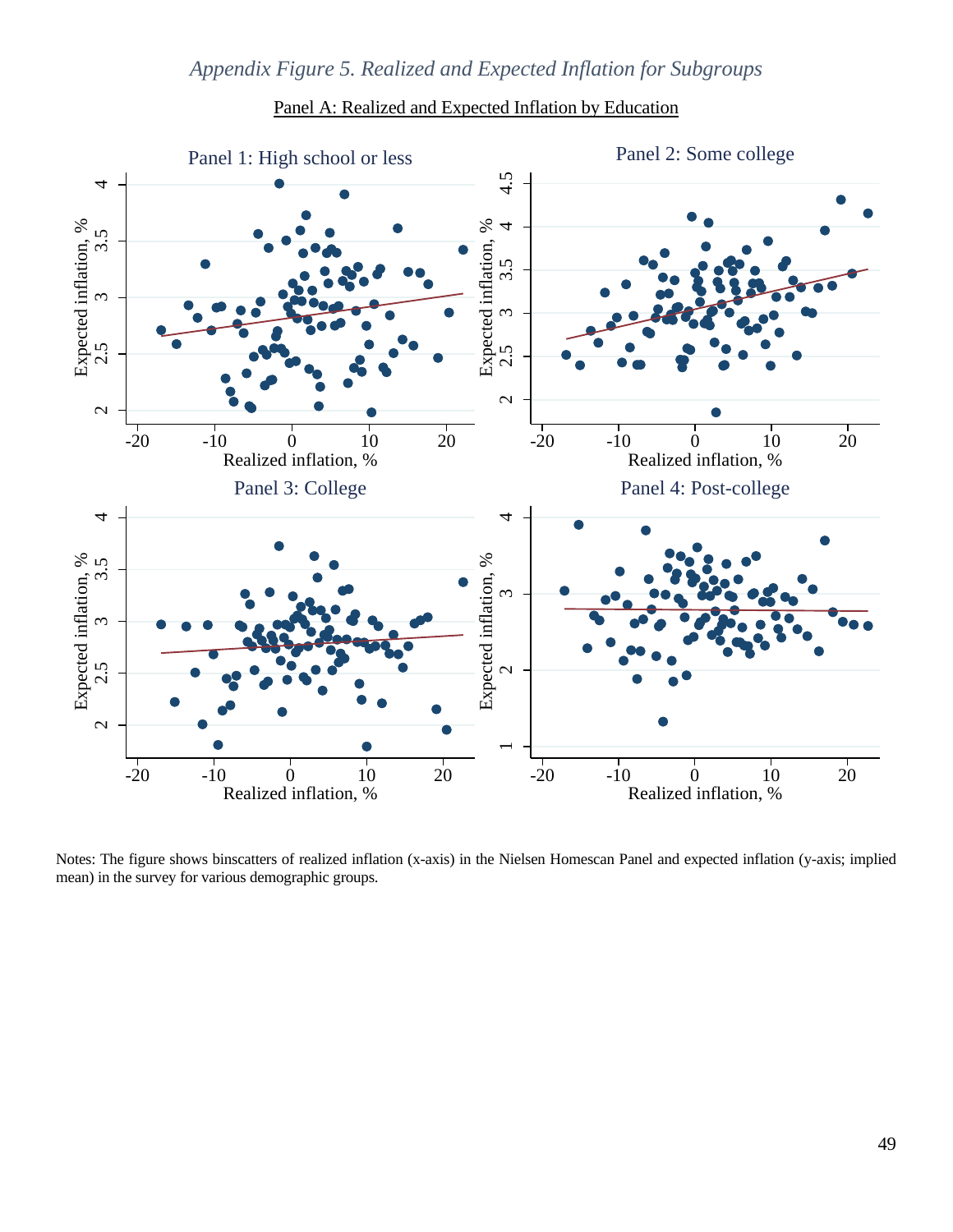

# *[Appendix Figure 5.](#page-51-1) Realized and Expected Inflation for Subgroups (continued)*

Panel B: Realized and Expected Inflation by Income

Notes: The figure shows binscatters of realized inflation (x-axis) in the Nielsen Homescan Panel and expected inflation (y-axis; implied mean) in the survey for various demographic groups.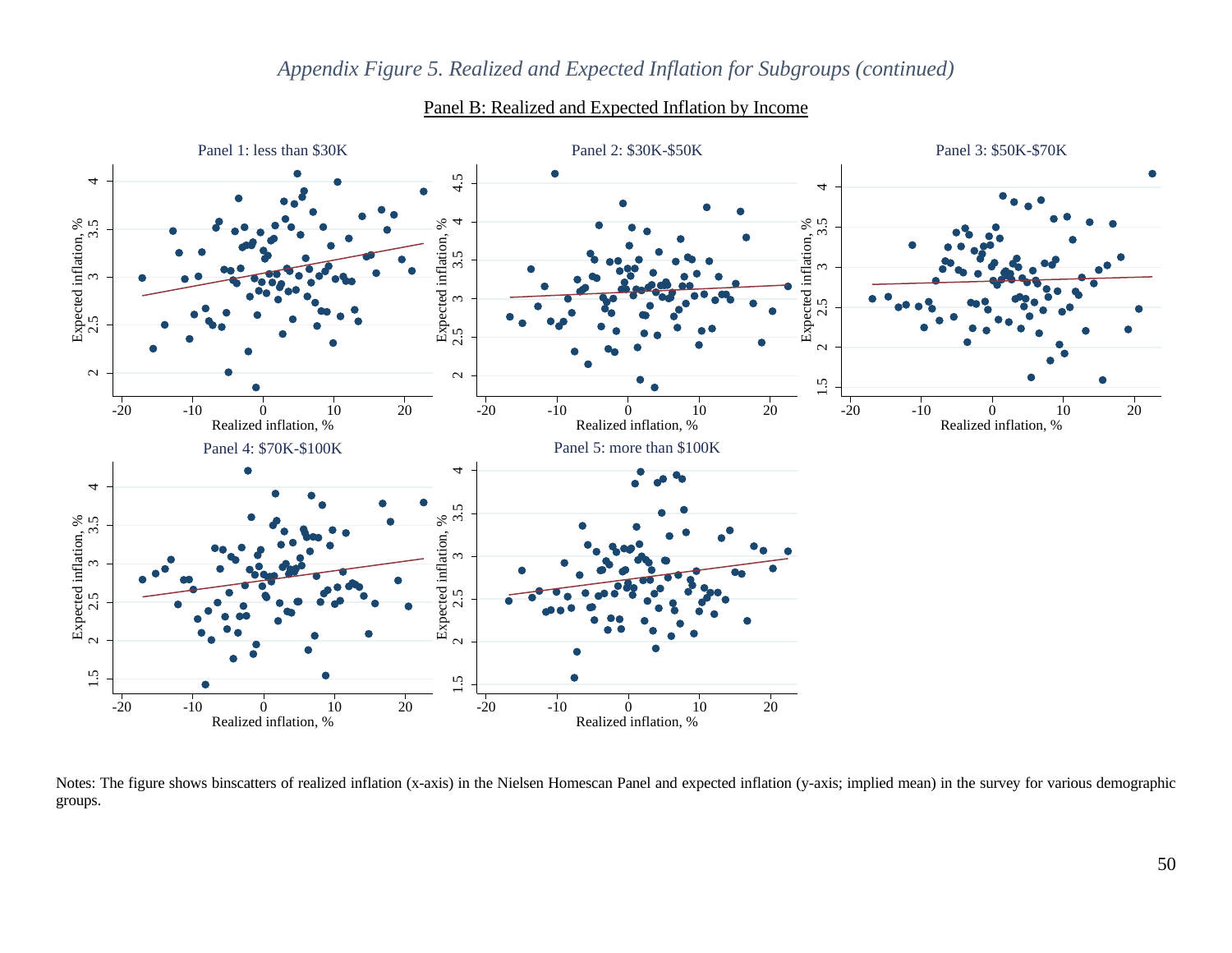

## Panel C: Realized and Expected Inflation by Age

Notes: The figure shows binscatters of realized inflation (x-axis) in the Nielsen Homescan Panel and expected inflation (y-axis; implied mean) in the survey for various demographic groups.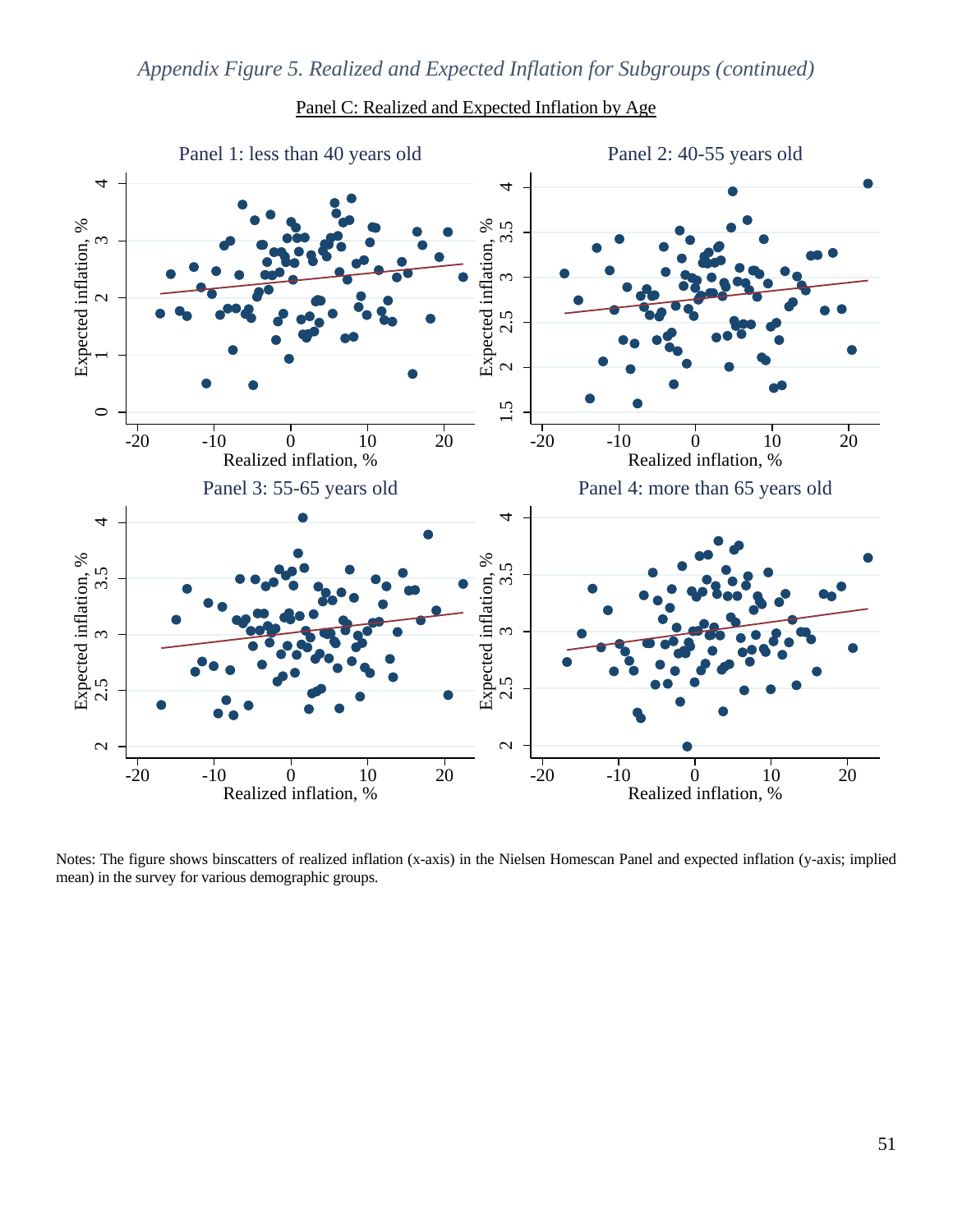

Panel D: Realized and Expected Inflation by Region

Notes: The figure shows binscatters of realized inflation (x-axis) in the Nielsen Homescan Panel and expected inflation (y-axis; implied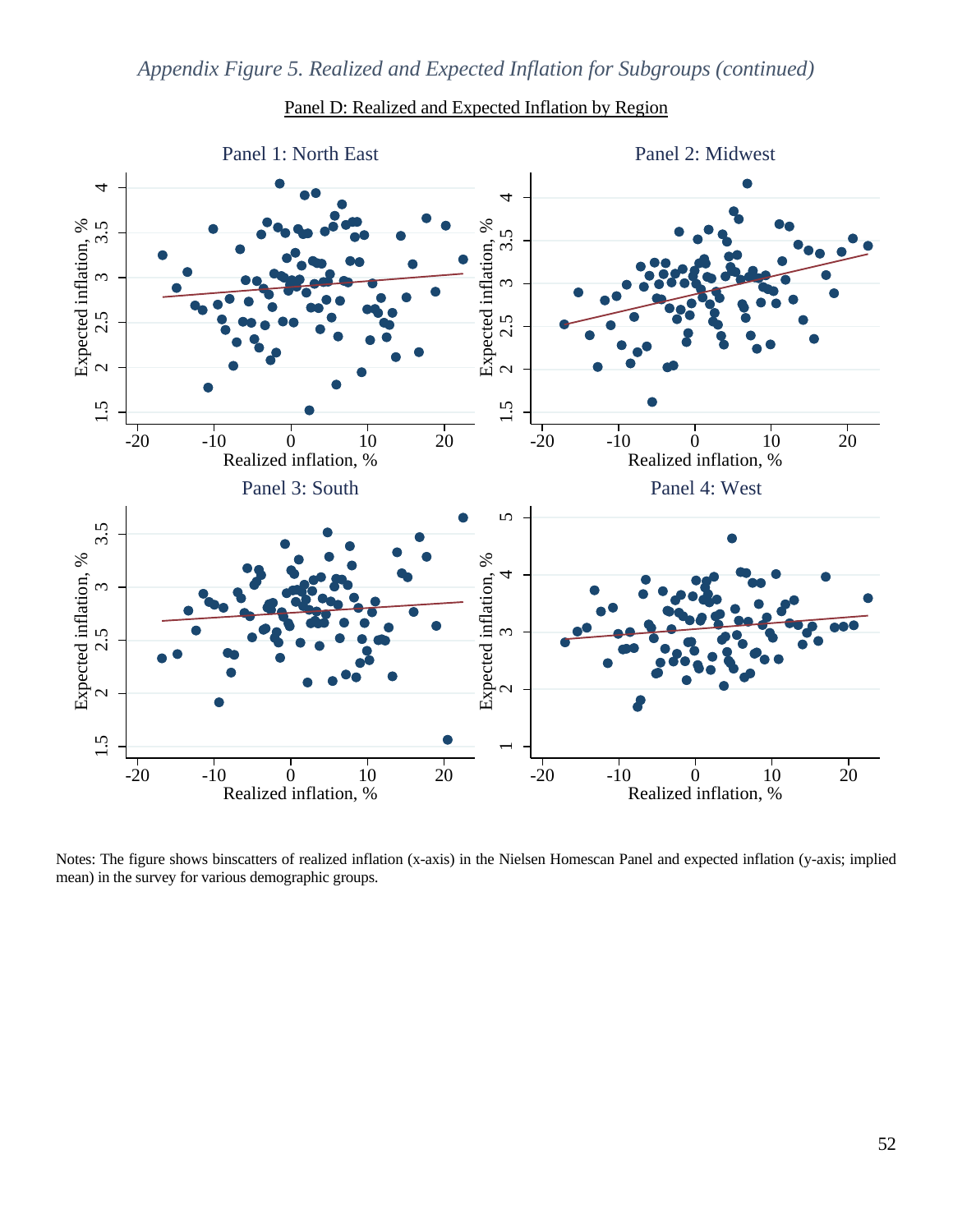<span id="page-55-1"></span><span id="page-55-0"></span>



Notes: The figure shows binscatters of expected unemployment (x-axis) and expected inflation (y-axis) in the survey for various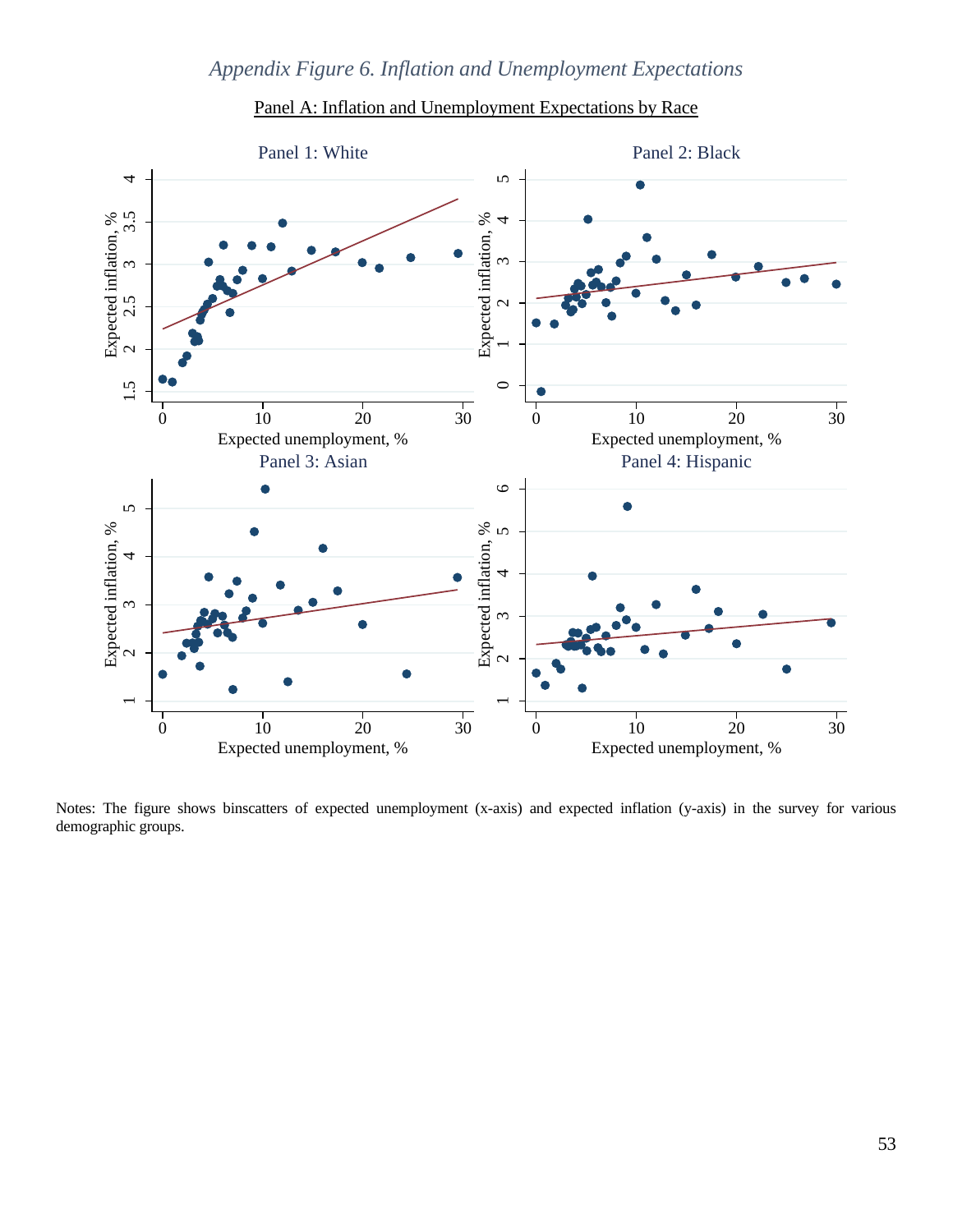



Notes: The figure shows binscatters of expected unemployment (x-axis) and expected inflation (y-axis) in the survey for various demographic groups.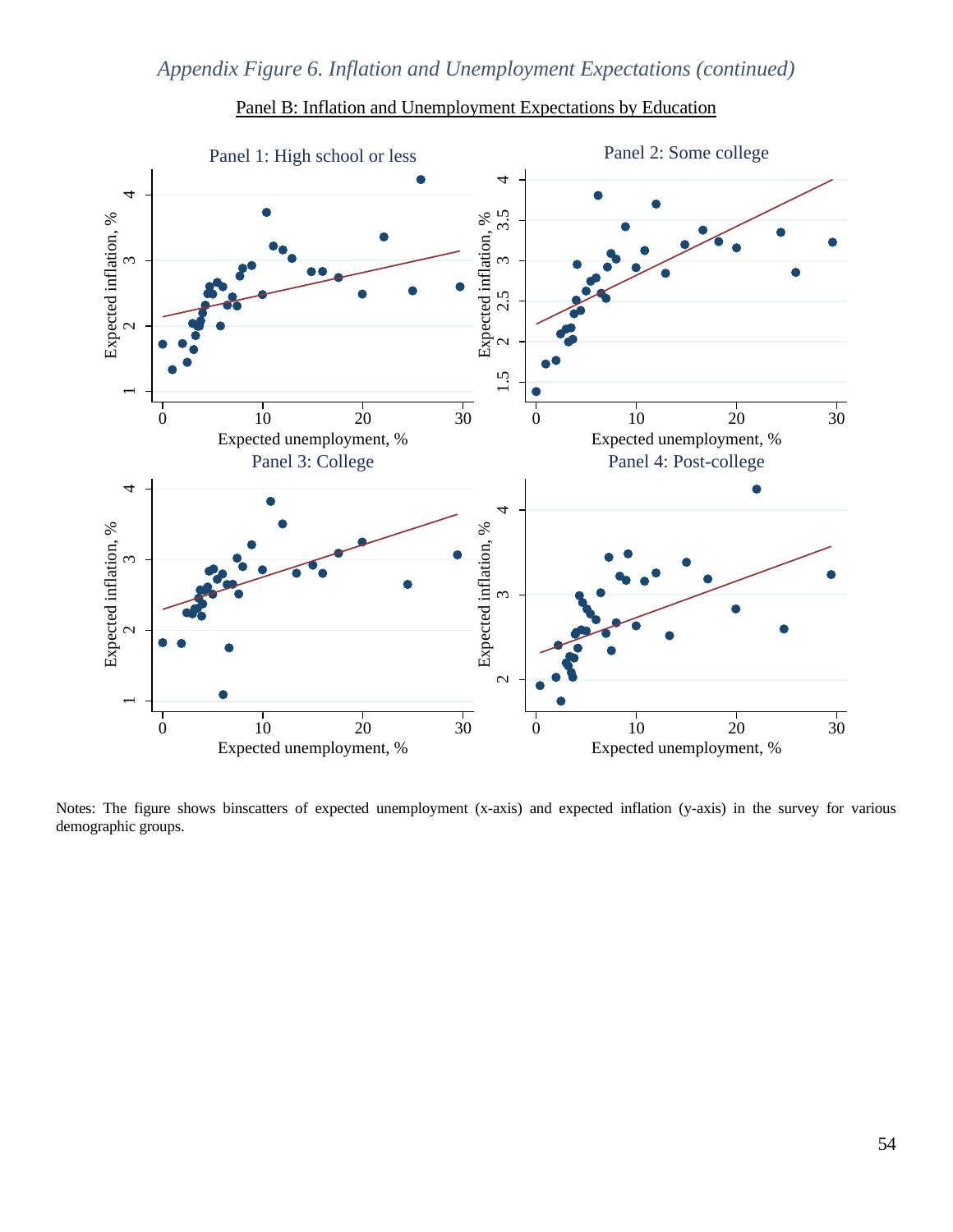

# *[Appendix Figure 6.](#page-55-1) Inflation and Unemployment Expectations (continued)*

Panel C: Inflation and Unemployment Expectations by Income

Notes: The figure shows binscatters of expected unemployment (x-axis) and expected inflation (y-axis) in the survey for various demographic groups.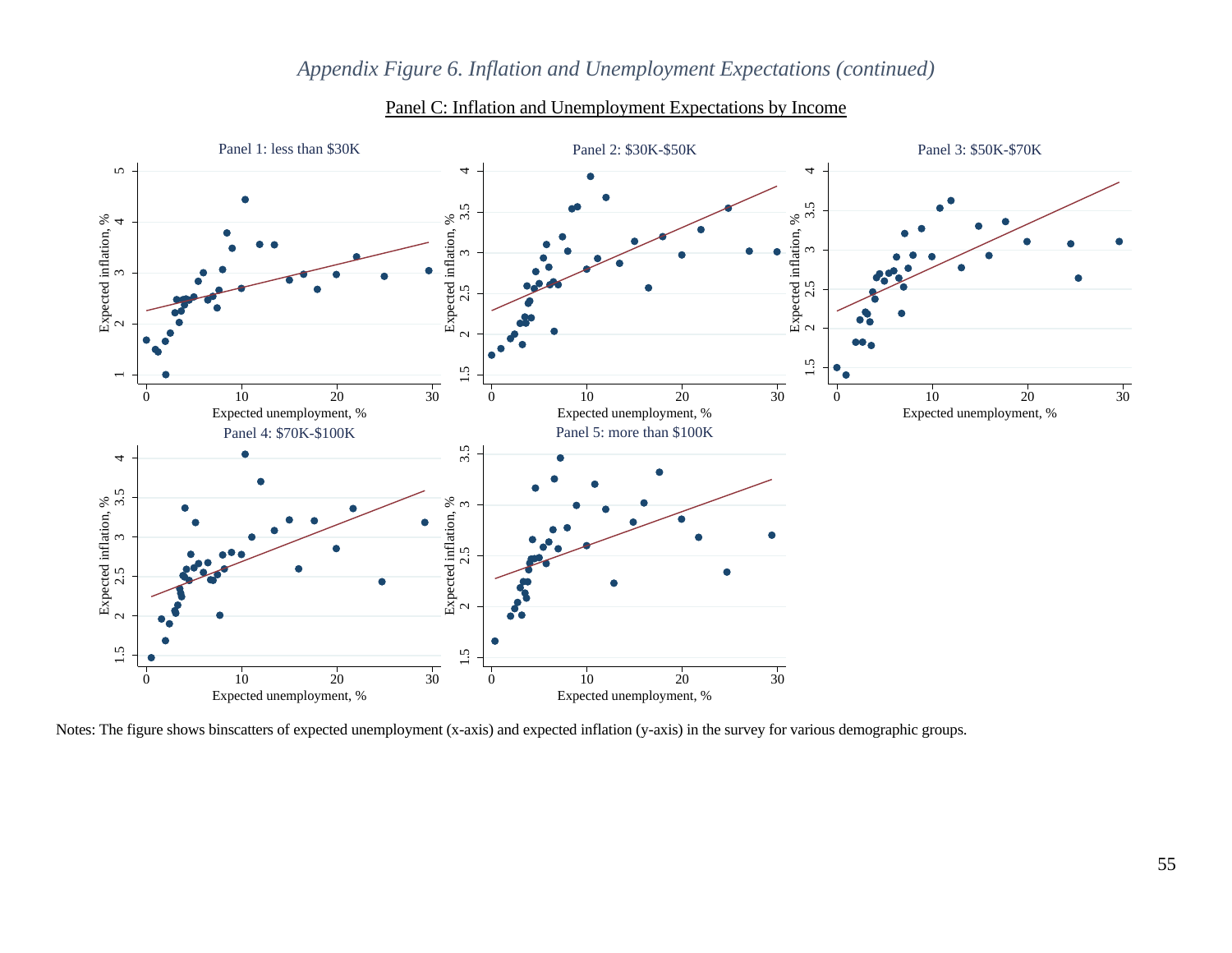

Panel D: Inflation and Unemployment Expectations by Age

Notes: The figure shows binscatters of expected unemployment (x-axis) and expected inflation (y-axis) in the survey for various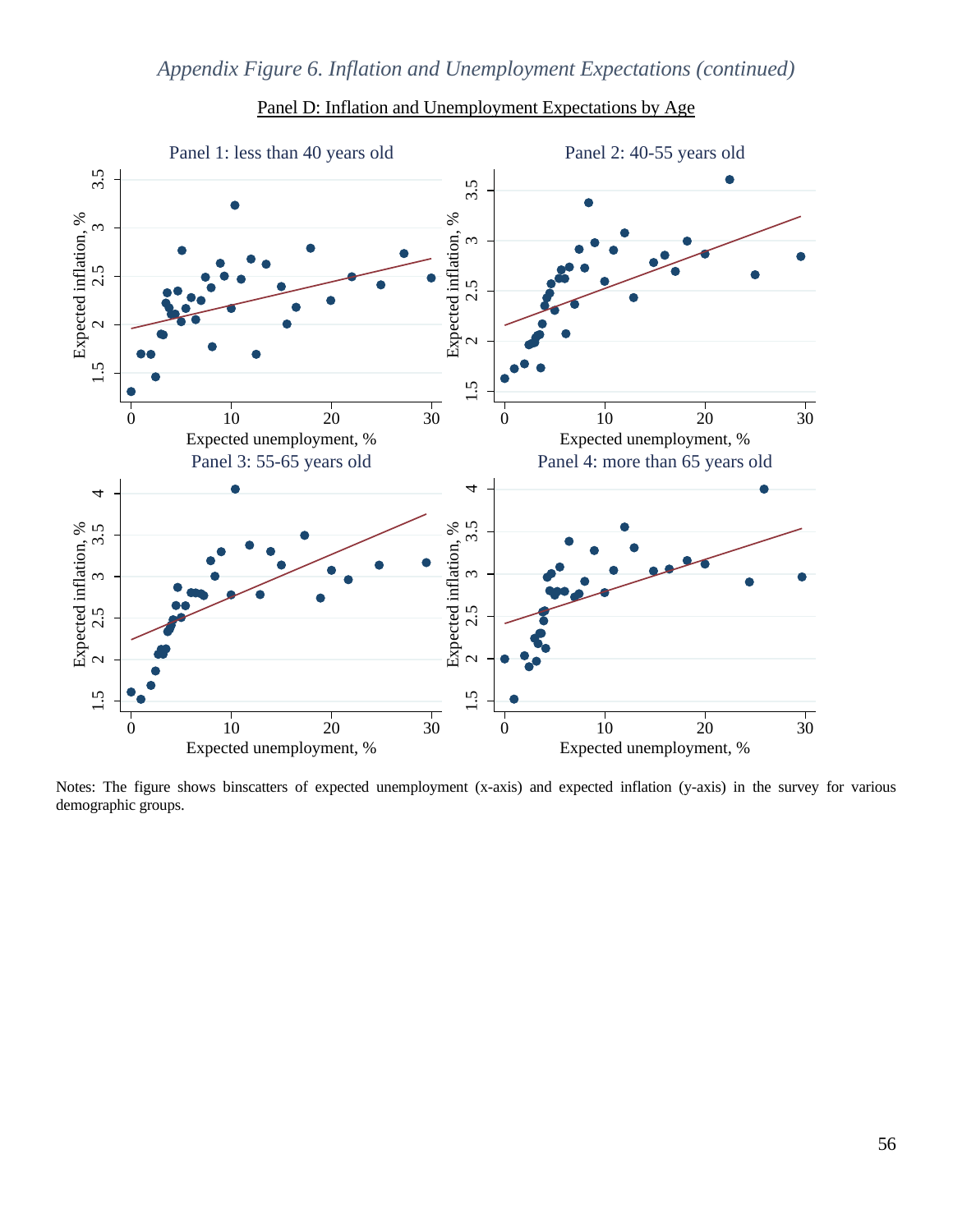



Notes: The figure shows binscatters of expected unemployment (x-axis) and expected inflation (y-axis) in the survey for various demographic groups.